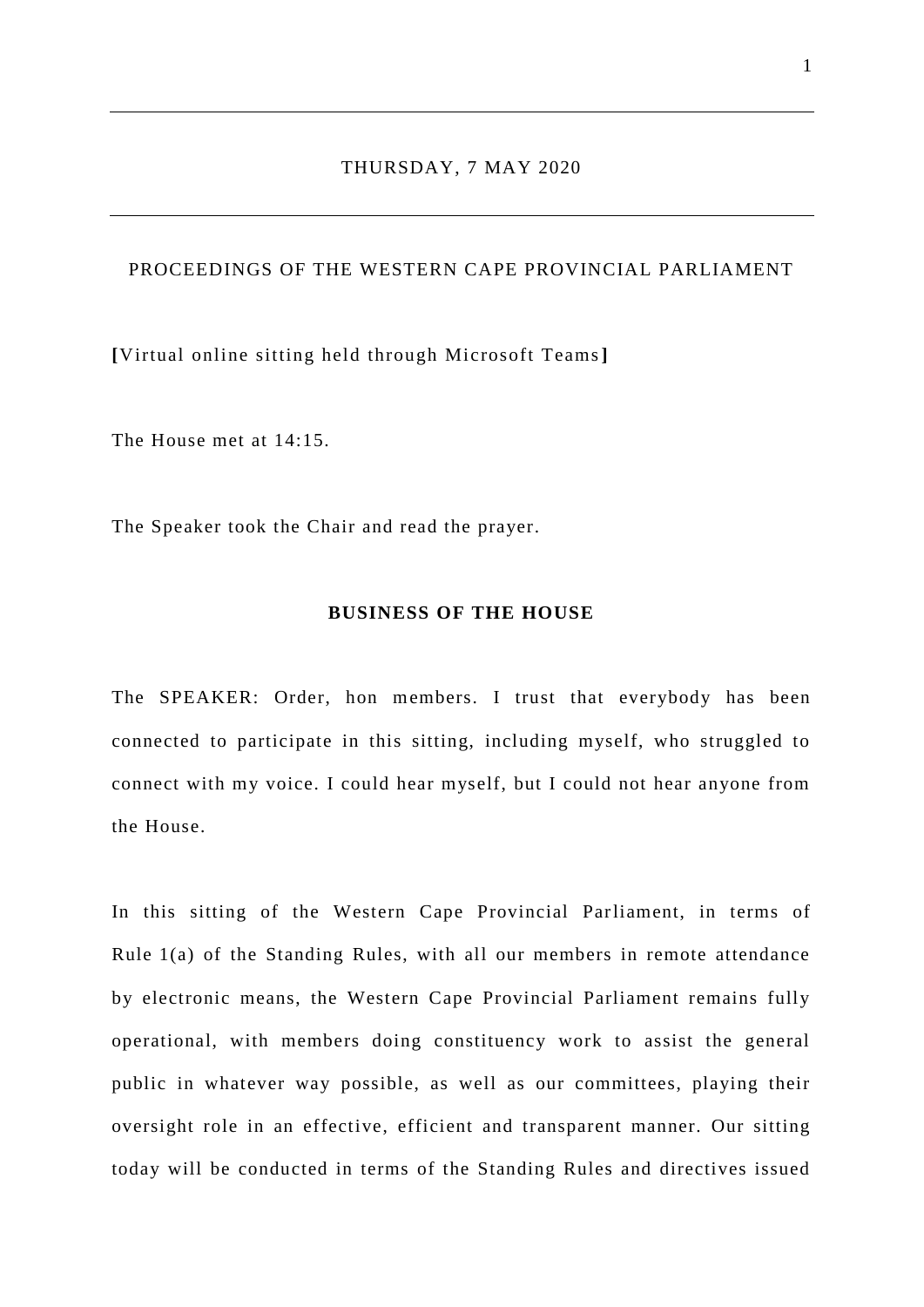Hon members, please allow me to highlight some of the important directives in this regard:

- The Secretary and his administration will ensure dedicated technical support at all times during the sittings.
- The quorum requirements for sittings of the House as provided for in the Constitution and the Standing Rules.
- Unless there is an indication of unanimous concurrence, voting will take place by members present and entitled to do so, to cast their votes by clearly identifying themselves to the Presiding Officer, verbally expressing their vote.
- Members who are present have all the privileges and immunities imparted by law.
- Members who are considered to be out of order by the Presiding Officer; their microphones will be muted and called to order.
- Attendance of members will be recorded by the Serjeant-at-Arms.

In instances where these directives do not cover a particular eventuality, the Standing Rules must apply. In instances where the Rules cannot be applied, the ruling by the Presiding Officer is final.

Hon members, all microphones have been muted. You are requested to only unmute your microphone when you need to raise a point of order in terms of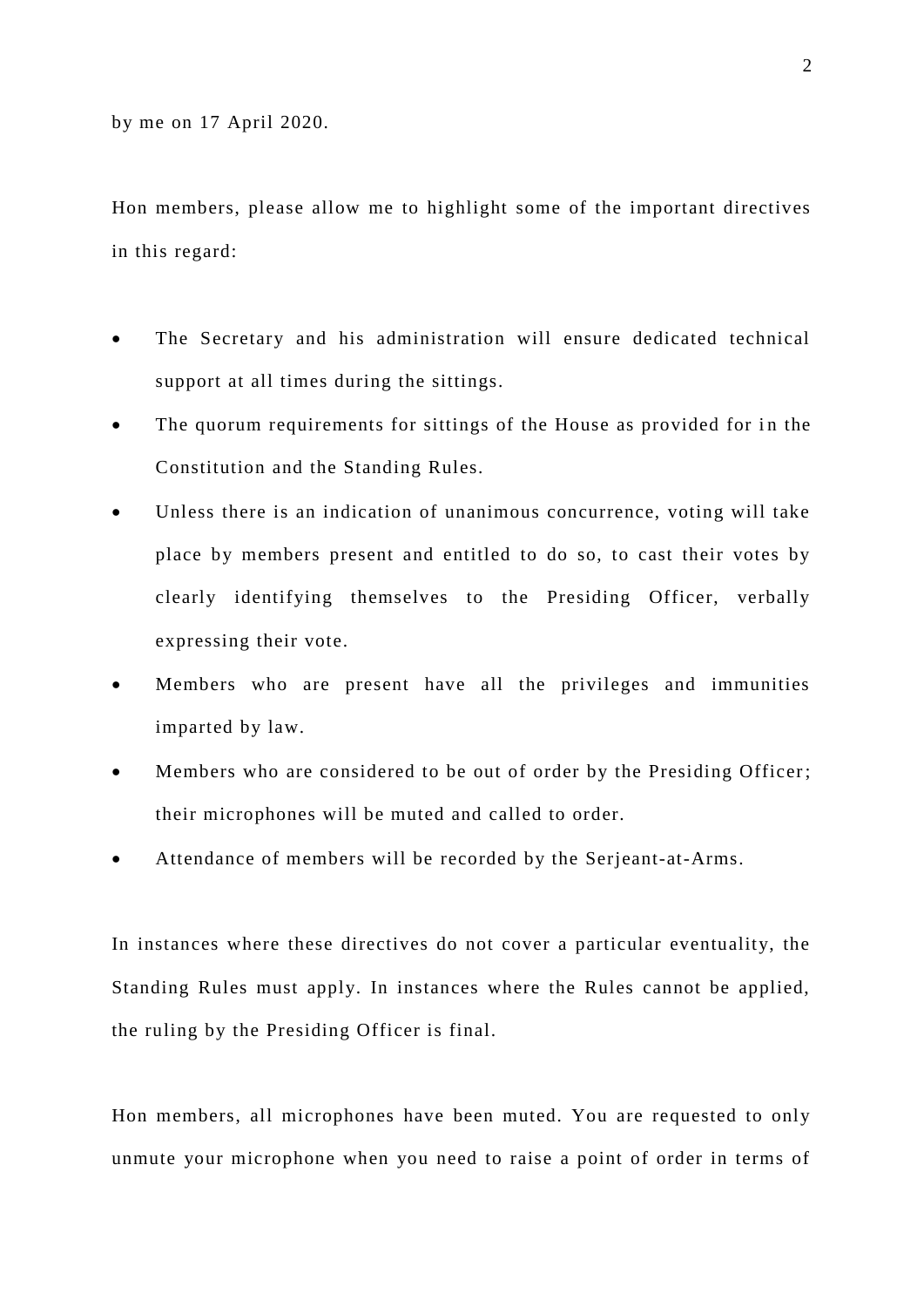the Standing Rules. You should then first state your name and your surname in order for the Presiding Officer to recognise you. When you speak, please ensure that your mic is unmuted, and when you are done speaking, please mute your microphone.

Hon members, the media have also been granted access to this MS Teams meeting as guests of the WCPP. Members of the press may, however, not use the chatroom, speak or activate their cameras whilst the sitting is in progress. For the purpose of this meeting, and as this is our second sitting of the House via Microsoft Teams, I am requesting that members are sensitive to the language and obviously we understand that we have got three official languages in the Province, but since there is no interpretation services available today for this sitting, the Secretary and the ICT component are continuing to explore options for translation for future sittings of the House.

As ruled by the Presiding Officer in the sitting of the House on 23 April 2020 also here in this platform, you will recall my ruling on that there will be no interjections that will be permitted during the debate. In this regard I also wish to draw your attention, hon members, to Rule 40 of our Standing Rules. And that brings us to the Interpellations; there is one interpellation. Order, hon members. We will now proceed to the interpellation, and I recognise the Minister of Community Safety, hon Albert Fritz.

#### **INTERPELLATIONS:**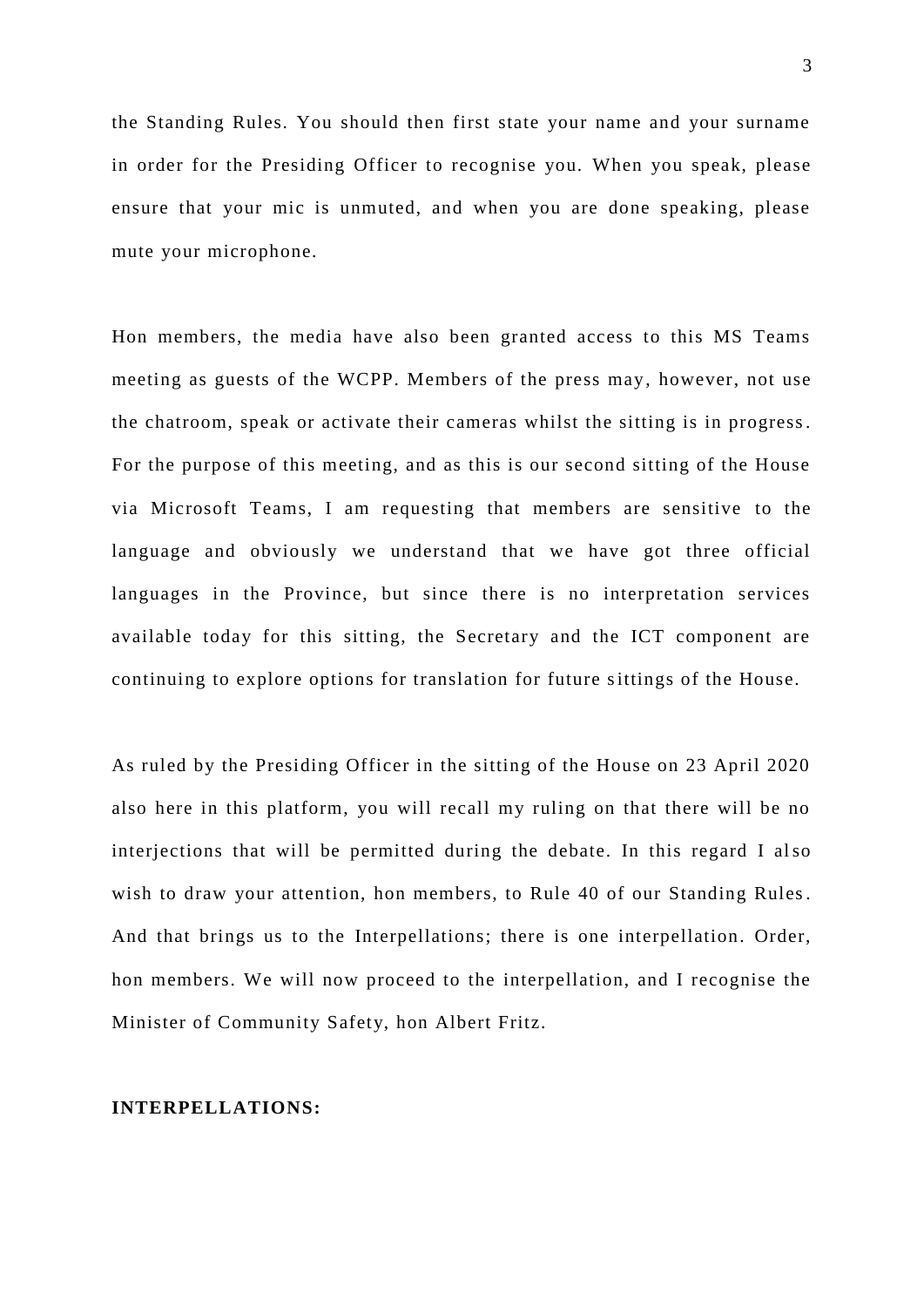#### **1. Mr B D Herron asked the Minister of Community Safety:**

With reference to the allocation of R130 million in the 2019/20 financial year and R417 million in the current financial year to the City of Cape Town:

What progress has been made with the implementation of the "Western Cape Safety Plan"?

The MINISTER OF COMMUNITY SAFETY: Thank you, Mr Speaker, and I also want to say thank you to the hon member Brett Herron for the question.

The Western Cape Government has entered into an agreement with the City of Cape Town to train and employ additional law enforcement officers, which are to be deployed to the high crime police precincts, and I think that is an important to note.

Currently 420 law enforcement officers have been appointed and have received the required training, which includes training in the role and functions of a peace officer and traffic warden; the use of firearms; the stop and approach training; docket and statements; ra dio procedures; baton use; pepper spray use, etcetera.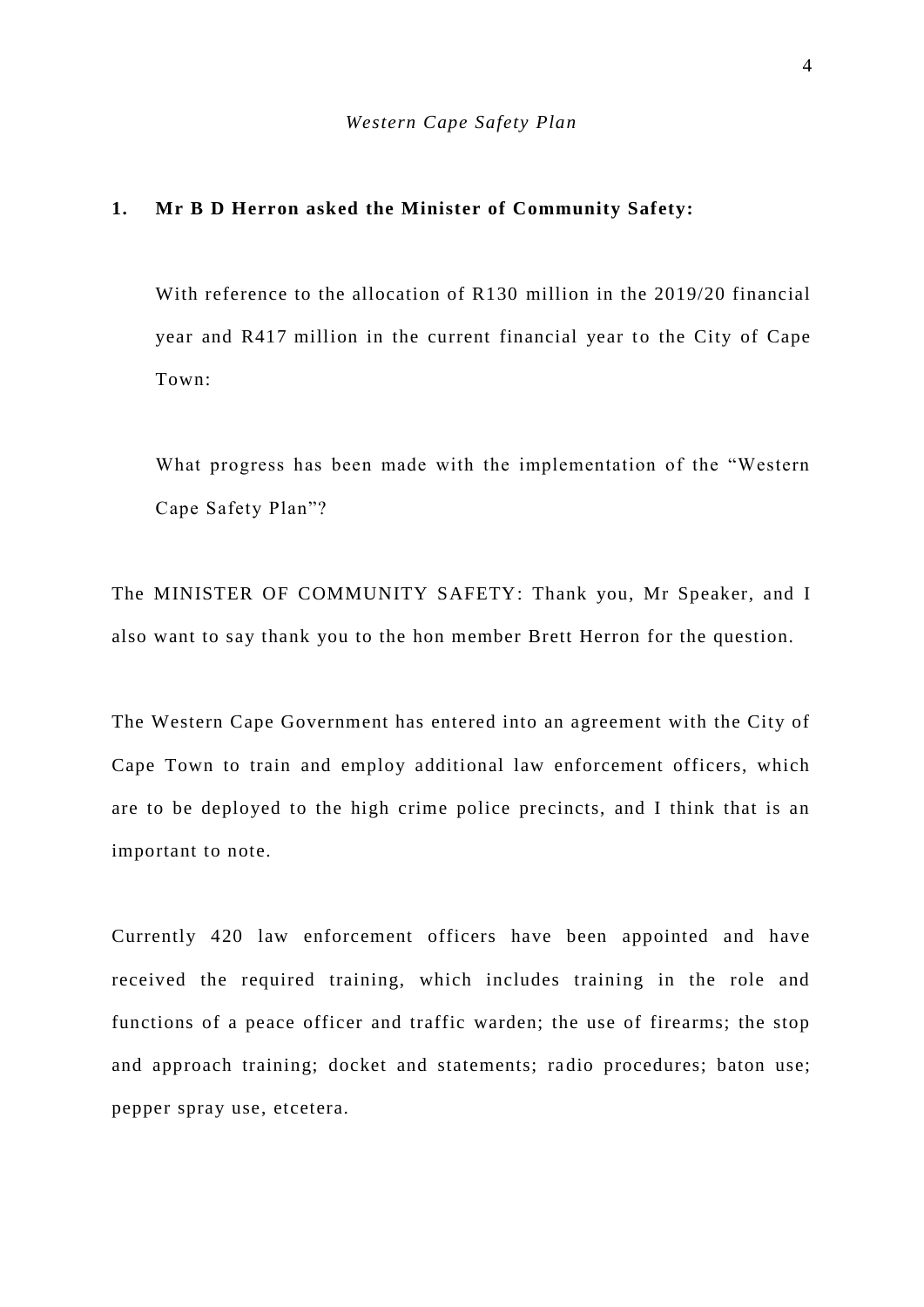Training of further law enforcement officers at the Metro Police Training College has been suspended and will resume post the lockdown, and I am sure all of us and the hon member are aware that we are in a lockdown at the moment.

The law enforcement officers were originally deployed to Delft, which is one of the three high crime areas. The deployment to another two areas was due to begin in March. However, owing to the introduction of the lockdown the law enforcement officers have been deployed to assist the South African Police Services with the enforcement of the lockdown regulations.

Hon Speaker, the LEOs – and those are law enforcement officers – have been deployed throughout the following metropolitan areas, like Milnerton, Delft, Khayelitsha, Wynberg, Bellville, Nyanga, Lentegeur, Cape Town, Strandfontein, and safe spaces like Wingfield safe space and [Inaudible.] and their work has resulted in the following, hon Speaker:

- Number of houses searched: 292.
- Number of persons searched: 5,490.
- Number of vehicles stopped: 2,106.
- Number of arrests: 37 so you see the idea is not always just to arrest people. The idea is to correct people's behaviour, hon Speaker.
- And then number of notices to appear in court: 851.
- And Covid-19-related complaints stand at 515.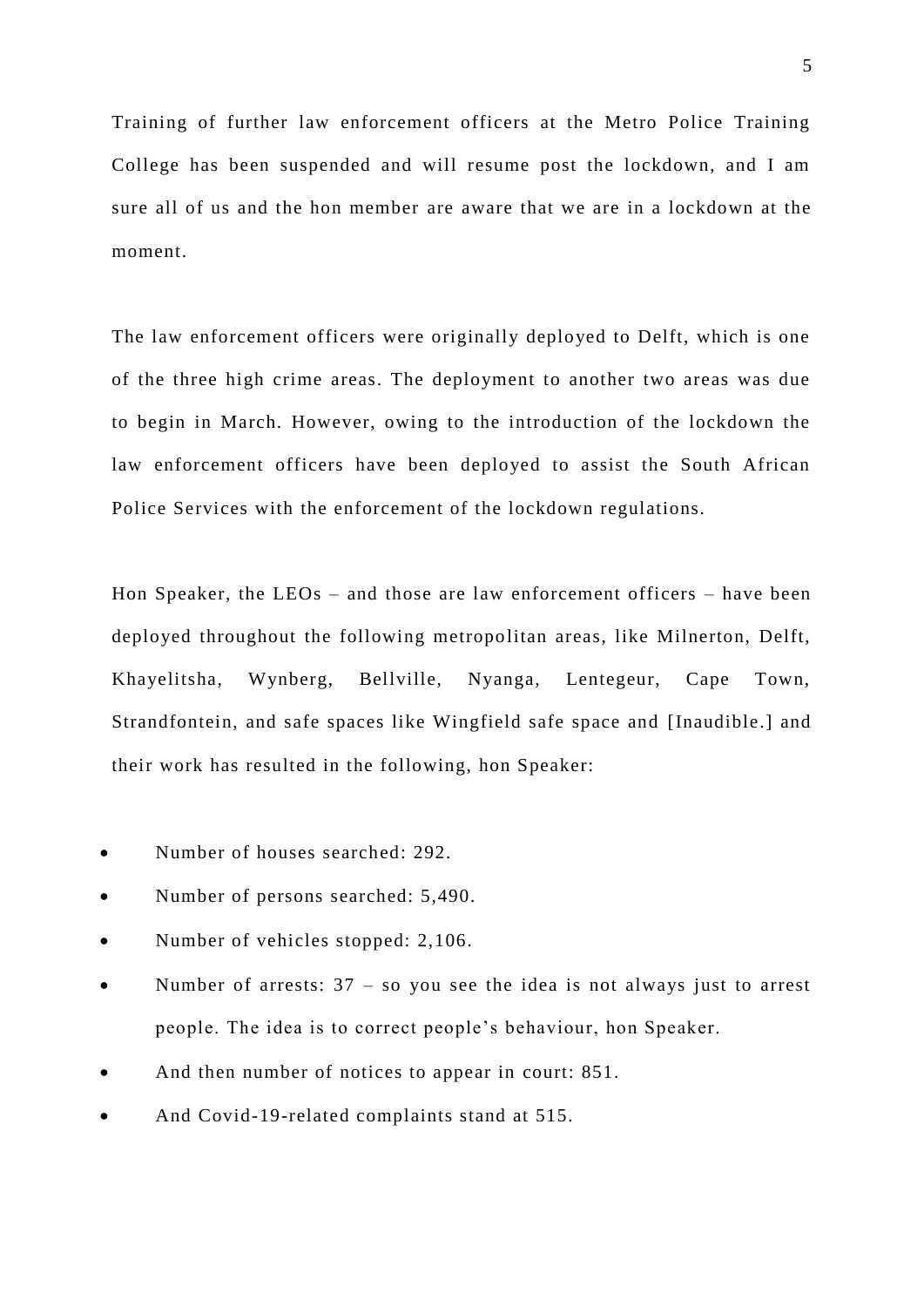As the lockdown restrictions are eased, the LOEs will increasingly be deployed in high crime areas, where they were initially meant to be deployed, and I just want to quickly make a comment: over the lockdown period we have seen a reduction in some of those murder rates. Unfortunately, after the last weekend we have seen again an increase of criminality and murder in many of our high crime areas. Thank you, Mr Speaker.

The SPEAKER: Thank you, hon Minister Fritz. I now recognise hon member Herron.

Mr B N HERRON: Thank you, Mr Speaker. Mr Speaker, when the Minister of Community Safety said of the Safety Plan, "That we stand by the noble dictum that you do not play political games with people's lives," we agreed. Eradicating crime from our neighbourhoods and making the homes, streets and public spaces in our province safe, is important. In fact, it is critical.

The question is whether the Safety Plan is a serious commitment to eradicate crime, or a dangerous and unscrupulous political game.

I tabled this discussion because having read the real Safety Plan, I see that what is proposed to deliver does not match the promises that have been made. The devil is always in the details, and despite many of us asking for them, we never got those details, until the City of Cape Town had to approve the Law Enforcement Advancement Plan.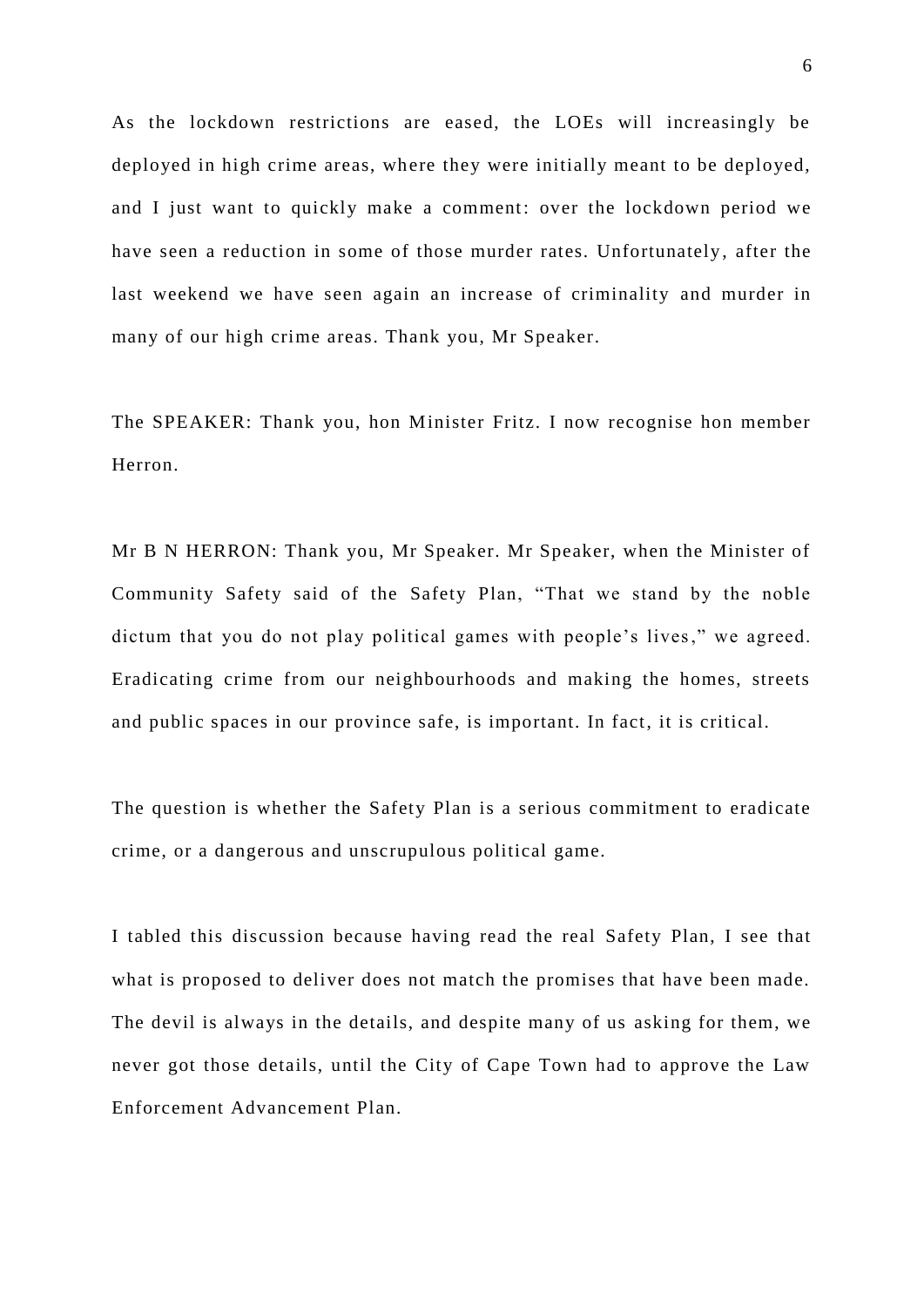We were asked to move hundreds of millions of rands to fund 3,000 new law enforcement officers that would be deployed to crime hotspots to reduce violence.

As recently as 14 November, the Minister said, "3,000 new law enforcement officers deployed where and when crime happens." Yet three weeks before that, on 23 October, the Cabinet had already considered four deployment scenarios presented by the City and resolved to approve the roll-out of only 1,000 officers. The Cabinet explicitly rejected the 3,000 -officers scenario. We were promised 3,000, we are now only getting 1,000.

The Premier promised to halve the murder rate. The plan identifies the top 10 murder police precincts in the Western Cape, and both the Safety Plan and the Minister promised that these new law enforcement officers would be deployed where and when crime happens, but now I see that this is not what is going to happen. The devil again is in the details.

The City's law enforcement plan does not match the murder hotspots. The new law enforcement will go to Nyanga, Philippi East, Delft and Kraaifontein, but they will not go to the murder hotspots in Harare, Gugulethu, Mfuleni or Bishop Lavis, and what you are doing in Mitchells Plain and Khayelitsha is not clear. In one part of the City's plan Khayelitsha is included, but Mitchells Plain is not; but in the detailed deployment plan there is no Khayelitsha unit, but there is a Mitchells Plain unit.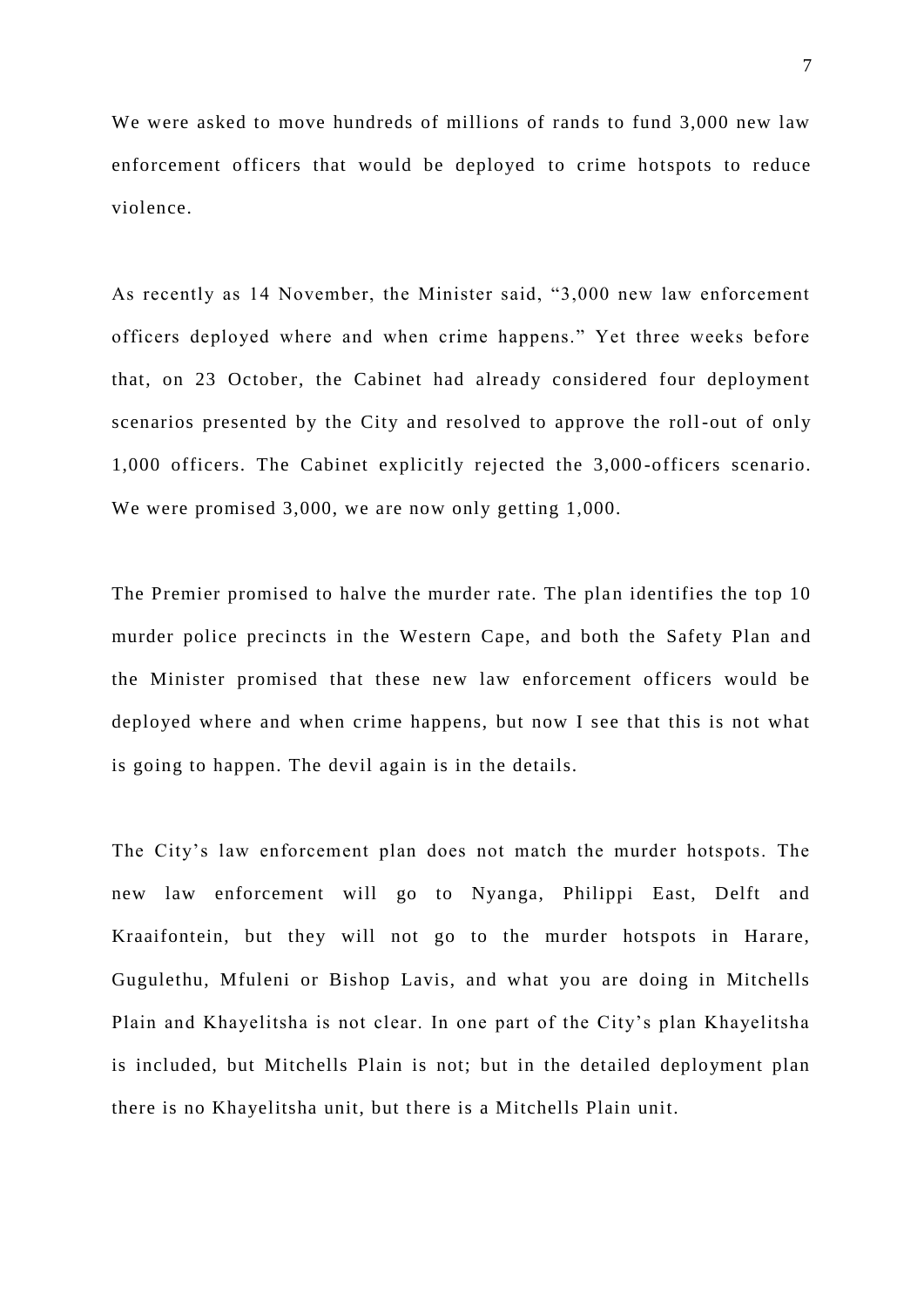Either way, out of the 10 murder hotspots you plan to deploy these boots to only five precincts. The other five precincts or units will not be deployed to the remaining top 10 hotspots.

There is no doubt that many other communities are also ravaged by crime, but if you are not prioritising by murder, then how are you prioritising where these new officers will go? How is the Premier planning to halve the murder rate if you are not sending any new law enforcement to half of the murder hotspots? Thank you, Mr Speaker.

The SPEAKER: Thank you, hon member Herron. I now recognise hon member Allen.

Mr R I ALLEN: Thank you, Mr Speaker, and thank you also to hon member Herron for raising this topic. As I was listening and recalling that in 2018 the police to population ratio in the Western Cape was on average one -third lower than the rest of the entire country.

I do know that we have an issue with regard to under resourcing, but if I listen to the hon member it appears as if this Safety Plan is the silver bullet. We have never said it is going to be the silver bullet, but it will play a role in order to assist SAPS, and obviously we know that focusing exclusively on law enforcement to reduce crime and make communities safer, is obviously insufficient. It needs that whole society approach, but to get back to the topic.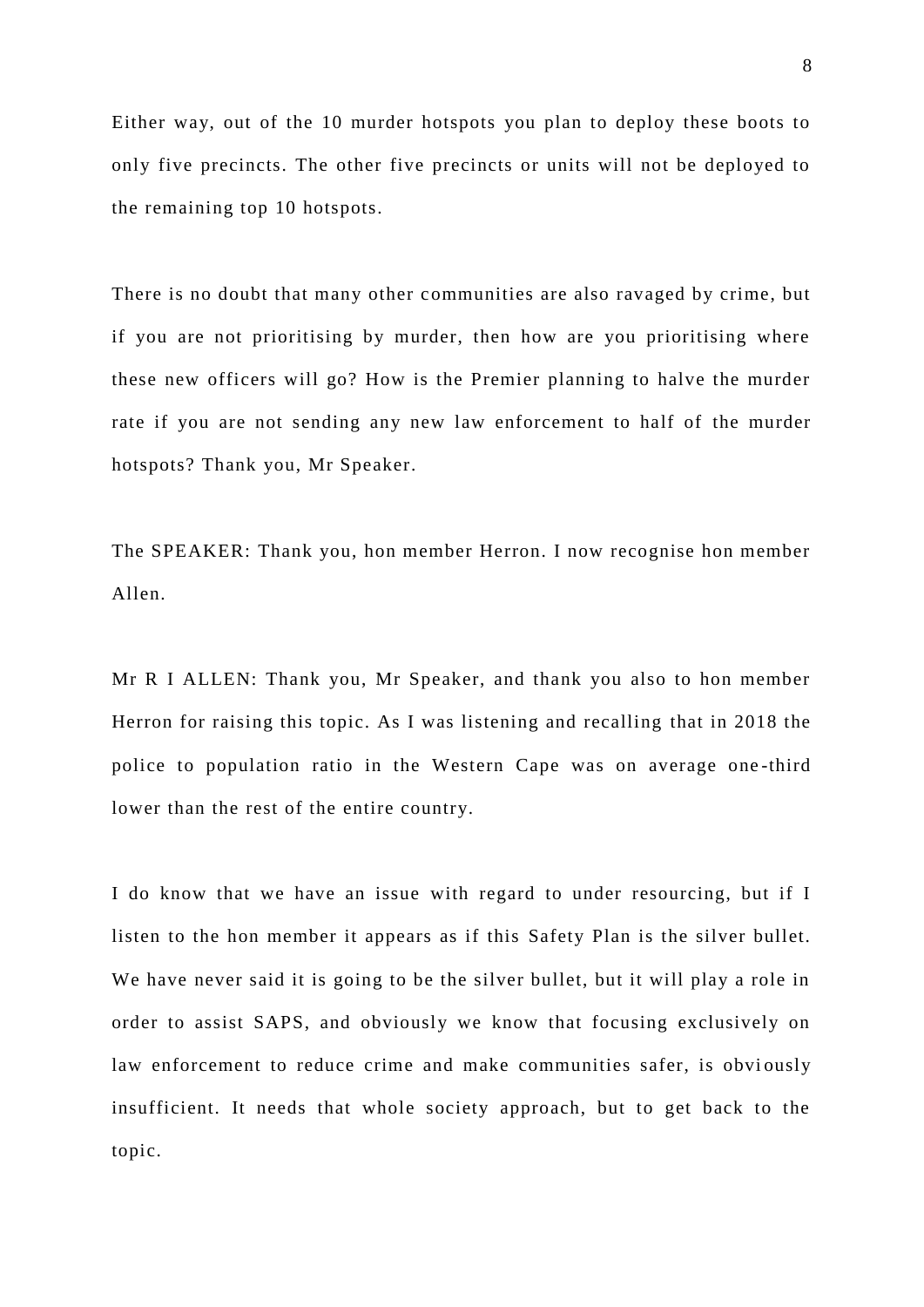In 2019 a parliamentary question by the DA revealed that the number of police reservists in the country have declined by 86% since 2010. Reservists have experienced to combat a spate of lawlessness in our communities, and that is obviously an issue that we have been driving in order to address it. Yet, we do know that Minister Fritz has spoken extensively regarding the decline of safety officers in the province and of SAPS members, and the Western Cape Safety Plan, I believe, is an integral part to the strategic plan for the Western Cape Government, and it is worth every penny of it.

Let us not forget that Cape Town is regarded as a city that is facing enormous gangsterism and drug abuse issues, but to say that the Safety Plan is going to, or to make the issue that the Safety Plan is going to fix everything, that is the wrong perception that is being created as we do know that we are in a state where SAPS and the City of Cape Town law enforcement and various stakeholders need to play a role.

So yes, every bit of progress - and like the Minister said the law enforcement officers have already been rolled out - should be welcomed in this regard, because it plays a role in the interest of the safety of every Western Cape citizen. Thank you, Mr Speaker.

The SPEAKER: Thank you, hon member Allen. I now recognise hon member Kama.

Mr M KAMA: Thank you, Mr Speaker. Mr Speaker, when this plan was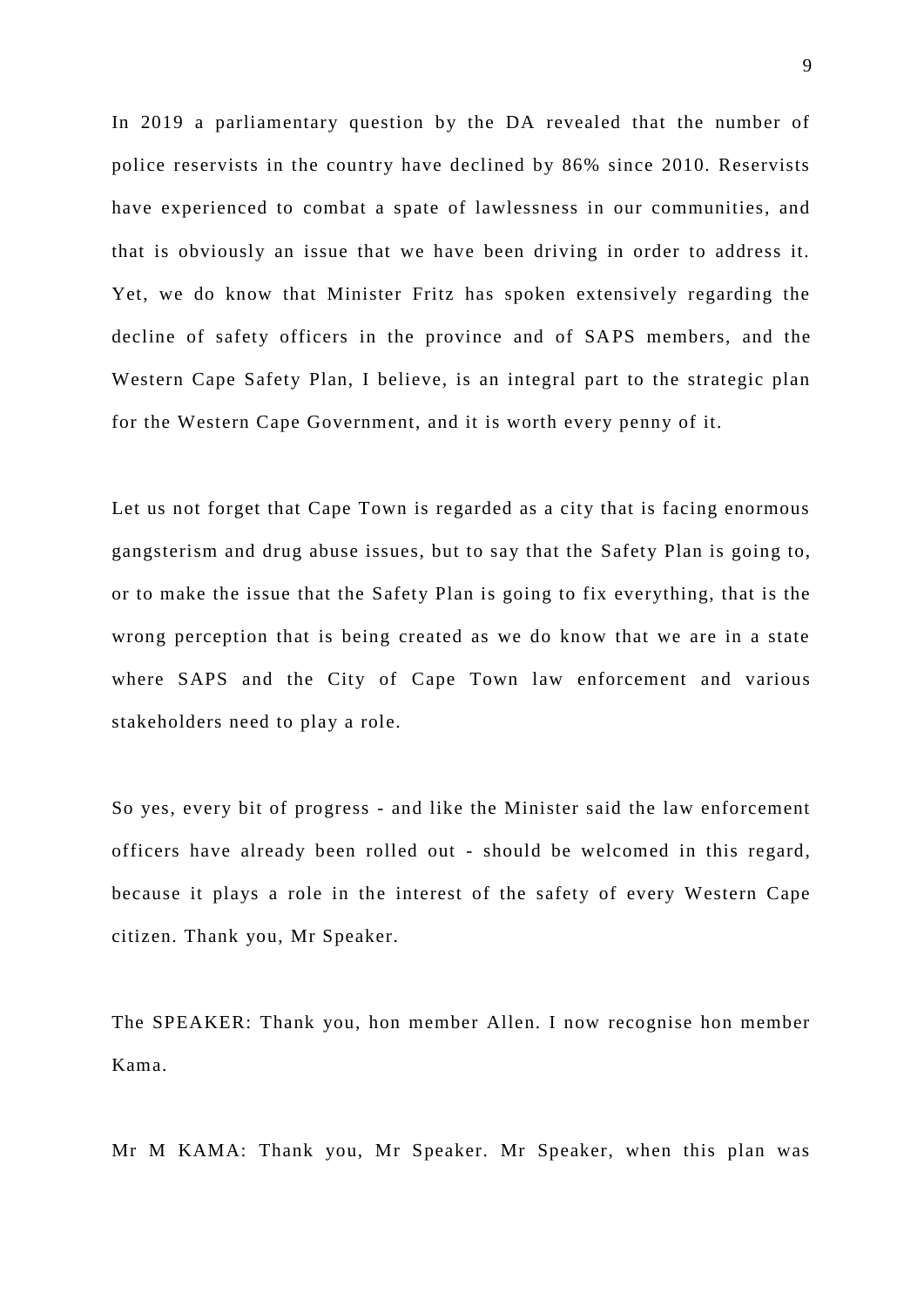announced, one of our primary concerns was that it was a Metro-focused and totally ignored other municipalities, especially the small ones.

If we are to use the current dispensation of the lockdown, the outbreak of Covid-19 has exposed the disparities between the rich and poor communities. It is like a survival of the fittest.

While the City of Cape Town has given all the resources for the Western Cape Safety Plan, smaller municipalities do not get any support and as a result they find it extremely difficult to enforce the regulations. It is not surprising that municipalities like Witzenberg are on the rise in terms of their positive cases in a short time. This is not only because of our failure to trace those who have been in contact with the positive cases, but it is also due to their low numbers of law enforcers.

It is also the situation in Cederberg where the Municipality is having difficulties to handle the influx of seasonal workers during this season.

I therefore want to submit, Mr Speaker, that part of the trained law enforcement officers should be immediately dispatched to smaller municipalities to assist in combatting the spread of Covid -19.

In conclusion, Mr Speaker, this outbreak presents a moment of reflection, and therefore the Premier needs to rethink his Safety Plan. The priority should be addressing the root causes of crime as well as employing the District Strategy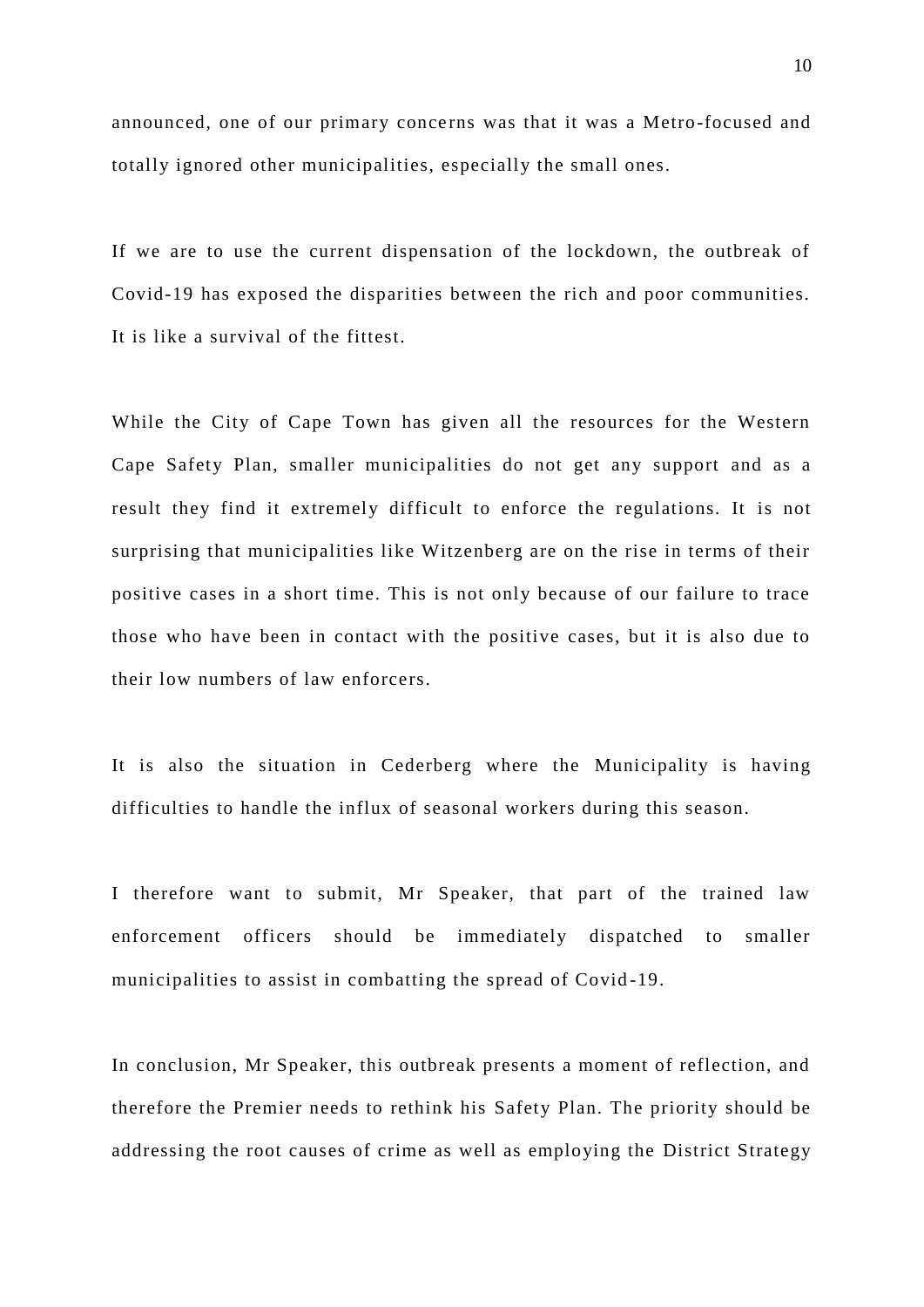in its implementation. Is the MEC prepared to demonstrate that a serious consideration is made to address these concerns using the safety plan? Thank you, Mr Speaker.

The SPEAKER: Thank you, hon member Kama. I now recognise hon member Herron.

Mr B N HERRON: Thank you, Mr Speaker. Mr Speaker, I think it is important that we look at what desperate communities are actually getting by way of crime fighters. One thousand law enforcement officers are being sent out onto the frontline of half of the City's most violent crime precincts. Their task is to halve the murder rate, but these officers are actually only learner law enforcement officers. They will be deployed after having undergone a basic training, which include peace officer training, a traffic warden certificate, and training on the City of Cape Town's bylaws.

Later, in groups of 125, they will undergo a further five weeks of training, and it is only then that they will begin to get basic firearm training.

So your boots on the ground plan is to send 1,000 learner law enforcement officers, initially armed with pepper spray until they get their basic firearm qualification, into half of the City's most violent crime hotspots, and what will these learner law enforcement officers be doing? Five hundred of them will form part of the neighbourhood safety teams in ten policing precincts.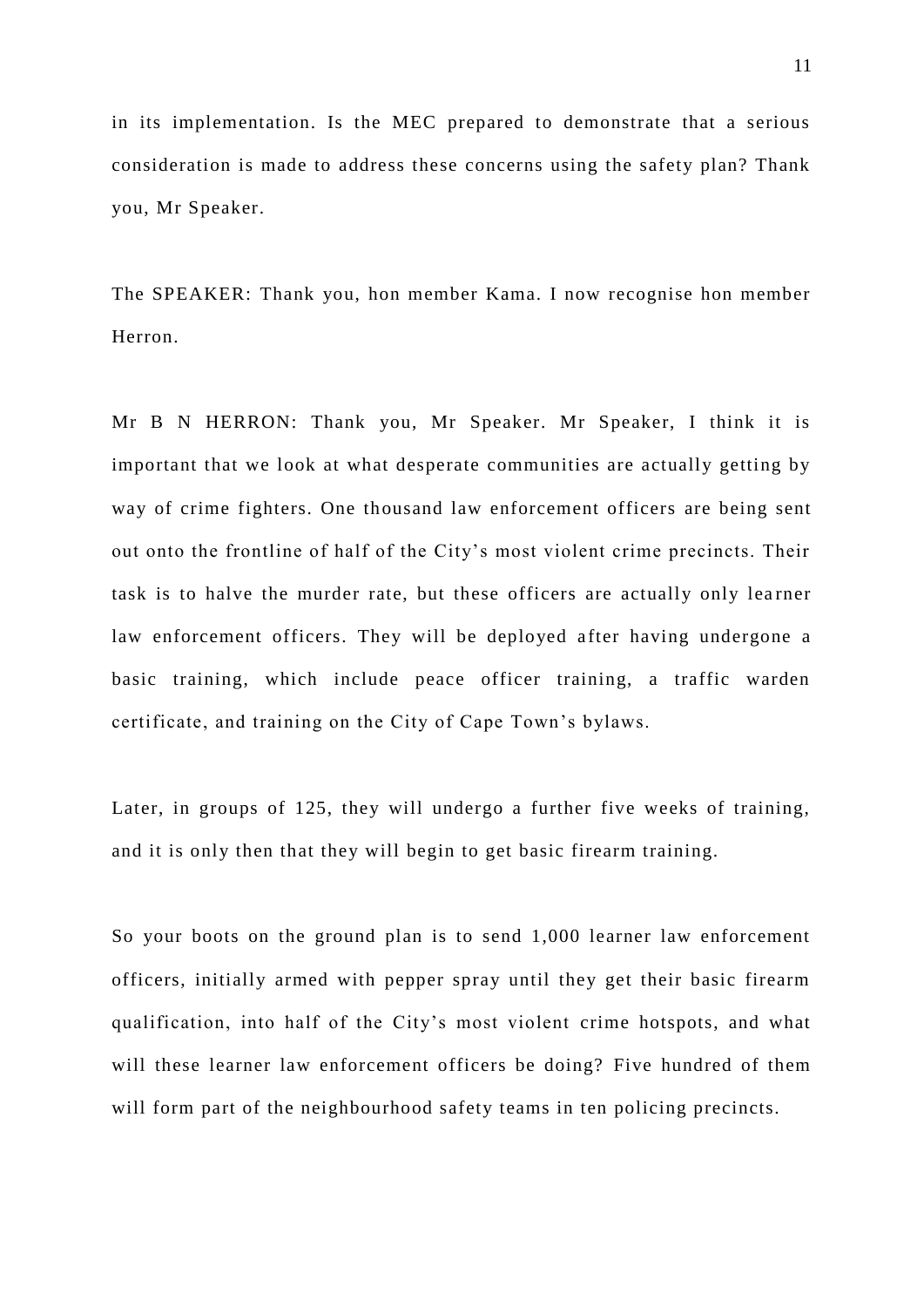Now according to the City's Annual Police Plan, the neighbourhood safety teams' functions are to build relationships with communities; assist communities with social service interventions; and uplift communities by providing support in reporting matters.

So where is the crime fighting?

So, Mr Speaker, I had been concerned about the glib handling of this plan and the obscurity of the detail, but now I see why that was needed. The detail had to be hidden so that no one would see the level of deception about one of the most critical issues affecting the lives and prosperity of the people who live under threat of death every single day.

I think the final indicator that this is not a real safety plan is the deployment of 100 of these learner law enforcement officers to the Anti-Land Invasion Unit. How will that reduce the murder rate, I am interest to know. The Red Ants of the Anti-Land Invasion Unit have nothing to do with violent crime, or halving the murder rate, and neither apparently does this so -called Safety Plan. This plan is a sham. It is really shameful, it is a cynical hoax, and I think the DA should hang their heads in shame.

People have been desperate for some relief from the relentless killing fields that they live on, but this is nothing more than a cruel and despicable false promise. Thank you, Mr Speaker.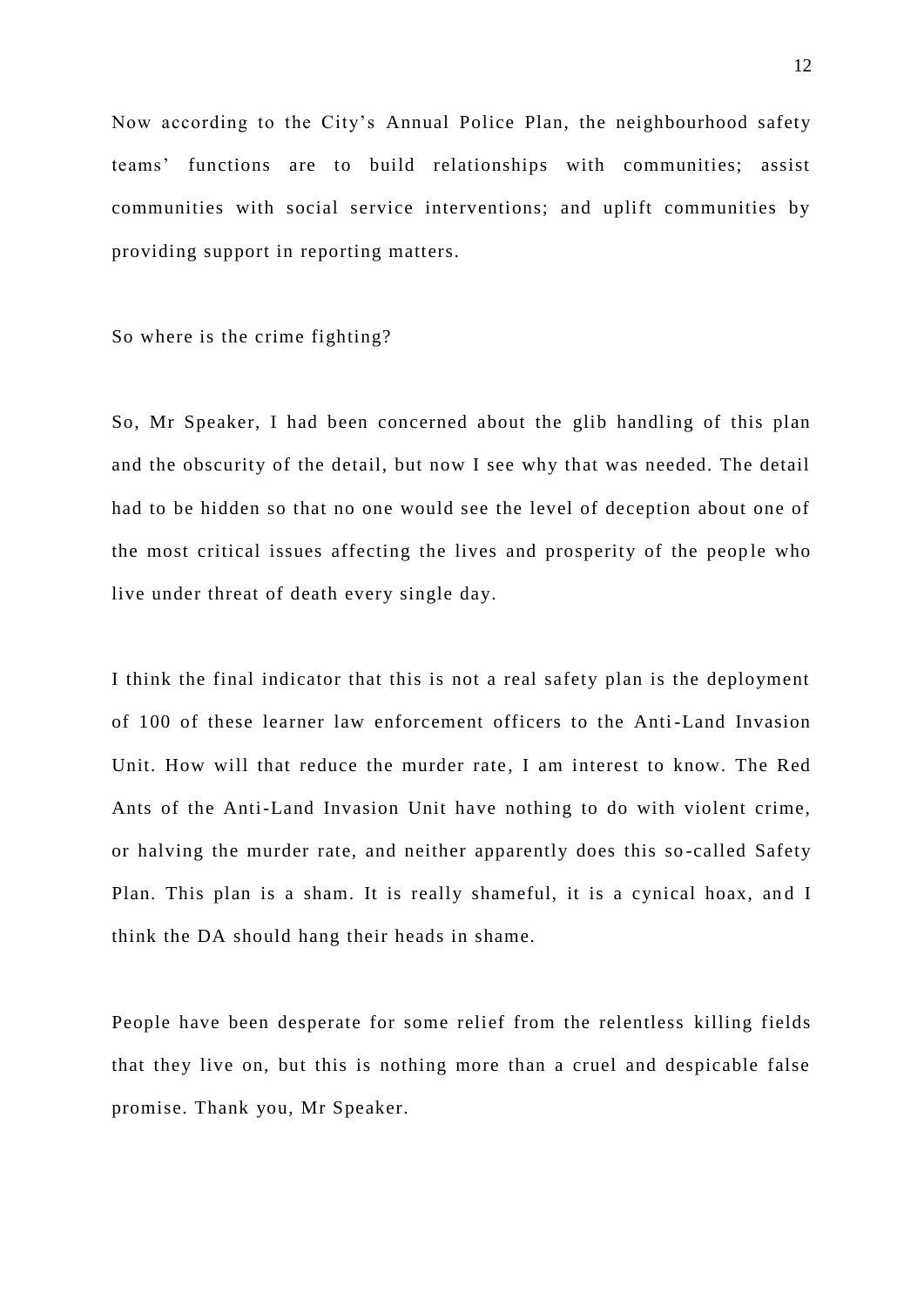The SPEAKER: Thank you, hon member Herron. I now recognise the hon the Minister.

The MINISTER OF COMMUNITY SAFETY: Thank you, Mr Speaker, thank you very much. I just want to start off by saying that I find the comments made by the hon member Herron very-very confusing.

Firstly, no one ever said that we want to immediately get all this in place and that in place. We always said that this Safety Plan and our approach to the Safety Plan, it is a non-static approach plan, it is an incremental plan where we will incrementally introduce step-by-step all our different forces that we want to deploy to the City.

I am amazed that the hon member Herron still has the "*skiet, skop en donner*" approach to any form of crime and violence, and we have learned that that approach just does not work. Let us look at getting our communities back, saving our youth – and that is why our law enforcement – and whatever he calls them, learners – are also trained to be community developers. They must assist youngsters from diverting from crime.

But let me make a very interesting comment, and let me remind the hon member Herron, that the lockdown and the Covid -19 has more than halved, reduced the murder rate. We did not need a Safety Plan. It was reduced by the Covid-19, a more than 60% reduction in murder over the period. So just an interesting comment, and it is kind of a by-the-way side-line comment.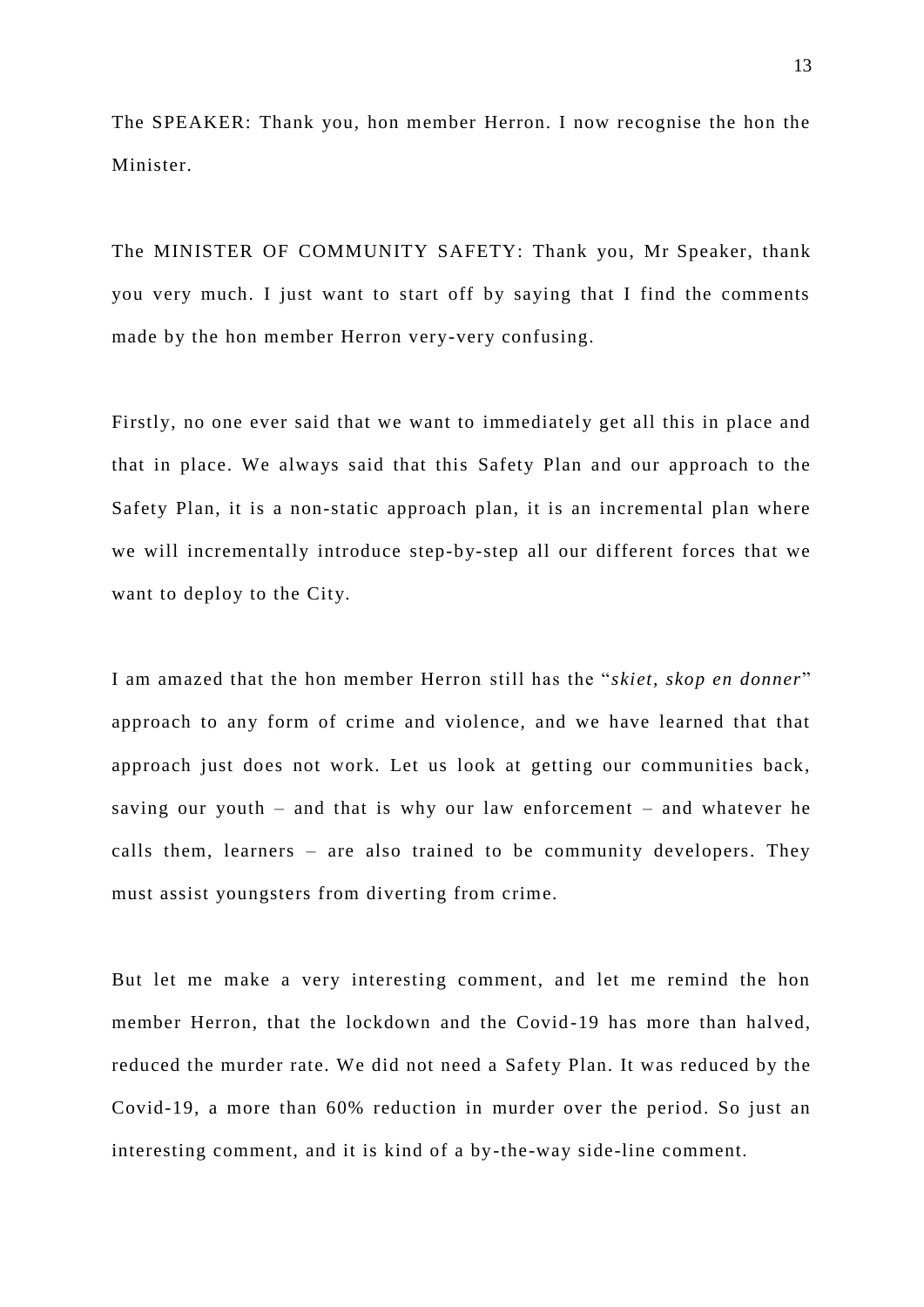The other interesting point I want to just speak to when the hon member Herron speaks, is that he is the first one to suggest that it should not be a political plan, but he is politicising the plan. Our problem is boots on the ground as the hon member Allen stated, and all we ask, and what the police is welcoming, is our assistance in supplementing those boots on the ground, augmenting those boots on the ground. Those are the points that we are making.

The second point I want to just emphasise is that – and we are also coactively working with the provincial police and our Provincial Police Management Provincial Commissioner - around getting all those other reservists that were lying at home and left at home, get them back, because they are seasoned, trained police officers, and I think it is an important point to just remind you about, hon member Herron.

We want to also say that we will continue, and I really want to say thank you to hon member Kama for having a far more proactive and a far more progressive approach, in that of course we will, the program will always be at this point where more than 70% of murders historically happen ed, at the moment start in the Metro, and that is to target those areas that we have seen if you deal with crime in those areas, you almost kind of more than halve slash the murder rate.

The other interesting point about what he is saying is that we have engaged all municipalities, all District municipalities and B-municipalities, and gave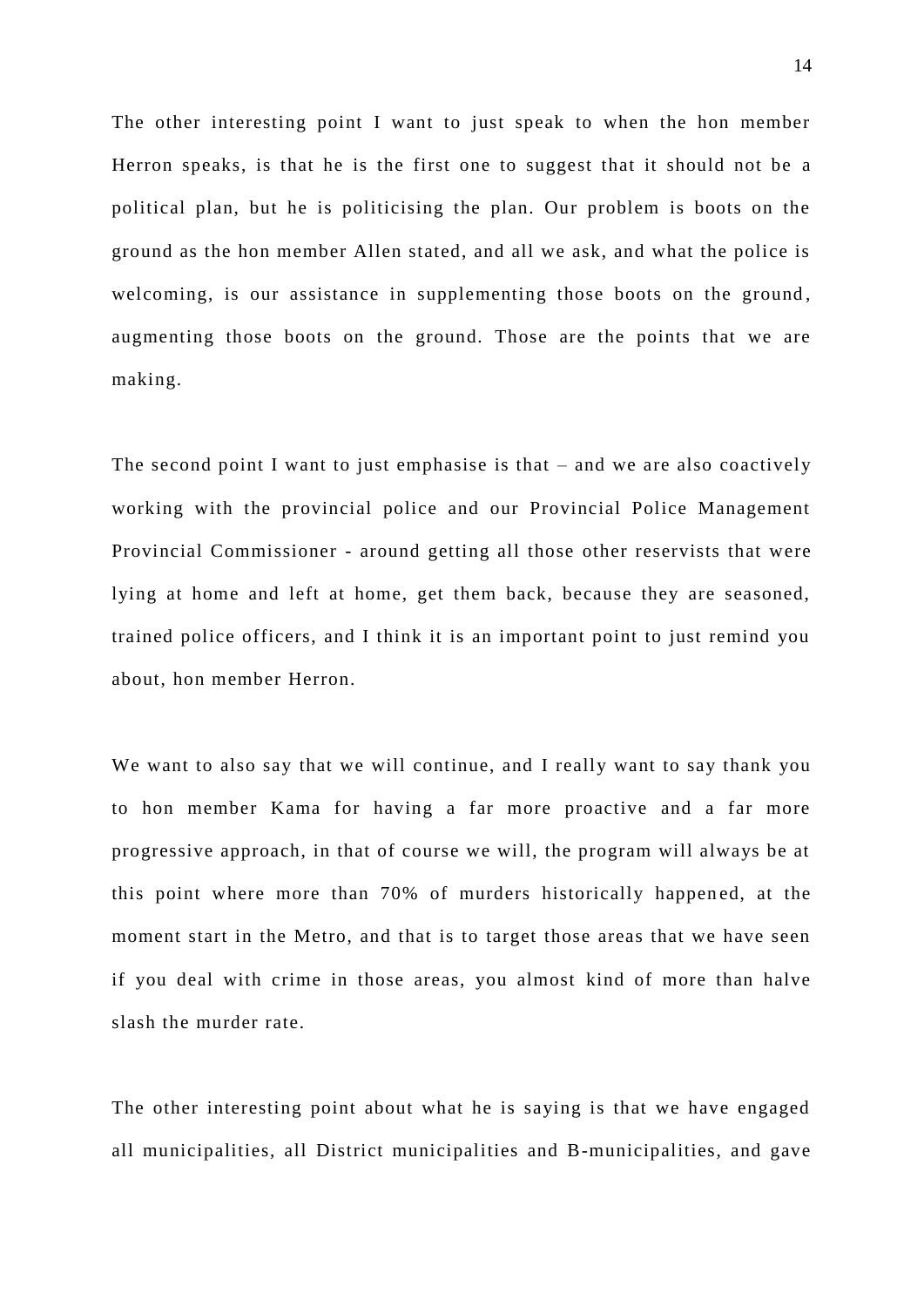them a database as the Department of Community Safety. Of all the trained peace officers, also Chrysalis graduates in those areas, that can be and who are available to serve, to be taken up to assist with the boots on the ground, specifically, hon member Kama, to help with the current lockdown regulations and social distancing, so that less people get infected.

Also, an important point that we want to emphasise, is that we will continue, irrespective of why people and how people want to politicise this, we will continue to get and to train more. Of course, post lockdown more people will be able to, more of our youngsters will be able to, go back to college, to get a training. By the way, all of them that are at the moment on the road, all of them have firearm training and certified firearm training.

So I think we will continue with that and there is a lot of people who always say something. It is easy to be in the Opposition, because they can always say something. Let us go and make a difference and we actually appeal to all our Opposition members and leaders to assist with making and adding to making the Western Cape a safer place in every square where you are, everywhere where you are.

I want to also thank hon member Herron for alerting us to some of the kind of abuses that happened over the past week with relation to Covid regulations being implemented. That has been dealt with and I want to say [Interjections.]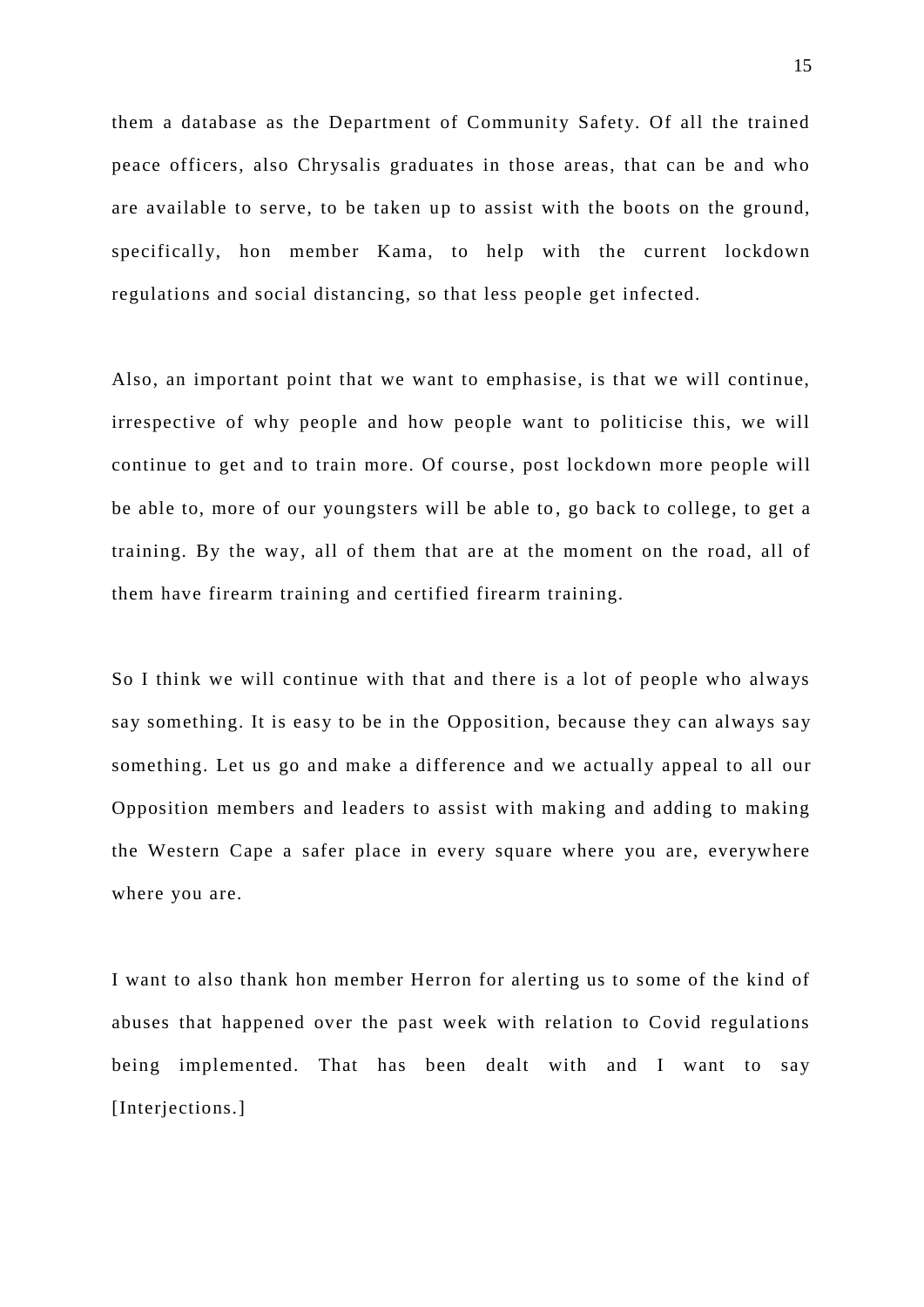The SPEAKER: Thank you.

The MINISTER OF COMMUNITY SAFETY: … thank you very much, Mr Speaker.

The SPEAKER: Thank you, hon Minister Fritz, thank you hon members. That concludes [Interjections.]

The LEADER OF THE OFFICIAL OPPOSITION: Mr Speaker …

The SPEAKER: ... time for interpellations.

The LEADER OF THE OFFICIAL OPPOSITION: Mr Speaker?

The SPEAKER: Hon member Dugmore?

The LEADER OF THE OFFICIAL OPPOSITION: Yes, thank you, Mr Speaker. Just on a point of order and I am not sure how your ruling would affect this, but in the interpellation MEC Fritz referred to "*skiet en donner*".

Now in regard to parliamentary language, firstly I would like you to please investigate whether that is parliamentary language, and in addition that was really not the point that hon member Herron was raising. He was not talking about "*skop, skiet en donner*", he was actually raising coherent points around the failures in this plan.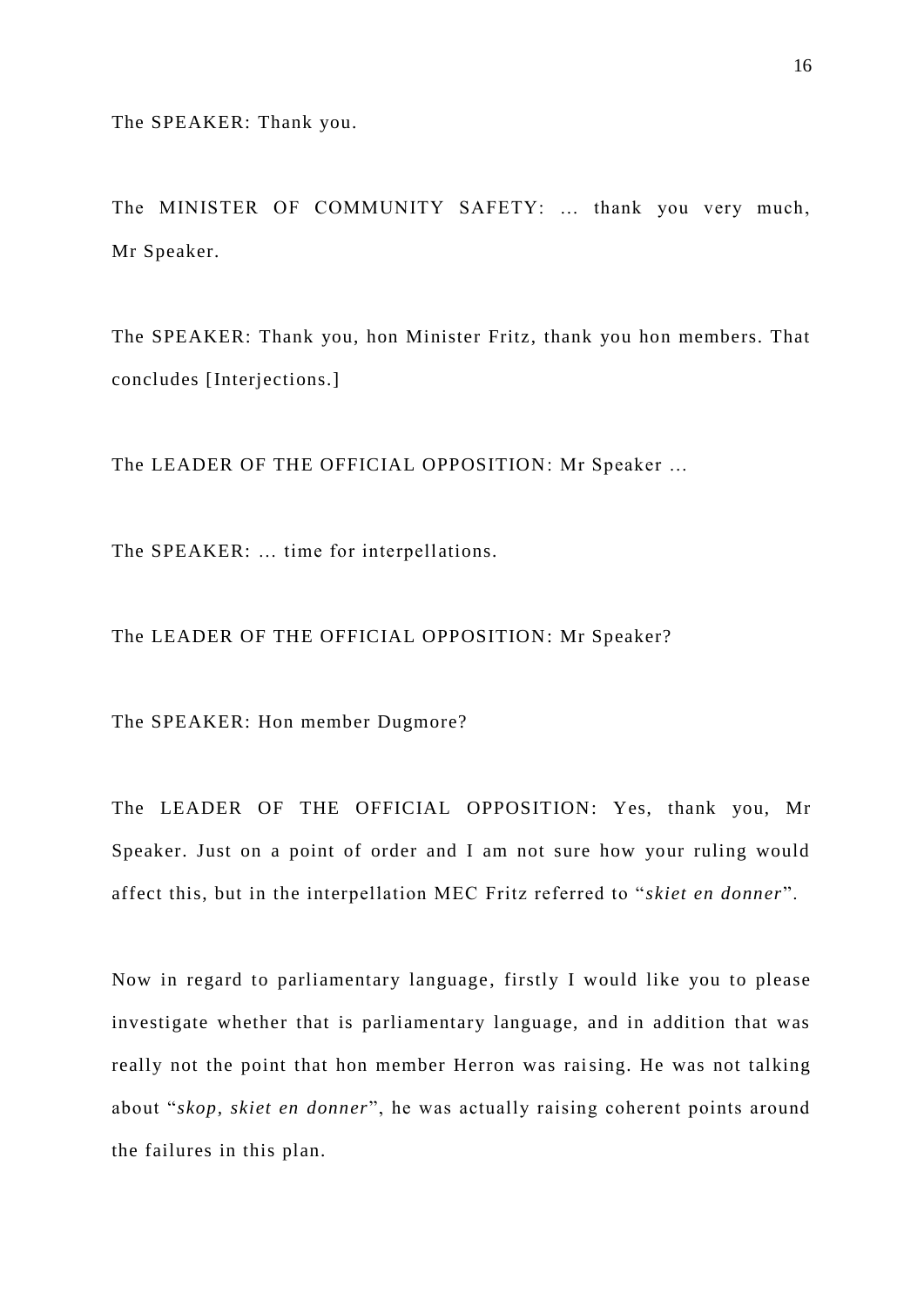So …[Interjections.]

An HON MEMBER: Mr Speaker, point of order.

The LEADER OF THE OFFICIAL OPPOSITION: … would you …

The SPEAKER: Thank you, thank you, hon member Dugmore, the Leader of the Opposition. That point has been made, so I will have to listen to the next point of order before I make a decision. Who is the next point of order?

Mr R D MACKENZIE: It is from me, Mr Speaker, Ricardo. Mr Speaker, the hon member Dugmore rightly raise his point [Interjections.]

The SPEAKER: [Inaudible.] about the "*skop, skiet en donner*"?

Mr R D MACKENZIE: Yes, but then he made a political point. You cannot make a political point on an interpellation.

The SPEAKER: What is your point there, hon member Mackenzie?

Mr R D MACKENZIE: Mr Speaker, what I am saying is that the hon member Dugmore rightfully raised the point about " *skop, skiet en donner*", and that is fine on the point of order, but then he went on to speak for 45 seconds on a political point on what hon member Herron was intending to say. That is not a point of order.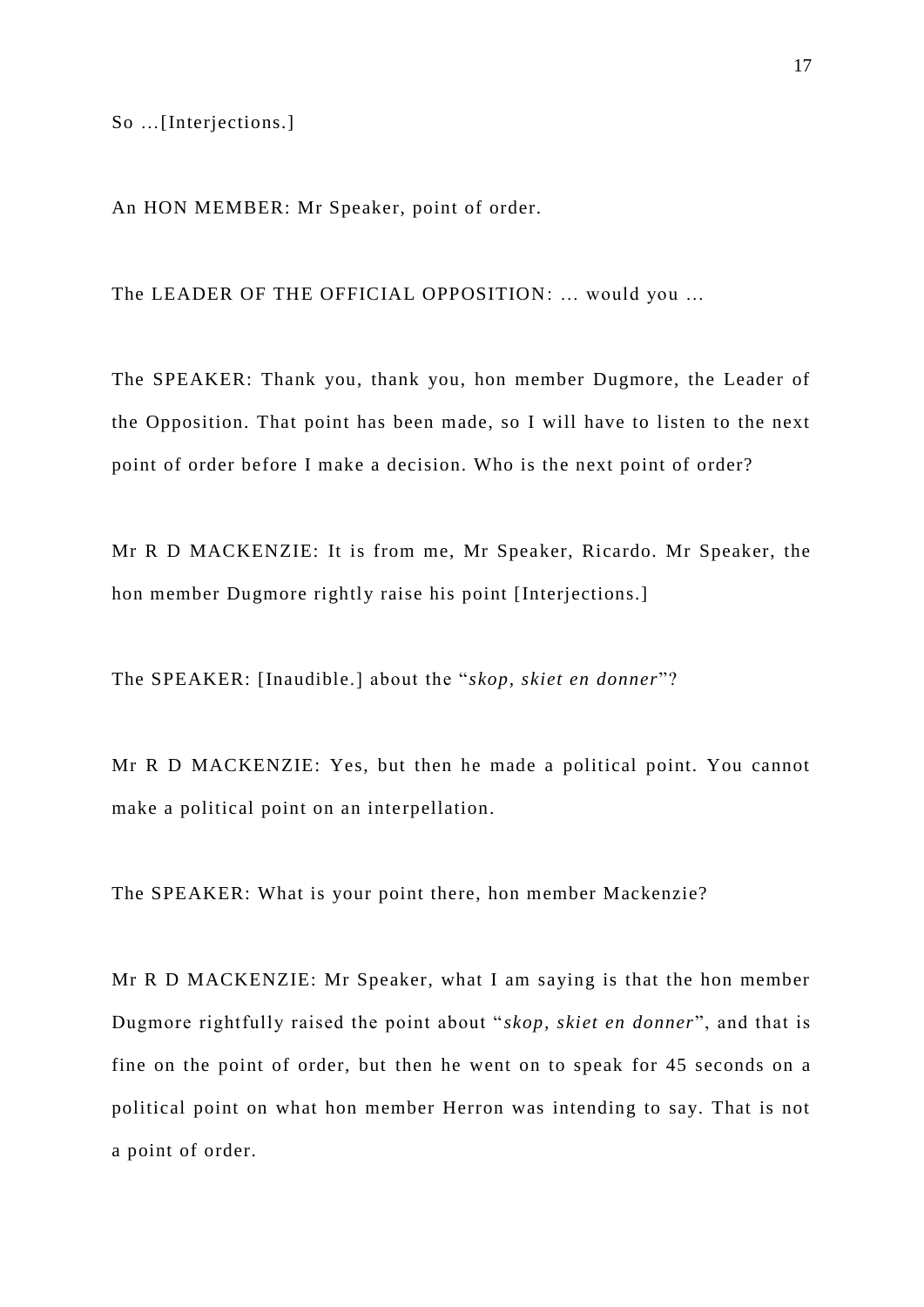The SPEAKER: Thank you, thank you, hon member Mackenzie. Hon members, I think the area that has been raised as a point of order by hon member Dugmore, it is a point of order to consider, and the language that was used, if it was used in that way, it is indeed not consistent with the decorum and the convention of the House.

Before I move, before I address hon member Fritz, the Minister Fritz, I would like to request hon member Dugmore, when you raise a point of order to stick to the point that you are raising so that you draw the attention of the Speaker, not to deliberate on the debate that the hon member was making, bec ause that then becomes out of order itself.

Now on your point of order, it is correct and I am now raising it directly with the hon Minister Fritz. Hon Minister Fritz, did you say it in a [Interjections.]

The DEPUTY CHIEF WHIP (DA): Hon Speaker, on a point of order. Hon Speaker, before you make a ruling, if I may?

The SPEAKER: Of course, you are welcome, hon member Mitchell.

The DEPUTY CHIEF WHIP (DA): Thank you, hon Speaker. Mr Speaker, before you make the ruling, I just want to highlight that in the Afrikaans language "skop, skiet en donner" ["kicking, shooting and beating people up"] is very often referred to as a "gesegde" ["saying"], and you use that as part of an expression, as part of the Afrikaans language, and as we are in the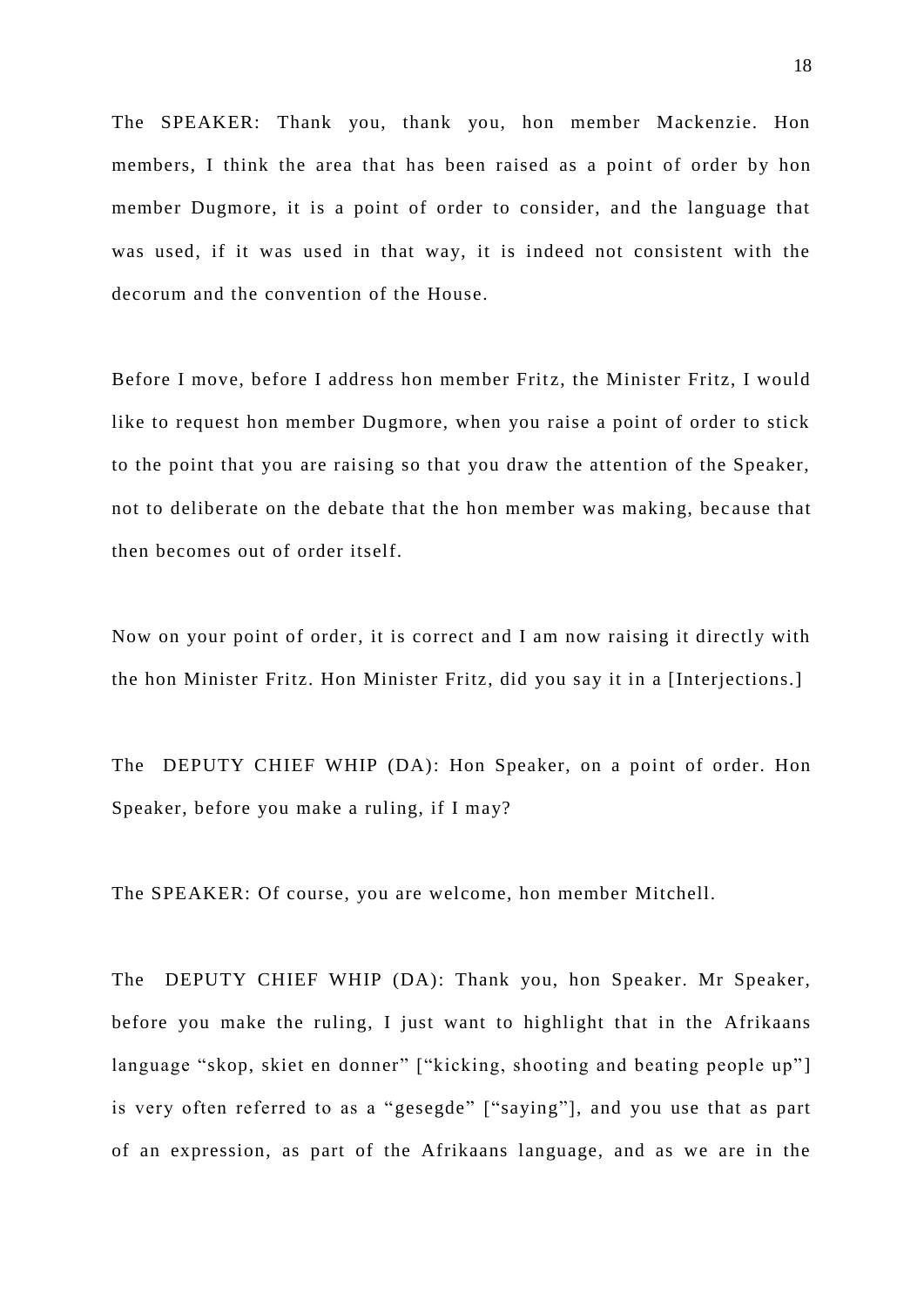Western Cape, where three official languages are recognised, I think the hon Minister used that as a line in his speech as part of an expression in the Afrikaans language.

The LEADER OF THE OFFICIAL OPPOSITION: But, hon Speaker [Inaudible.]

The MINISTER OF COMMUNITY SAFETY: May I also comment because I am the subject?

The LEADER OF THE OFFICIAL OPPOSITION: Hon Speaker [Interjections.]

The MINISTER OF COMMUNITY SAFETY: May I …

The LEADER OF THE OFFICIAL OPPOSITION: Just before your ruling [Interjections.]

The SPEAKER: Order, hon members. I am not accepting any point of order, hon member Dugmore, at this stage. I am busy, I am on the floor. Hon Minister Fritz, I take the point raised by hon member Mitchell, but again that is not the language that we use in Parliament, consistent with the decorum and the convention here.

I also have too many words in Xhosa, isiXhosa, that you can throw around,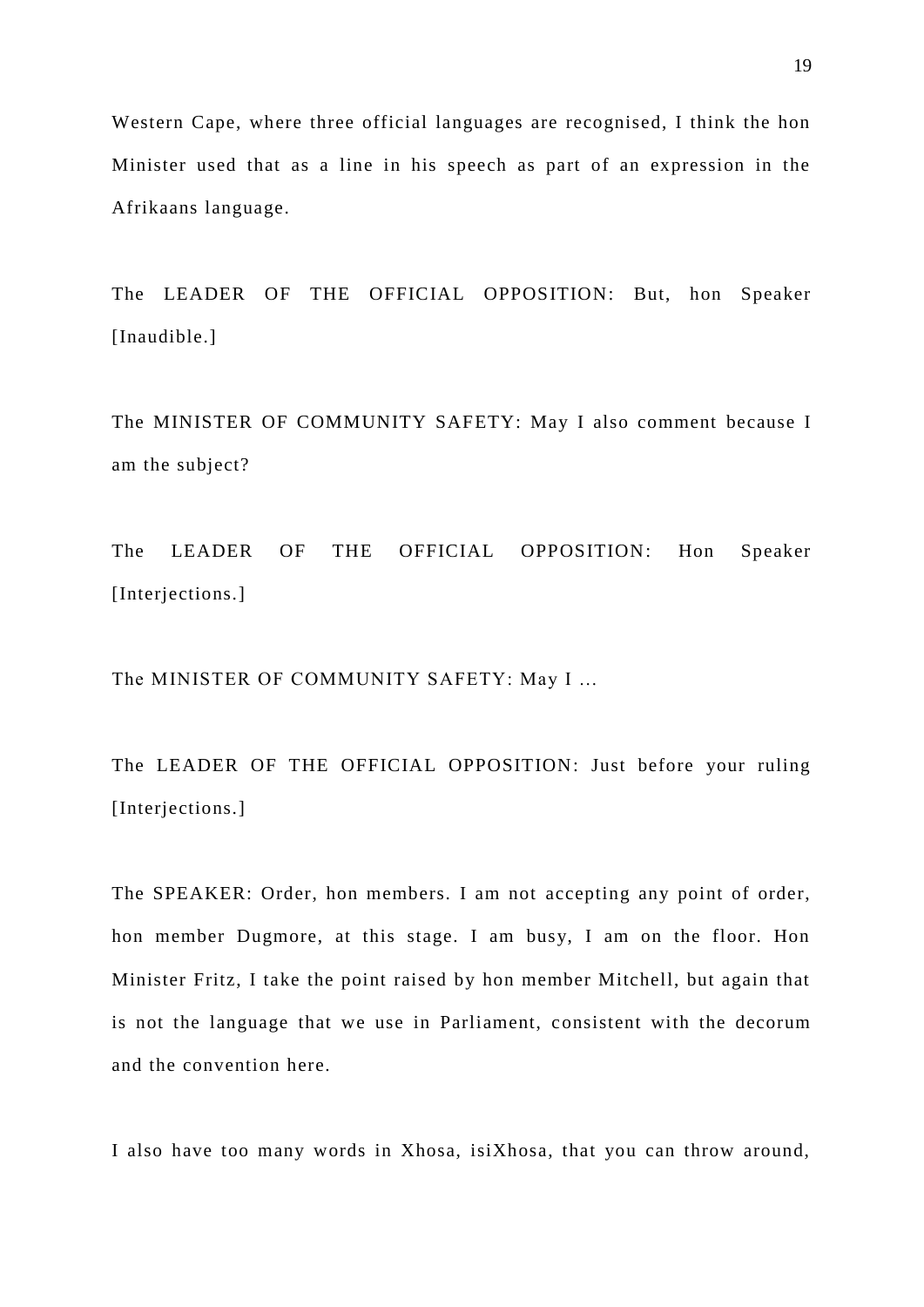but I mean we just want to proceed with the meeting, and in the spirit of what we are accustomed to in the House and consistent with the decorum and the convention, I would like to hear from you, hon Minister Fritz.

The MINISTER OF COMMUNITY SAFETY: Thank you, hon Speaker. The term "skop, skiet en donner" ["kicking, shooting and beating people up"] is an absolutely accepted – and hon member Dugmore knows, it is an accepted phrase to display a "kragdadige" **[**forceful**]**, a police brutality mentality, where people go in with guns and they shoot and they do not – and actually the context was that we want to train our law enforcement officers as community developers, not to go and just shoot people. That " *skiet*" means shoot; "*skop*" means kick; and like "*donner*" also means kick.

So what I mean is … [Laughs.] [Interjections.]

The SPEAKER: Can you please withdraw [Inaudible.]

The MINISTER OF COMMUNITY SAFETY: Okay, I withdraw [Inaudible.]

The SPEAKER: The other part is okay, hon Minister Fritz.

The MINISTER OF COMMUNITY SAFETY: [Laughs.] Okay.

The SPEAKER: You are correct. But it is just that the discomfort is on the "*donner*" [Inaudible.]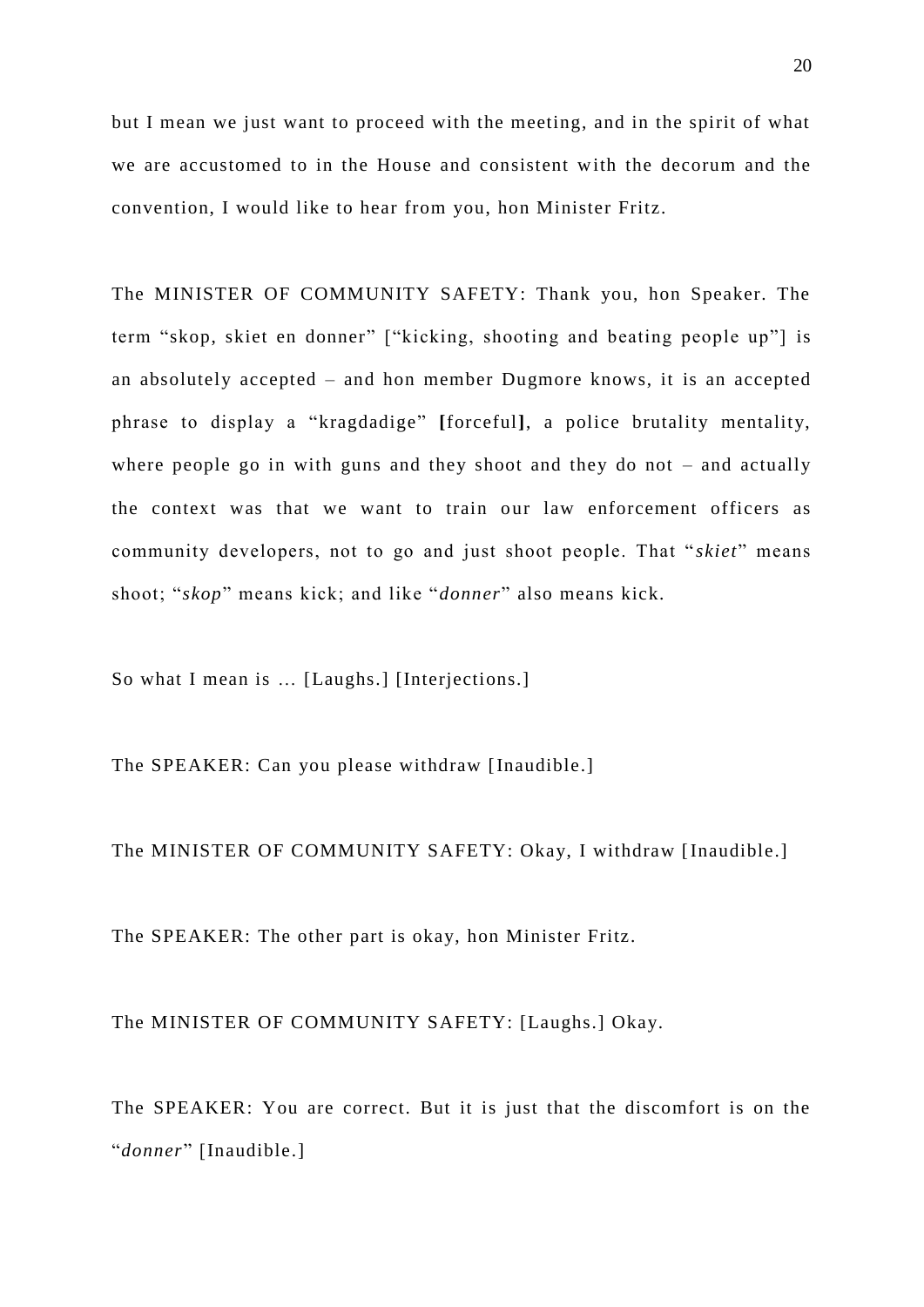The MINISTER OF COMMUNITY SAFETY: Okay. No, I withdraw, I withdraw. I think you must all learn some Afrikaans. Thank you, Mr Speaker.

The SPEAKER: I have got another word in Afrikaans that I love, but I do not use it here in Parliament. [Laughs.] Thank you very much, hon Minister Fritz. Hon members, thank you.

The next matter is the Questions for Oral Reply. There is a question by hon member Botha to hon Minister Bredell. I would like to draw the attention of the hon members to – because there are four follow-up questions. If the hon member wishes to have a follow-up question, I am going to request that you press the mic as you have seen how we have been doing here now with the points of order, and just say your name and surname, then I will acknowledge you.

However, you do not speak immediately because I will simply note you. The first member that I will recognise is the member that raises the question, which is the member that has asked this question; it is hon member Botha in this case, so the first follow-up goes to her if she so wishes to take it, and the rest of the follow-ups will be apportioned as per the indication by [Inaudible.]

I hope hon members are with me in that regard. Are we all happy, hon members?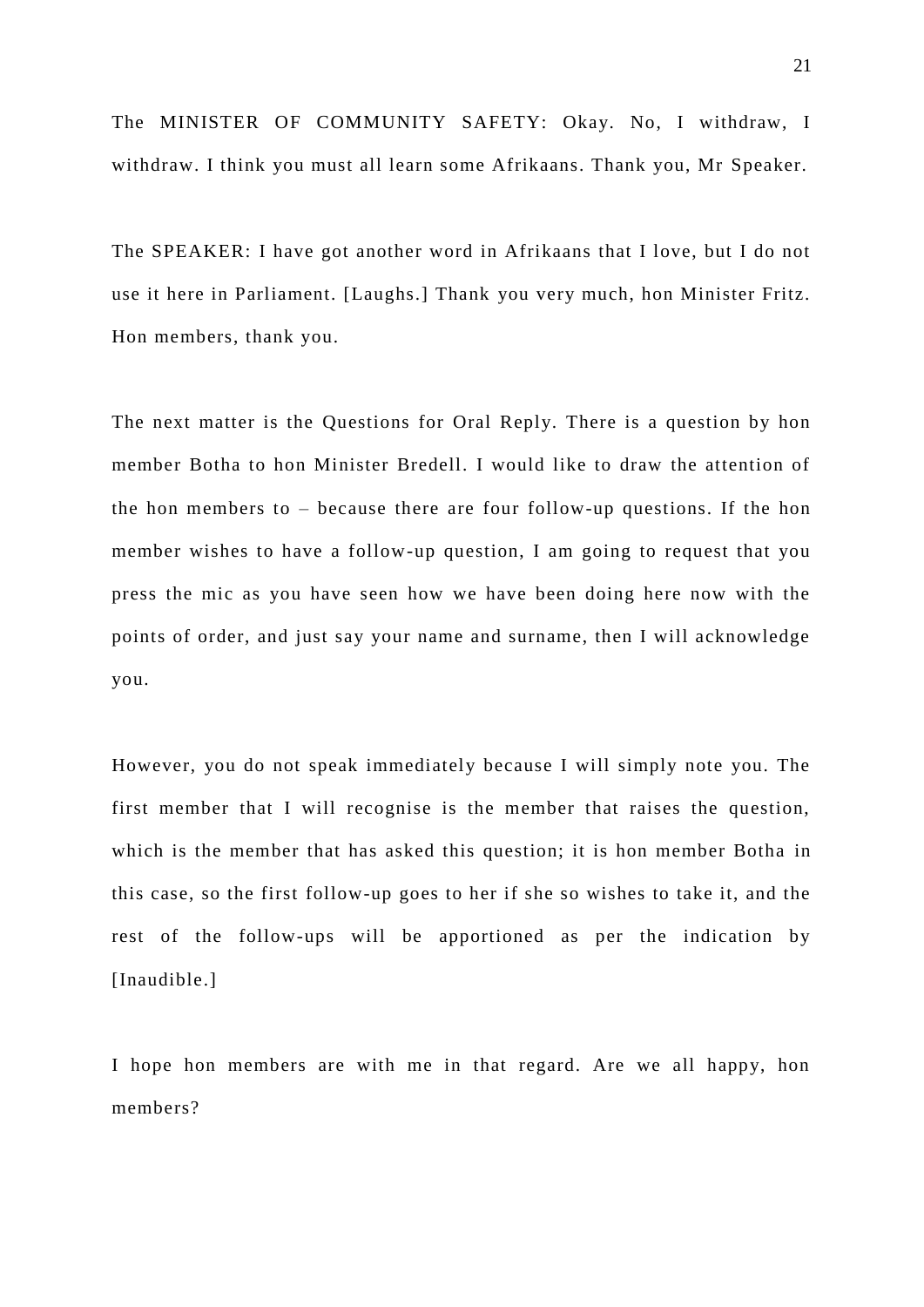Ms L J BOTHA: … Speaker, thanks.

The SPEAKER: Thank you, thank you, Chair. Thank you, hon member Botha. May I now request the hon Minster Bredell.

#### **QUESTIONS FOR ORAL REPLY**

#### *Cederberg Municipality*

# **1. Ms L J Botha asked the Minister of Local Government, Environmental Affairs and Development Planning:**

Since the ANC took control of the Cederberg Municipality:

- (1) (a) How many senior management officials left their jobs and (b) how many new senior management appointments have been made;
- (2) whether the correct advertising procedure was followed with the advertising of senior management positions; if not, why not; if so, what are the relevant details;
- (3) whether due process was followed with new appointments; if not, why not; if so, what are the relevant details?

The MINISTER OF LOCAL GOVERNMENT, ENVIRONMENTAL AFFAIRS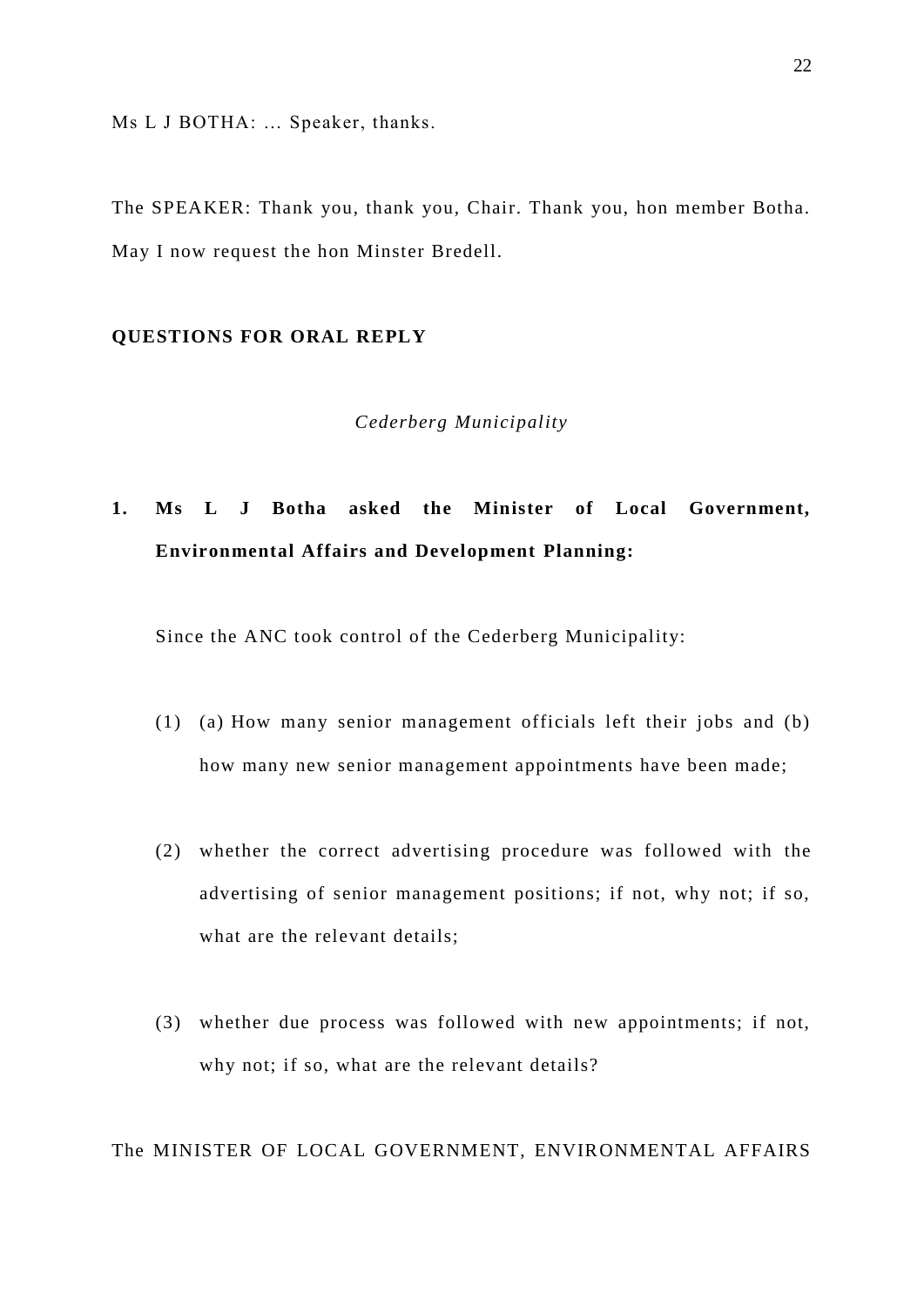AND DEVELOPMENT PLANNING: Thank you, Mr Speaker, thank you to the hon member for the question.

The reply to the question: Since the ANC took control of Cederberg Municipality, two senior managers have vacated their posts, namely the municipal manager and the chief financial officer.

The (b) part: No senior manager appointments have been made by the Council. According to the Municipality, the recruitment and selection process had commenced. However, due to the restrictions imposed during the lockdown, the requirement and selection process could not continue, and continuation thereof will be dependent when it is permissible in terms of the regulations published in relation to Covid-19.

The second part: According to the Municipality it had placed advertisements in national newspapers after receiving approval by Council to fill the vacant post. As to whether the correct advertising procedures were followed, this can only be determined once the Municipality has submitted its report as to the appointment process and the outcome to myself, as MEC of Local Government, in accordance with the Regulations on Appointments and Conditions of Employment of Senior Managers, published as GNR 21 in the Government Gazette 37245, dated 17 January 2014.

The third part of the question: As indicated the appointment process to fill the vacant senior municipal manager's appointment has not been finalised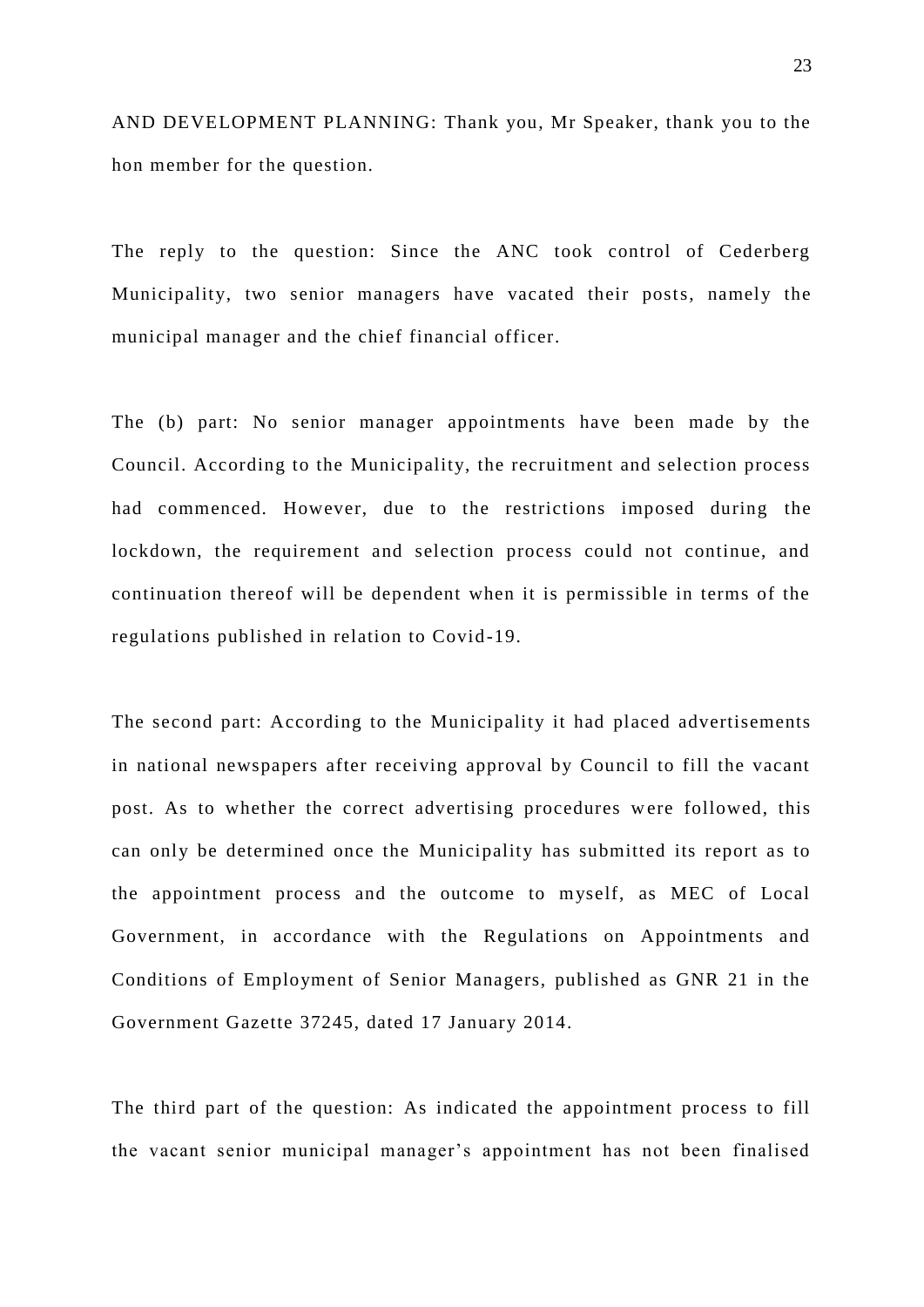and therefore it is only at the finalisation thereof that determination will be made as to whether due process was followed in any new appointments. Thank you, Mr Speaker.

The SPEAKER: Thank you, hon Minister Bredell. I now recognise hon member Botha.

†Me L J BOTHA: Dankie, agb Speaker. Minister, ek het gehoor wat u nou net geantwoord het. Ek wil net weet of die Minister dalk die Huis kan inlig of daar enige aanstellings was van persone wat van onder 'n wolk van òf korrupsie, òf skuldigbevinding aan ongerymdhede, vanuit ander poste wat hulle beklee het, òf by Cederberg òf ander munisipaliteite, en nou weer aangestel is in senior poste by Cederberg Munisipaliteit vandat die ANC die regering daar oorgeneem het?

#### *[Translation of Afrikaans paragraph follows.]*

**[**Ms L J BOTHA: Thank you, hon Speaker. Minister, I hear what you have answered just now. I just want to know if the Minister can perhaps inform the House if there have been any appointments of persons who, from under a cloud of either corruption or conviction of irregularities in other posts they have held, either with Cederberg or other municipalities, have now again been appointed in senior posts at Cederberg Municipality since the ANC has taken over government there? **]**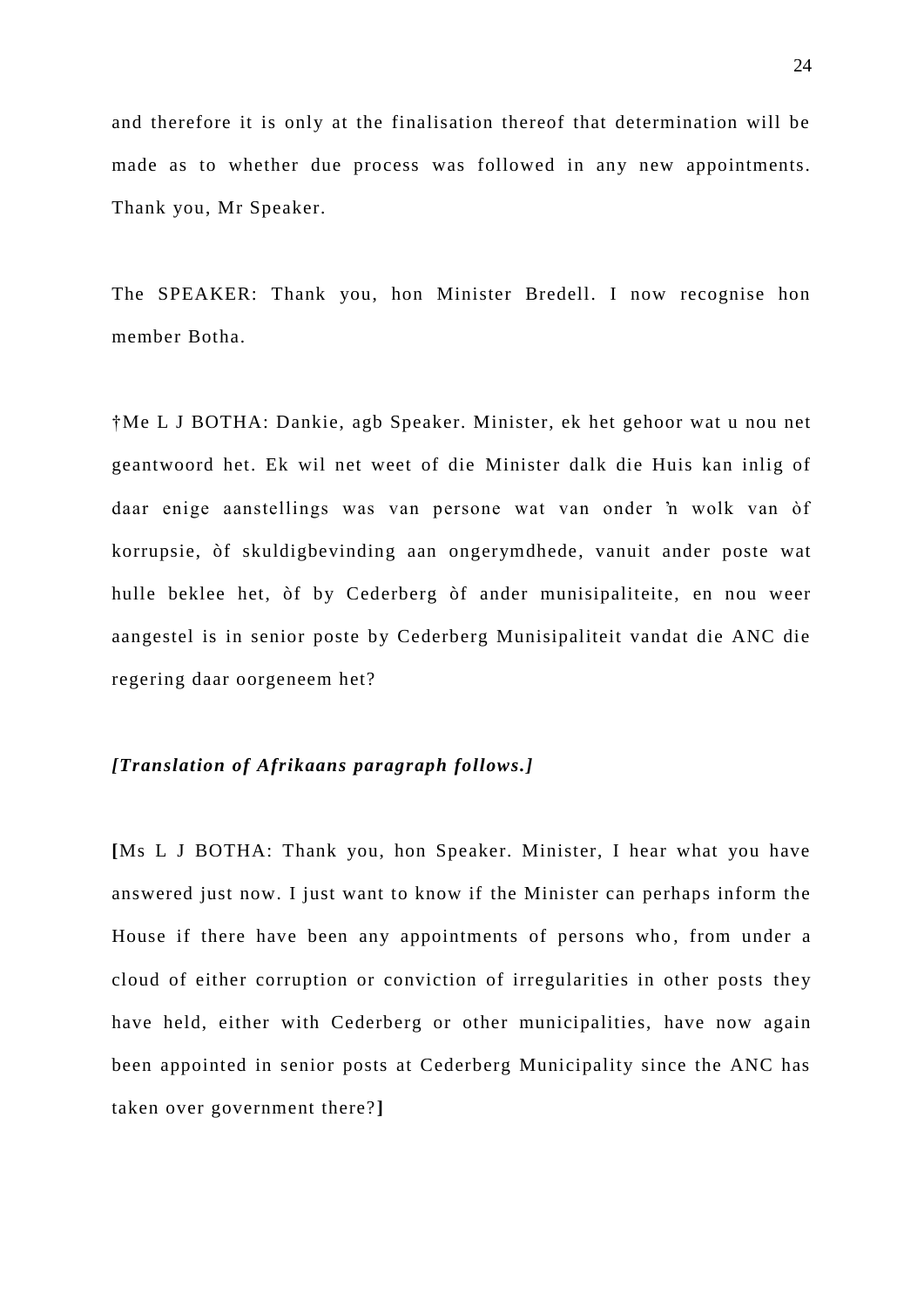The SPEAKER: Hon member Botha, before the Minister responds, I have made a special plea right from the outset so that we deal with the language question. I would very much like all hon members to use their language of choice, but for the statement that you have raised, there are and could be members who are disadvantaged in hearing what you have just said, and for that I would like to request that you, if you do not mind, hon member Botha, repeat what you have just said in English.

Ms L J BOTHA: Mr Speaker, may I address you on this issue?

The SPEAKER: Of course you may, hon member Botha.

Ms L J BOTHA: I have prepared myself in my first language, and now for me to translate it is going to be difficult.

The SPEAKER: I understand, hon member Botha. I will give an exception to that with the approval of the House. I do hope that hon members of the House understand, and please forgive me, hon members, for the purposes that the hon member has just indicated, I would really like to request that we proceed. Hon Minister Bredell.

The MINISTER OF LOCAL GOVERNMENT, ENVIRONMENTAL AFFAIRS AND DEVELOPMENT PLANNING: Thank you, hon Speaker, and thank you to the hon member. I am going to try and respond in English, and I think most people will pick up.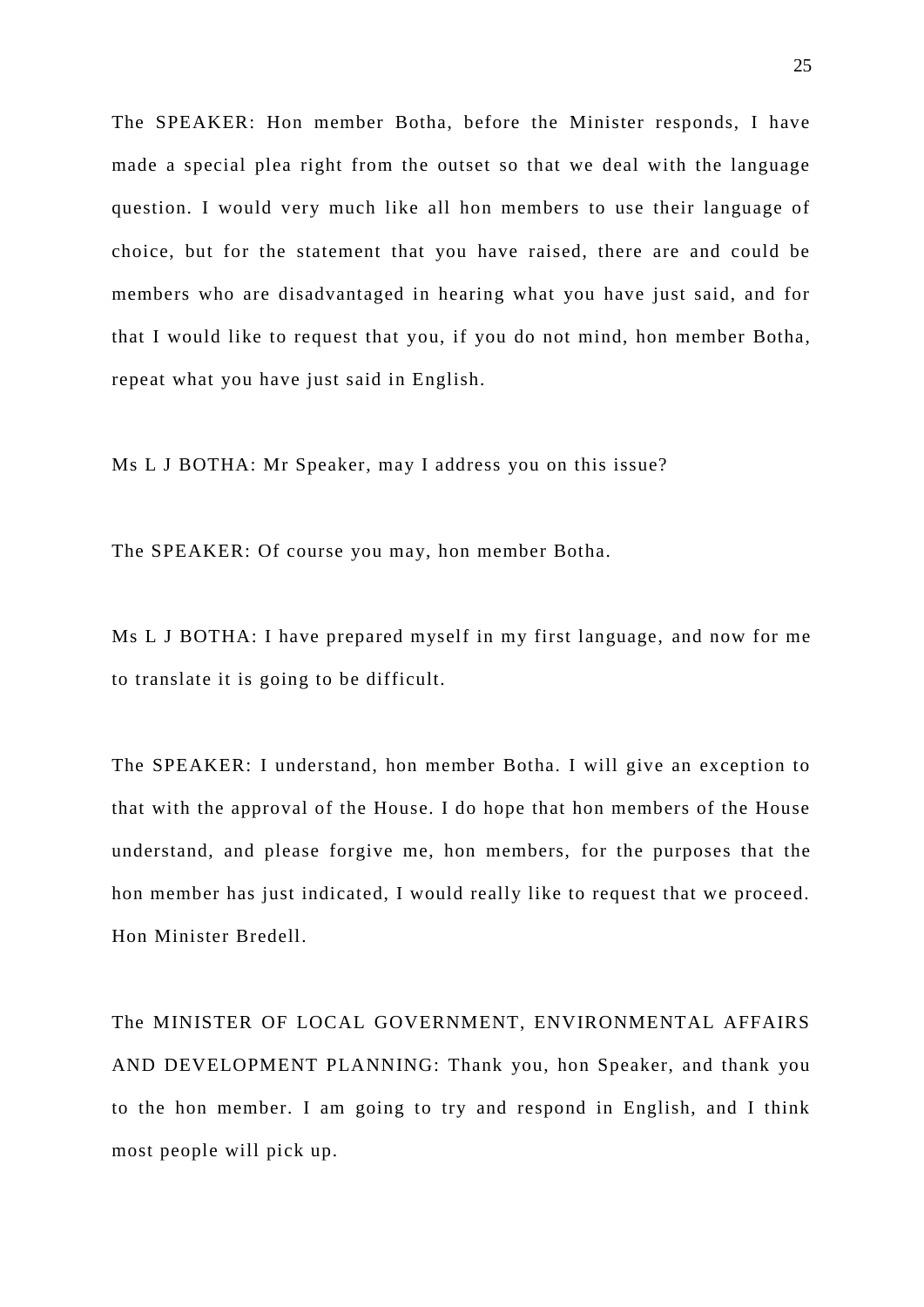Hon members, if a position was filled it could have been a temporary, in other words a three-month position. That they will also need to send to me and I will deal with that as soon as we get it. We have got a very thorough process to work through the applications. We will rather spend longer time on it, but we will see to it that any appointments will happen within the regulations.

In the past we had I think four court cases on appointments and we have won all four of them, because we are very strict to stick to the rule of law. As long as appointments are made within the rule of law, we have got no problem with that.

I also put it to the municipalities that they can any time invite my Department to come and explain to them the legal framework within which it must happen, and we will work with the municipalities.

So currently I have not received any request yet, but if they make use of the provisions within the law, they will also need to send it to me. I think Covid has delayed some of the processes, but we will keep a close eye on that. Thank you, Mr Speaker.

The SPEAKER: Thank you, hon Minister Bredell. Is there any other follow up, hon members?

Ms L J BOTHA: Member Botha.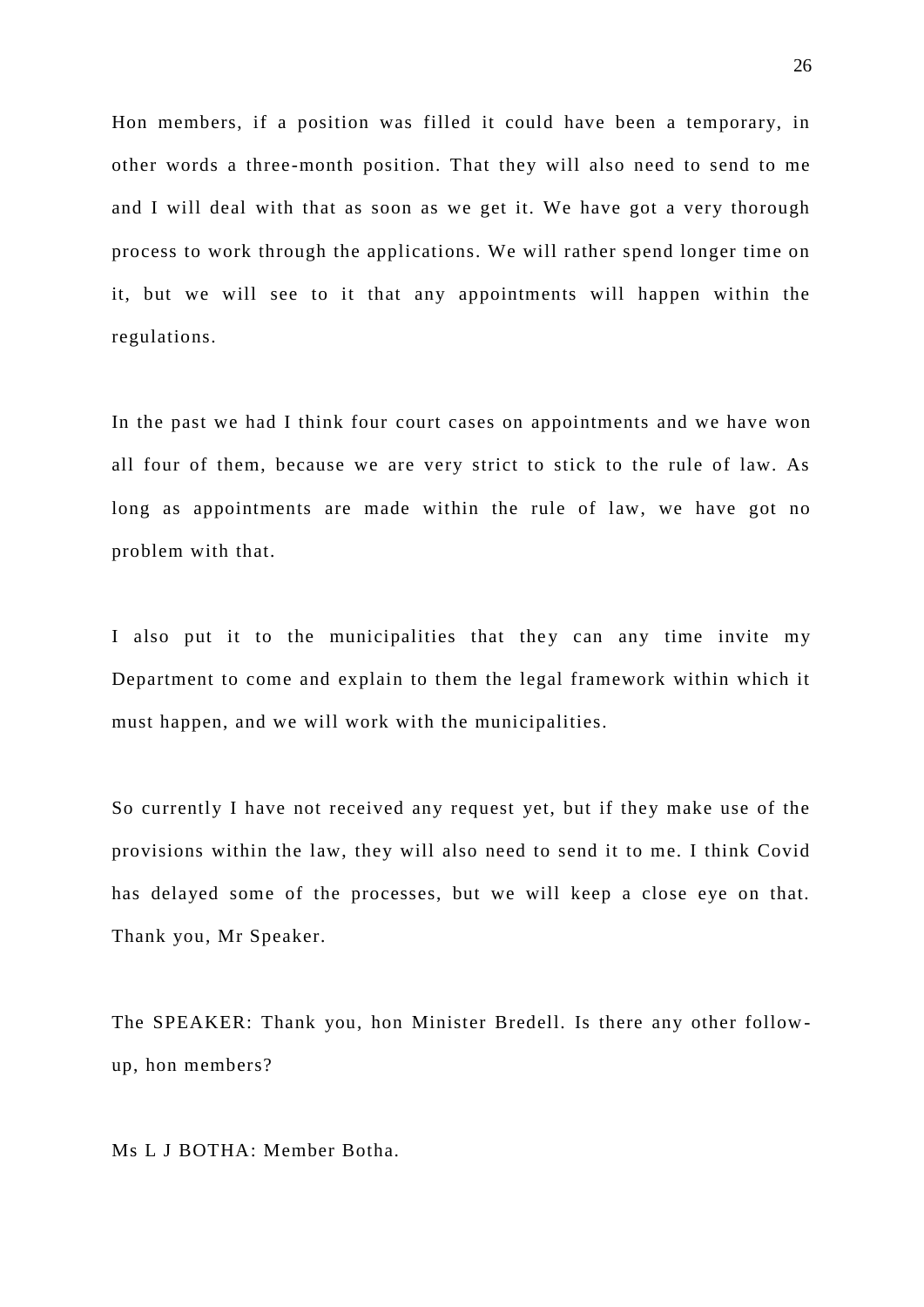The SPEAKER: Hon member Botha, please proceed.

Ms L J BOTHA: Mr Speaker, I am going to attempt to do this in English. I just want to know from the Minister, he has indicated that two senior officials have left the Municipality. I want to know whether there was a severance package and what was the rand value of it?

The SPEAKER: Thank you, hon member Botha. Hon the Minister.

The MINISTER OF LOCAL GOVERNMENT, ENVIRONMENTAL AFFAIRS AND DEVELOPMENT PLANNING: Hon Speaker, ja, to the hon member, I think that is more a new question, but I do not have that information. We have picked certain things up within the newspapers, but I do not think it is the place for speculation. I will ask her to put that in writing to me and we can request the Municipality to provide the facts around this and then we can debate the facts.

The SPEAKER: Thank you, hon Minister Bredell. Is there any other follow up, hon members?

Mr D SMITH: Member Smith.

The SPEAKER: Hon member Smith, please take the podium.

Mr D SMITH: Thank you, Mr Speaker.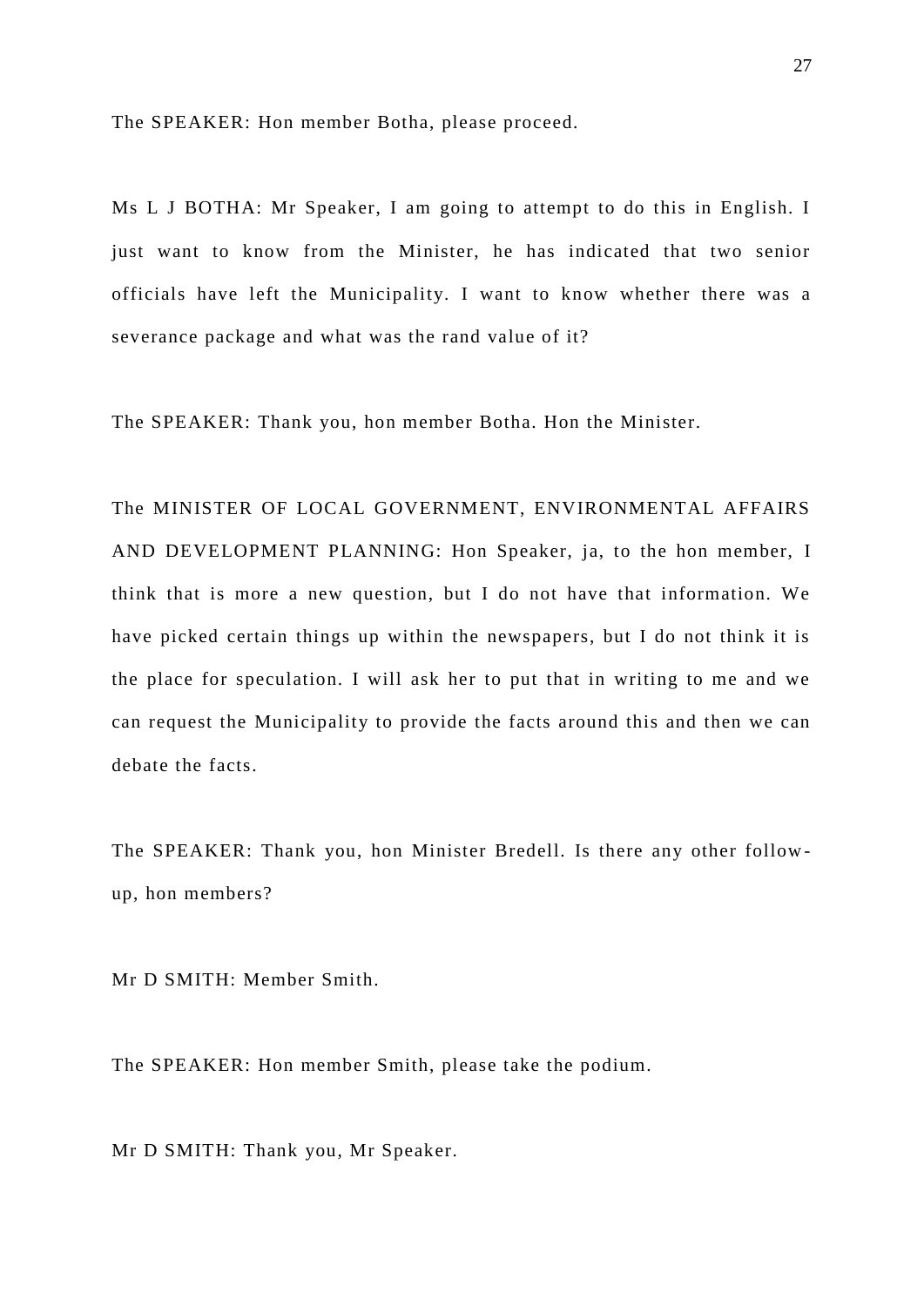The SPEAKER: Thank you.

Mr D SMITH: I would just like to say that yes, indeed two senior management officials did resign in Cederberg Municipality. Can the MEC just indicate to us and confirm if this process was correct that all municipalities should adhere to, and is he not finding the question of the hon member a bit [Inaudible.] in this regard, and then that given that vacancies could not be filled during the Covid -19 regulations and what support did the MEC's office give to this particular municipality to [Inaudible.] functions optimally.

The SPEAKER: Thank you, hon member Smith. Hon the Minister.

The MINISTER OF LOCAL GOVERNMENT, ENVIRONMENTAL AFFAIRS AND DEVELOPMENT PLANNING: I struggled to get the question, but briefly I think I have answered most of the question. It is a process that the Municipality is in charge of.

We need to, and I get it more and more, realise we work with government spheres, hon Speaker. The Municipality is a government sphere, and they need to follow their processes. We have got an oversight role on that and a very strict one, and we will follow our process, but we wait for them to follow their process.

We offer to all the municipalities the assistance they need if they want to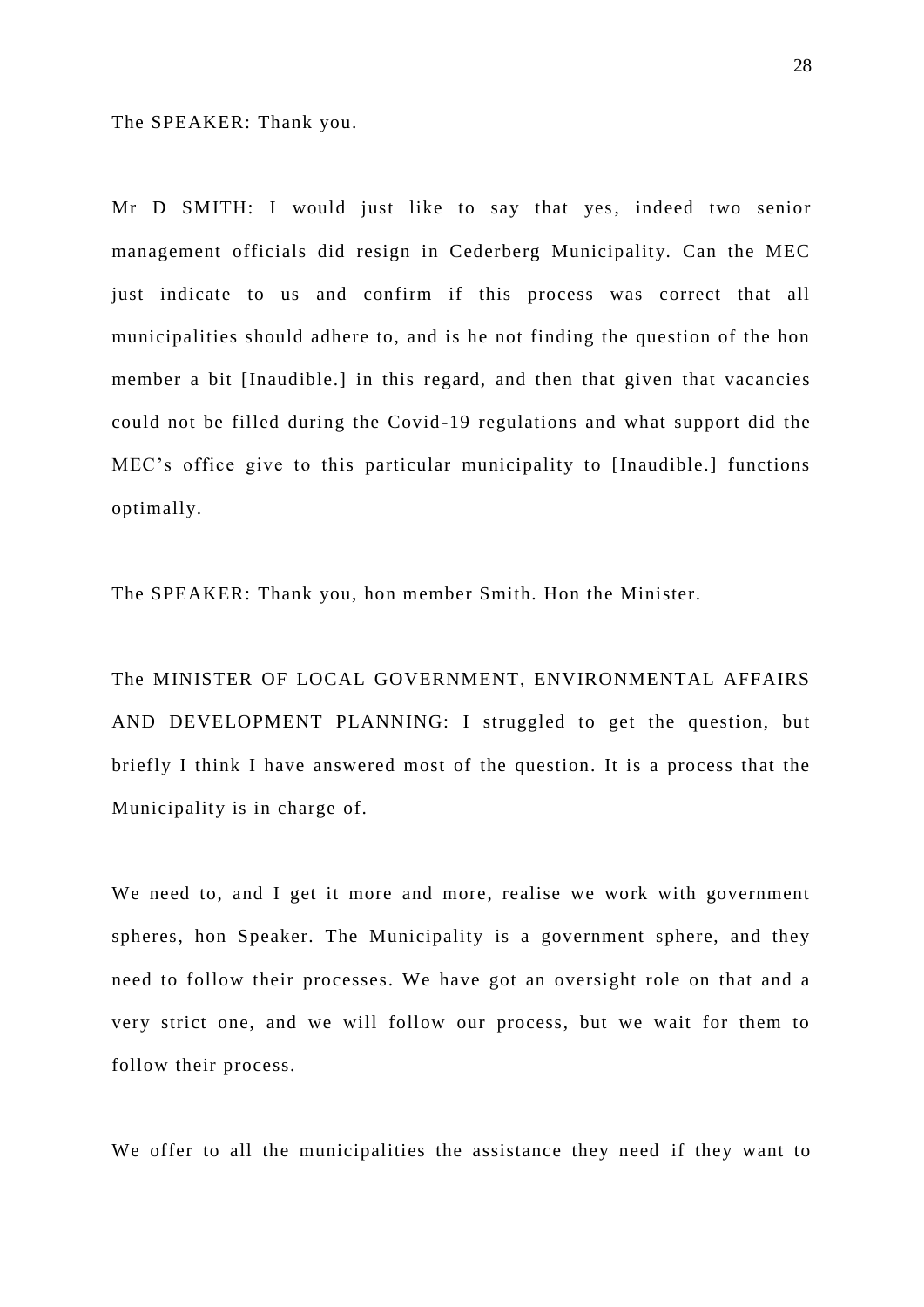make use of it. We cannot enforce it onto them, but we do have a very solid legal team that can support them.

I am comfortable that the Municipality – they must, they do not have a decision on this – after appointment, send me the whole process from scratch, what they follow from the advertisement, and we will go through that like we have done with all other senior appointments, and then it will be the right time to comment on this. For any member of Parliament asking questions like this, it is acceptable for me because you have got an oversight role and if you are worried about things that can happen – but I must put it, hon Speaker, to you that currently our municipalities struggle to get the right information, because everybody is running around because of Covid. We are a bit in the municipal space on the backfoot. The municipalities' first priority now is to see to it that the poor people get services and that poor people get food to eat, etcetera, and they are very busy with those processes, and I want to ask the House also to accept that, and to work with the municipalities and we can have our political spats later on, but we need to support our municipalities in this very difficult time. Thank you.

The SPEAKER: Thank you, hon Minister Bredell. Hon members, if there is no other follow-up question, that concludes the Questions for Oral Reply, and now we go to the Members' Statements in terms of Rule 145.

I now recognise the DA. Remember Members' Statements are only two minutes. The DA.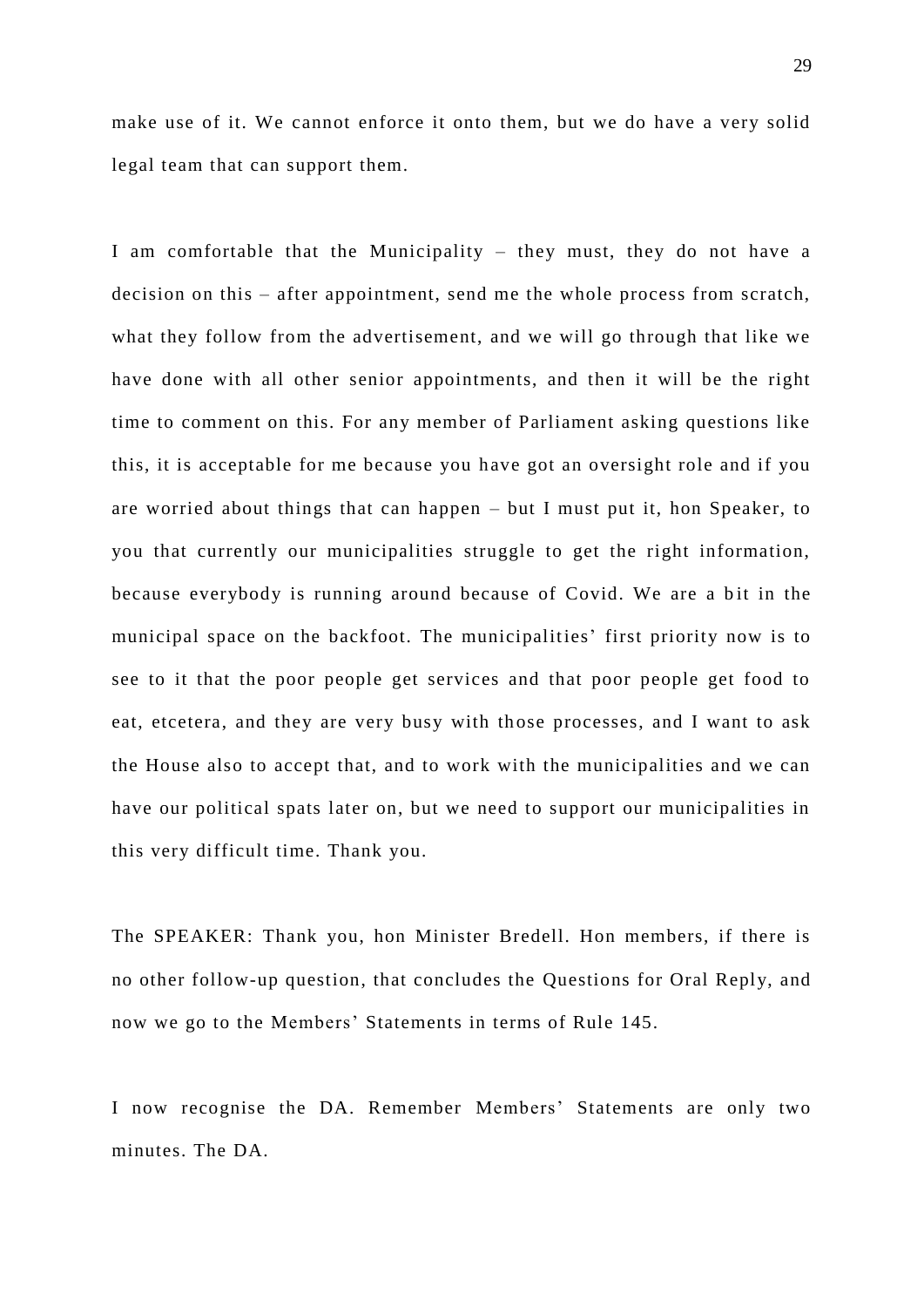The CHIEF WHIP (DA): A point of order, Mr Speaker – hon Wenger.

The SPEAKER: Hon the Chief Whip.

The CHIEF WHIP (DA): I am checking that there is only one oral question and not two?

The SPEAKER: Thank you, hon Chief Whip. The second oral question is withdrawn.

The CHIEF WHIP (DA): Oh, thank you very much.

The SPEAKER: Think it was. Hon Chief Whip, if I may address you and the House? It was a question by hon member America to Minister Bredell, which has subsequently been withdrawn by the hon member America. Thank you. I will now [Interjections.]

The LEADER OF THE OFFICIAL OPPOSITION: Point of order, Mr Speaker. Point of order.

The SPEAKER: Who is that? Hon [Interjections.]

The LEADER OF THE OFFICIAL OPPOSITION: Yes.

The SPEAKER: Hon the Leader of the Opposition.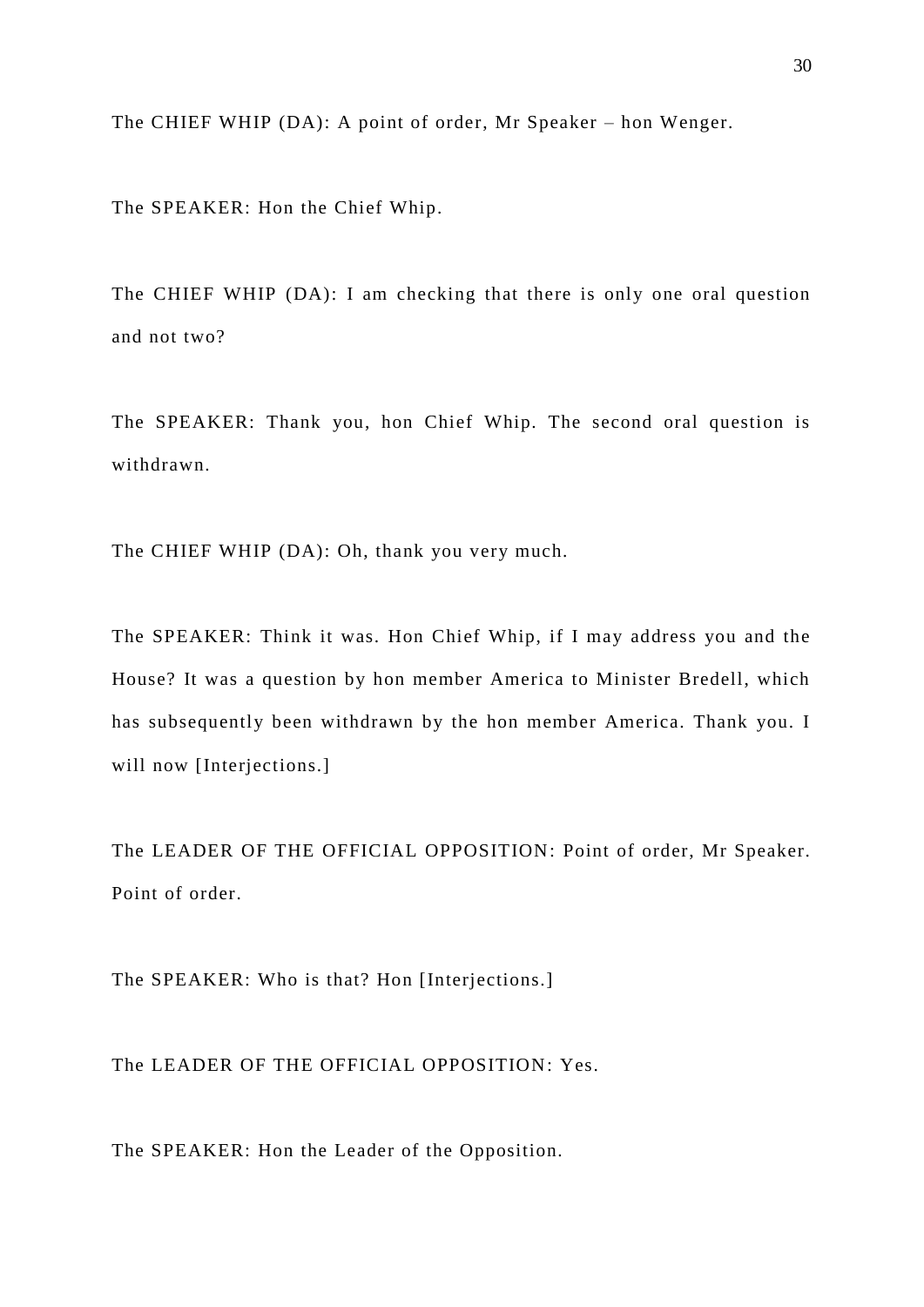The LEADER OF THE OFFICIAL OPPOSITION: Thank you, Mr Speaker. Mr Speaker, I would just like to ask in terms of our Rules and the conventions that govern the House, we had welcomed the question by hon member America, and we have now been informed that he has withdrawn.

Surely the Speaker owes the House an explanation? Because there is a lot of preparation that is being done by the Opposition to take the question seriously.

So could you just explain to the House on a point of order what was the reason given for the withdrawal, and do you personally, as the Speaker of this House, support that conduct?

The CHIEF WHIP (DA): Wenger, point of order.

The DEPUTY CHIEF WHIP (DA): Hon Speaker, it is a point of order.

The SPEAKER: Hon members, I recognise the point of order by the Chief Whip and then the Deputy Chief Whip of the Majority Party.

The CHIEF WHIP (DA): Thank you, Mr Speaker. The convention is that members who pose questions may withdraw them at any point, and that is a convention that we have followed certainly for as long as I have been a member, which is six years now, without any explanation required.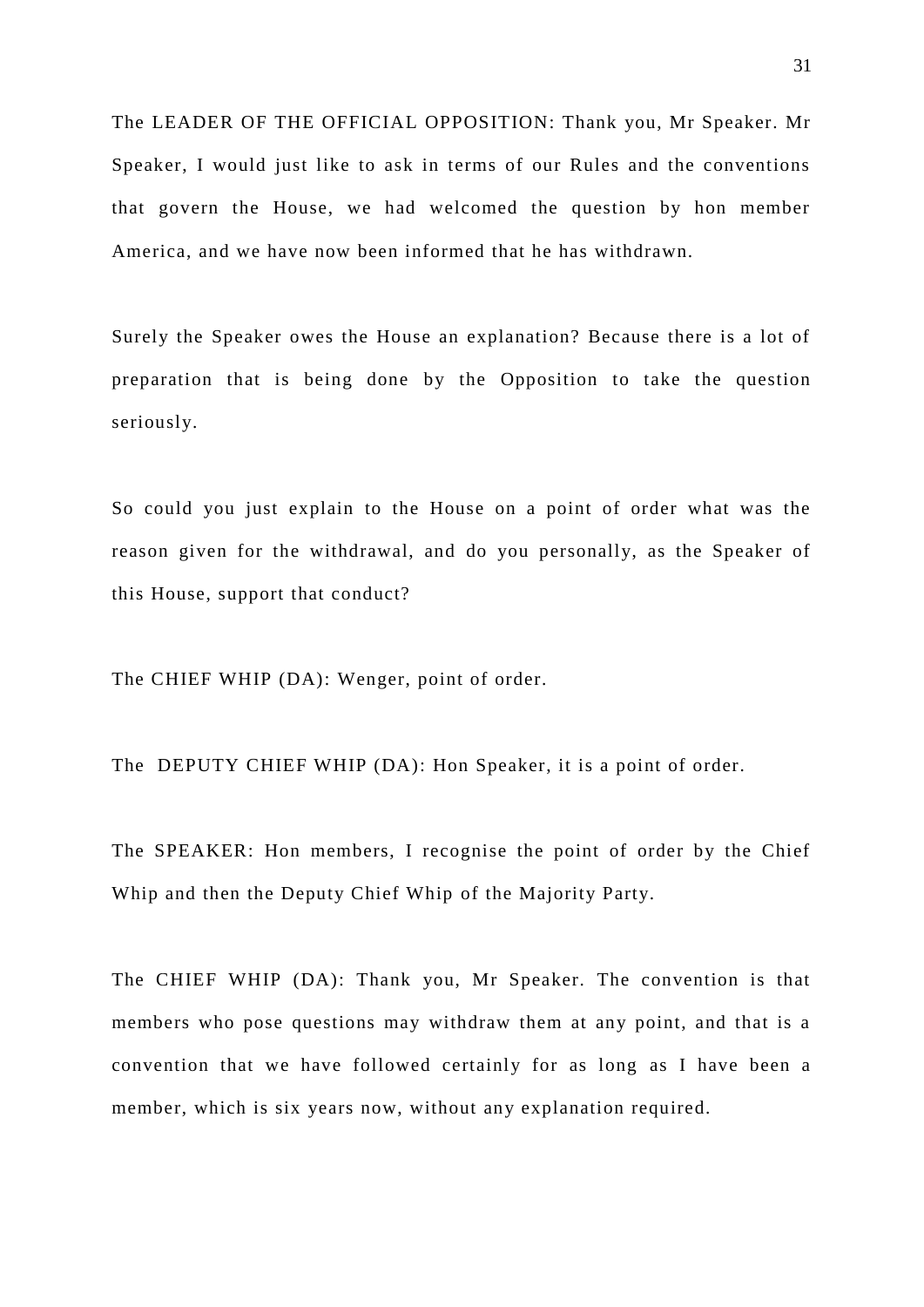So I do not think that this convention should be changed at this stage. Thank you.

The LEADER OF THE OFFICIAL OPPOSITION: But is it because [Interjections.]

The SPEAKER: Thank you [Inaudible.]

The LEADER OF THE OFFICIAL OPPOSITION: … the hon member realised that he made a mistake?

The DEPUTY CHIEF WHIP (DA): On a point of order.

The LEADER OF THE OFFICIAL OPPOSITION: That he made a mistake [Interjections.]

The SPEAKER: Order. Order, hon member Dugmore.

The LEADER OF THE OFFICIAL OPPOSITION: … because he knew that he would be exposed?

The SPEAKER: Hon member Dugmore, order. I have not recognised you now. I have recognised you earlier. Please do not do it that way. May I request the hon the Deputy Chief Whip of the Majority Party?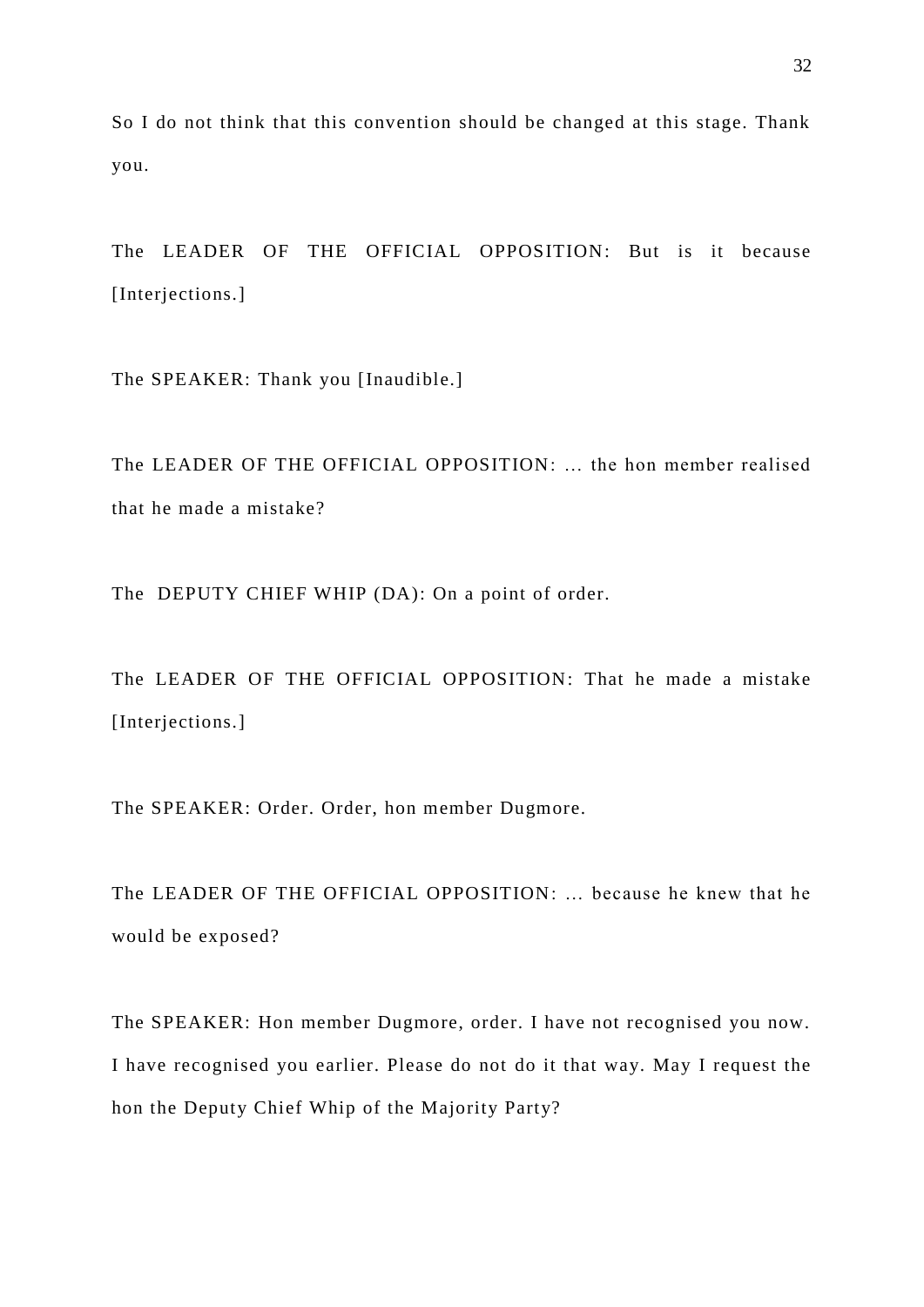The DEPUTY CHIEF WHIP (DA): Thank you, hon Speaker. Mr Speaker, I refer to Rule 201(4) and it reads:

> "A question may be withdrawn by the member who submitted it, at any time before it is answered by a member of the Provincial Cabinet."

Thank you, Mr Speaker.

The SPEAKER: Thank you very much, hon member Mitchell, and in that I then make my ruling as follows: In terms of the convention and of course in terms of Rule 201, as said by hon member Mitchell, sub-section (4), and all the other conventions that we are used to in the House, I think the Chief Whip of the Majority Party, who is the Chief Whip here in this case, of the House, she makes a point. I also can say, hon member Dugmore, the Leader of the Opposition, fortunately both of us, in fact all of us have been here even in the last Parliamentary term. We really do not question members when they withdraw their own question.

In isiXhosa: [Speaking in the vernacular] meaning the one who slaughters his cow does not get to be questioned by those who are not slaughtering.

So I think let us leave it to the hon member to eat his own cow.

May I request therefore we proceed so that we get ahead with our business of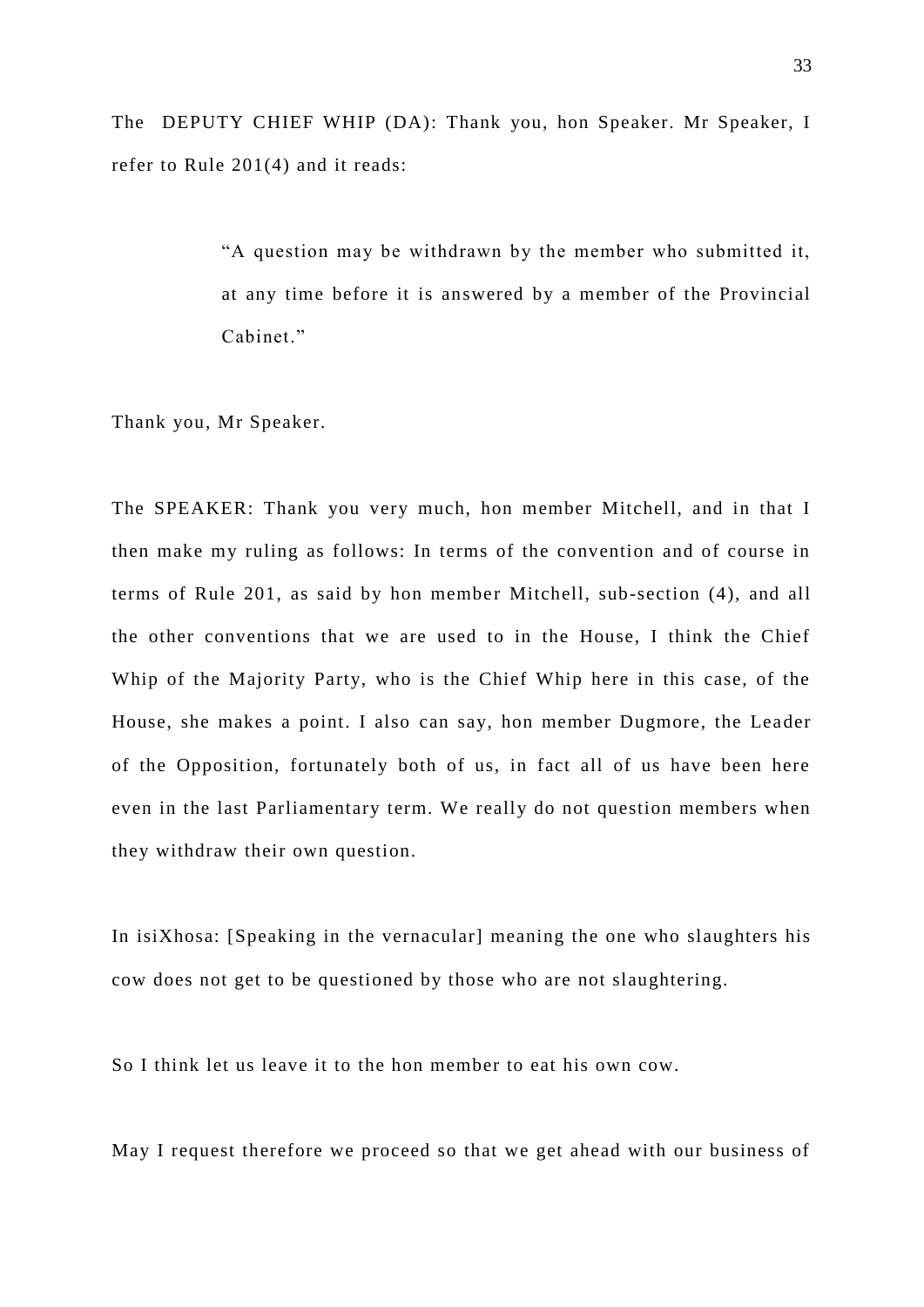the day. Hon members, I am going to proceed now [Interjections.]

An HON MEMBER: Mr Speaker …

The SPEAKER: … I am going to proceed now, we have got a business before us. I am not taking any point of order on this matter. It is clear, go and read the Rules.

Now Members' Statements, I recognise the Democratic Alliance.

# **STATEMENTS BY MEMBERS**

Mr D AMERICA: Thank you. [Inaudible.]

Ms L M MASEKO: Thank you, hon Speaker.

Mr D AMERICA: Okay.

The SPEAKER: You are welcome. Who is going first? Hon member Maseko or hon member America?

Mr D AMERICA: Hon member Maseko can go, Mr Speaker.

The SPEAKER: All right, hon member Maseko, please proceed.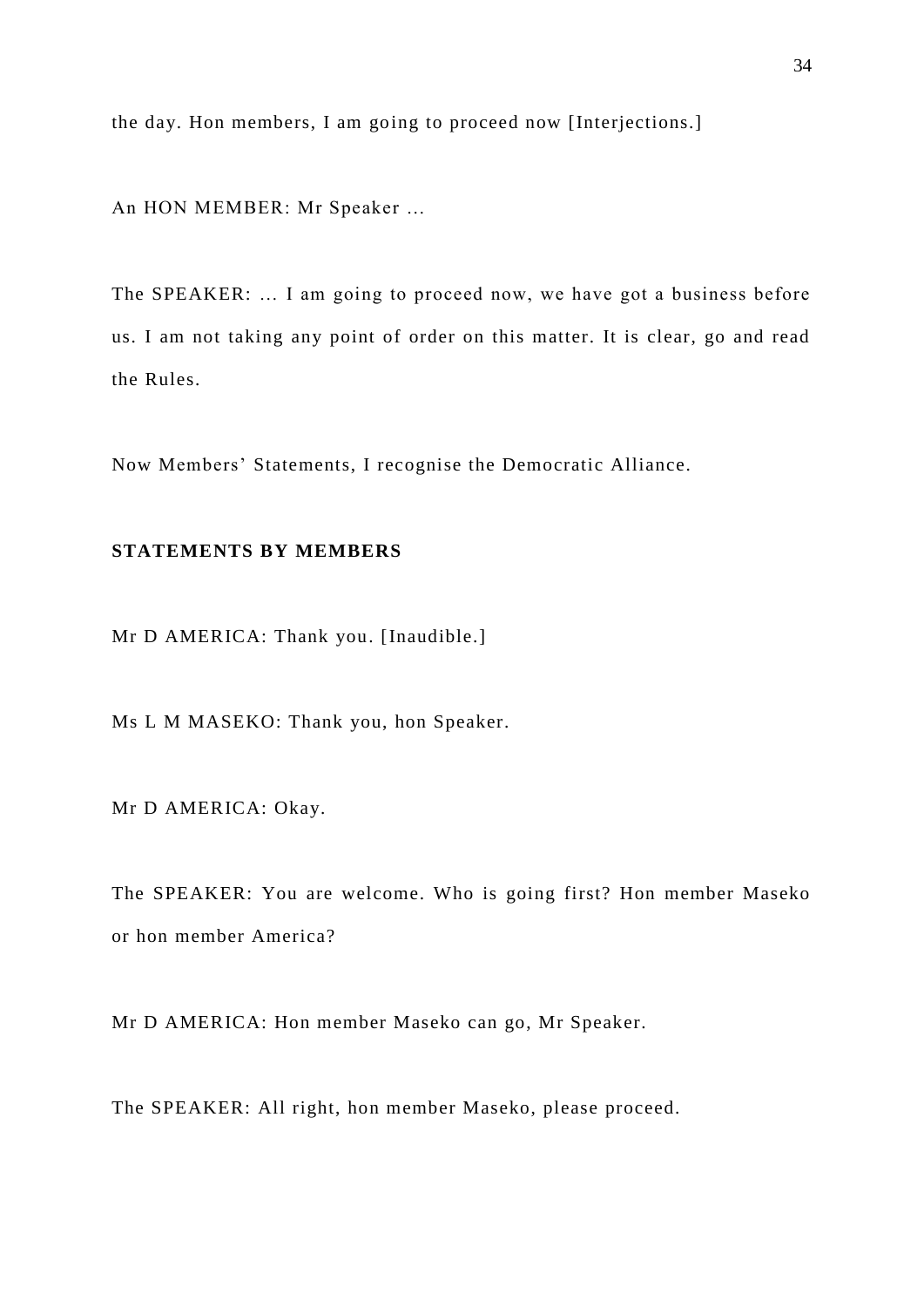Ms L M MASEKO (DA): Thank you very much, Mr Speaker. Hon Speaker, we face a pandemic that will go down in history as one of the greatest challenges of our generation. Extraordinary times require extraordinary responses, and the Province go above and beyond its core duties, setting new standards in this period.

The Provincial Health Department has rapidly responded by conducting prioritised effective screening and testing across the province. Further brand new trials and testing facilities [Inaudible.] have been set out and professional volunteers are well received, with at least 1,150 volunteers on record.

Another clear example of the Province ramping up its efforts [Inaudible.] so during lockdown.

Though initially attacked by some in the Opposition for this humanitarian, we have remained steadfast in our commitments. Thousands of children from vulnerable backgrounds are supported by this initiative . Economically Covid-19 will have a long-lasting impact on generations to come, but a healthy state of [Inaudible.] ability to manage funds in emergencies, it is not seen elsewhere in our country, and it will stand us in good state stead.

We are pleased to [Inaudible.] this connects businesses with the resources and support they need. There have already been over 40,000 [Interjections.]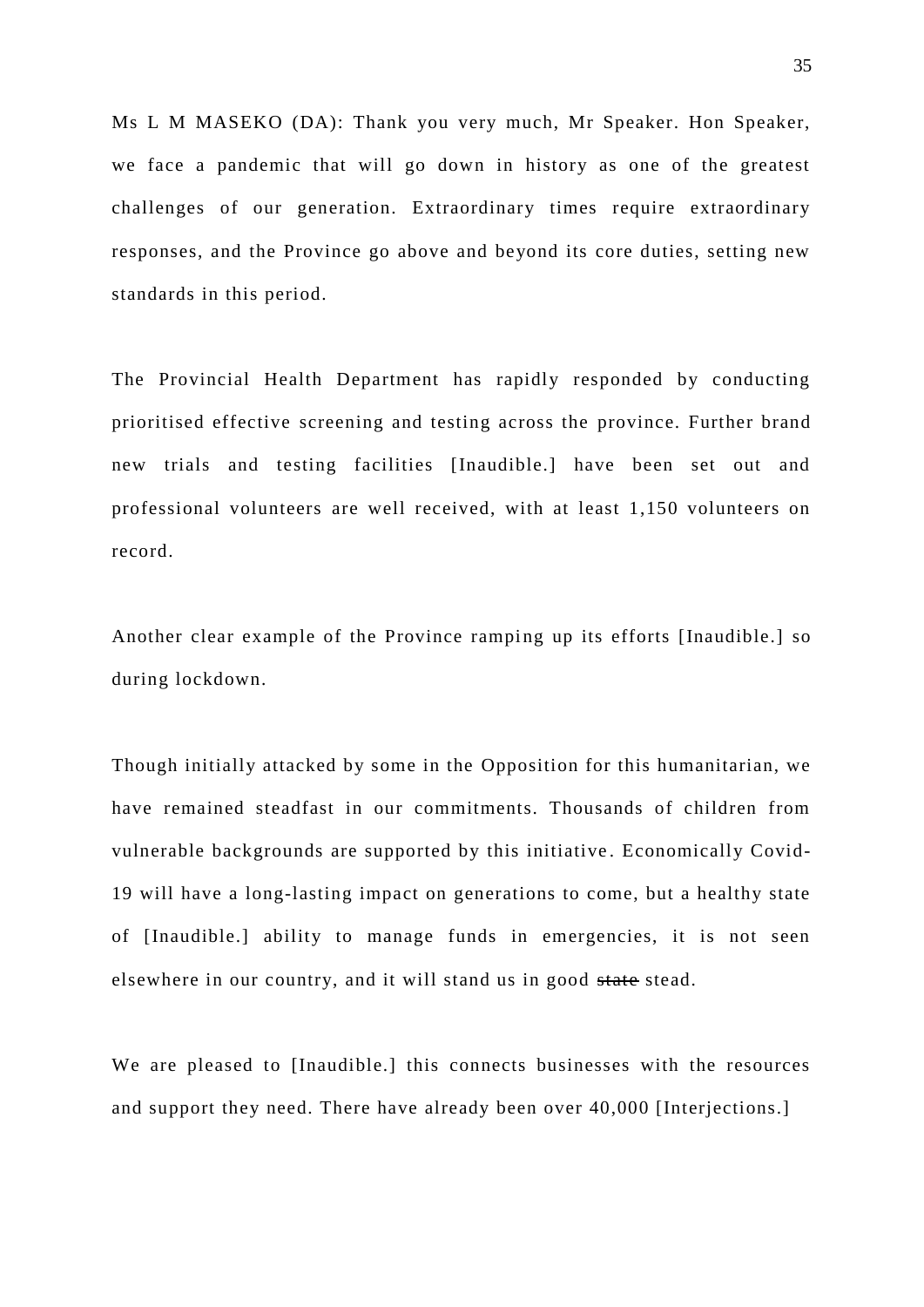The SPEAKER: [Inaudible.] hon member Maseko.

Ms L M MASEKO: Can you hear me, Mr Speaker?

The SPEAKER: Yes, you may proceed. I just wanted to draw your attention to that. You can that and just finish your statement, no problem.

Ms L M MASEKO: Okay. Hon Speaker, in Human Settlements we have seen the launch of a mobile application which simultaneously provides a digital platform on which our residents can register for housing application, or update.

There is a background  $-$  I do not know if it is you, Mr Speaker, speaking or  $$ it is a lot of noise in my ears. Can I be protected on that one?

The SPEAKER: You also have challenges with time.

Ms L M MASEKO: Okay, let me finish the last sentence.

The SPEAKER: Please do, Ma'am.

Ms L M MASEKO: Okay, it is up to each and every one of us to play our part too. The public sector and private sector must both contribute to meaningful support for a shared future we can look forward to in a very uncertain present time. Ubuntu is needed now more than ever [Interjections.]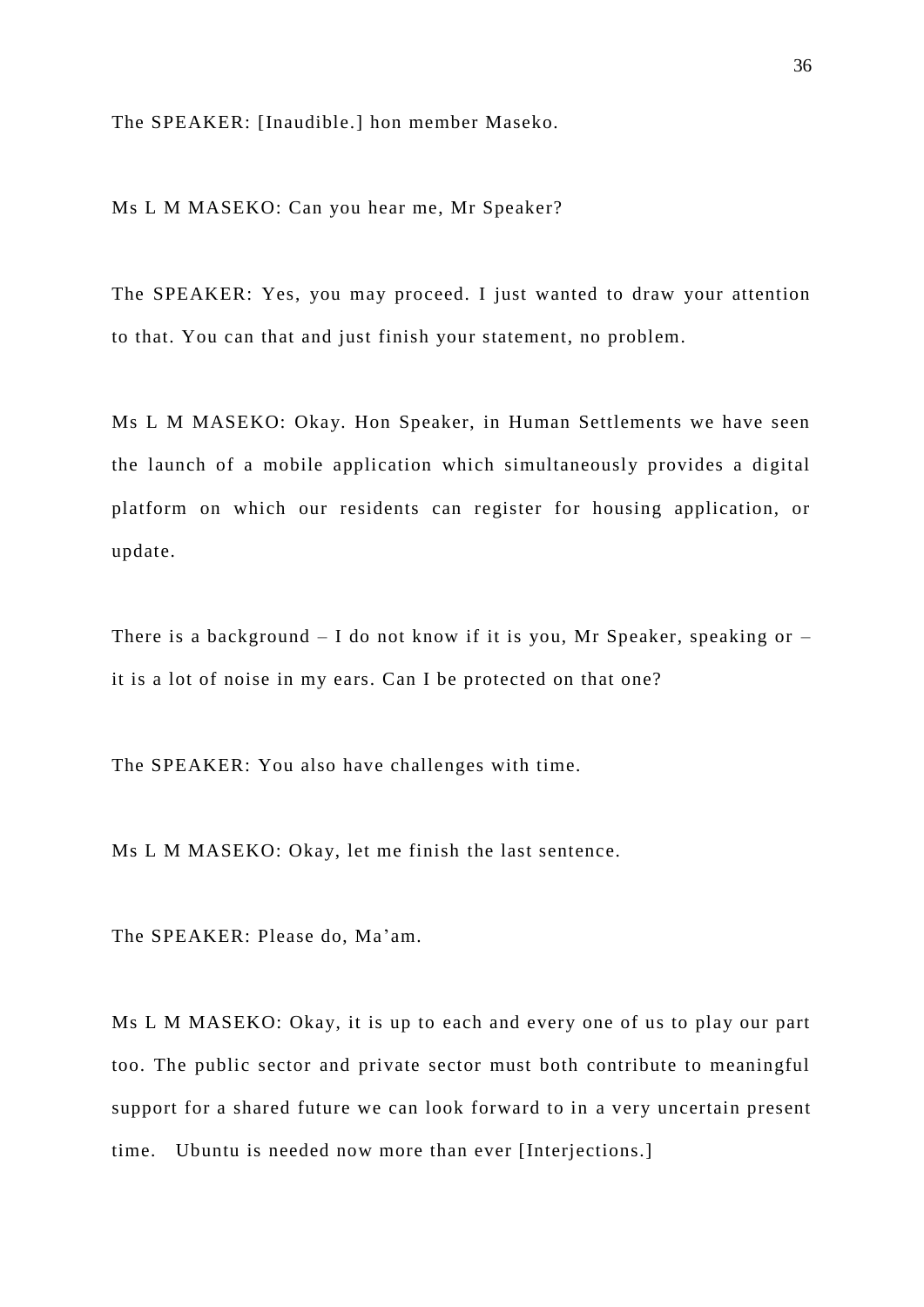The SPEAKER: Thank you. Thank you, hon member Maseko. I recognise the African National Congress.

Ms L M MASEKO: [Inaudible]

The SPEAKER: The ANC.

Mr D SMITH: Thank you, Mr Speaker.

Ms R WINDVOGEL: Thank you ….

The SPEAKER: May I request before the hon member identifies himself here, colleagues, hon members, the system here is under pressure right now. I am requesting that if you are not speaking you mute your mic, and when you want to speak you then unmute, and when done you mute it again, and before you speak just take your best spot of network at your particular home or office, so that you move to the spot where there is a better reception in order for you to be audible at all times.

I now proceed with the next hon member from the ANC, who is that?

Mr D SMITH: Mr Speaker, I thought I heard hon member Rachel, but I want to – can I proceed? Member Smith speaking.

The SPEAKER: Please proceed, hon member Smith.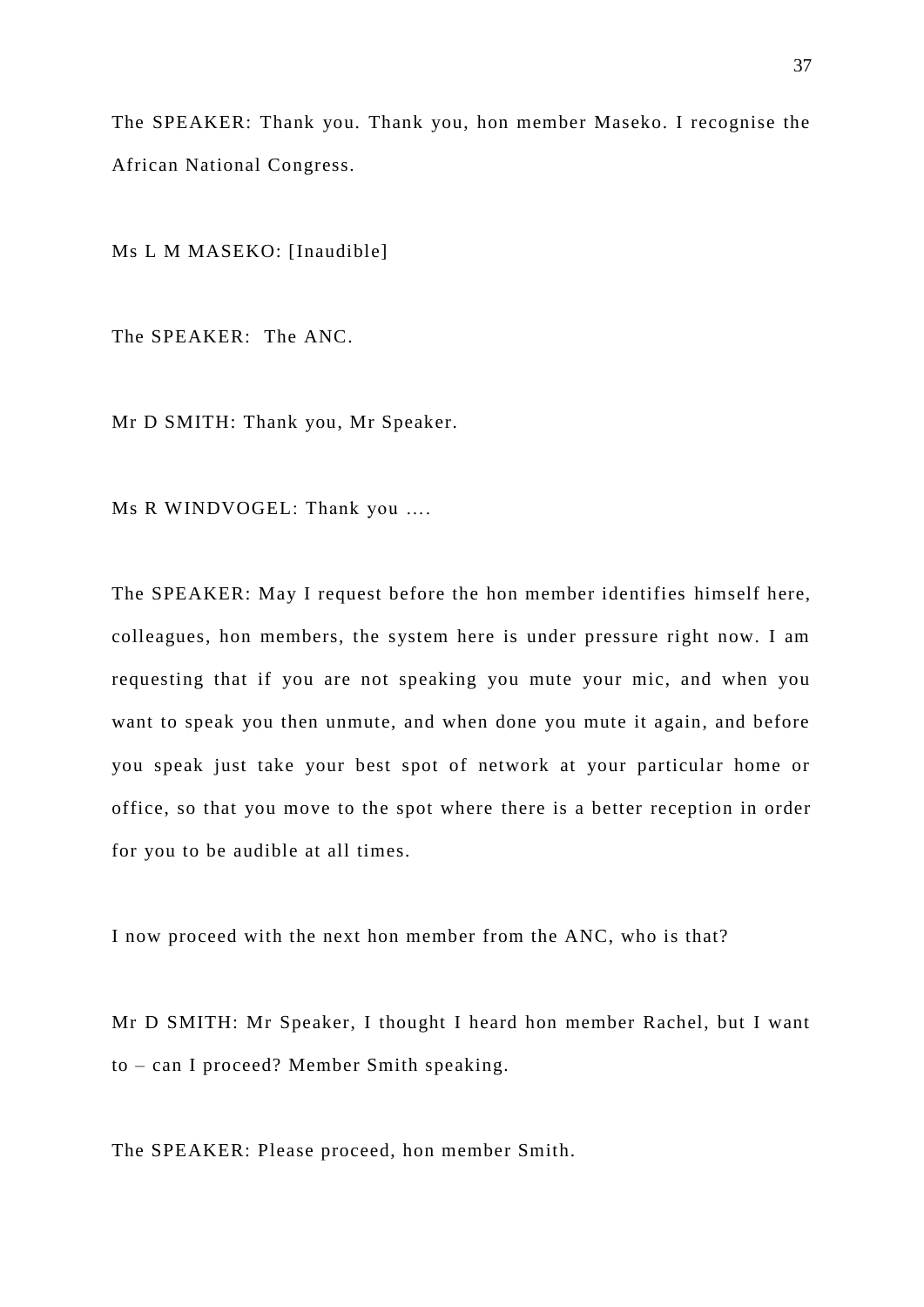Mr D SMITH (ANC): Thank you, Mr Speaker. Mr Speaker, ever since the first announcement of the City's intent to house the homeless people in Strandfontein Shelter, which later became known as a concentration camp due to its living conditions, the ANC voiced its discontent and suggested a decentralised approach to house the poor in various unused municipal buildings and community halls.

Following the scathing findings by various bodies, including Doctors Witho ut Borders and the Human Rights Commission, the City has taken a decision to close down its concentration camp, or claims that it will be empty by 20 May. The [Inaudible.] cost the taxpayers approximately R32 million per month for food, ablution facilities and [Inaudible.]. We should also add the law enforcement officers stationed at the site.

The City's approach lacks the appreciation of inter-party and intergovernmental coordination in the fight against Covid -19, as we have seen at National Government level. [Inaudible.] millions of taxpayers' money have gone to [Inaudible.] fruitless and irregular expenditure by – the importance of being cost effective and avoiding fruitless and wasteful, unauthorised and irregular expenditure in relation to all types of procurement, has been highlighted in the PMFA and the MFMA.

The Auditor-General and Provincial Government should investigate this procurement. Thank you, Mr Speaker.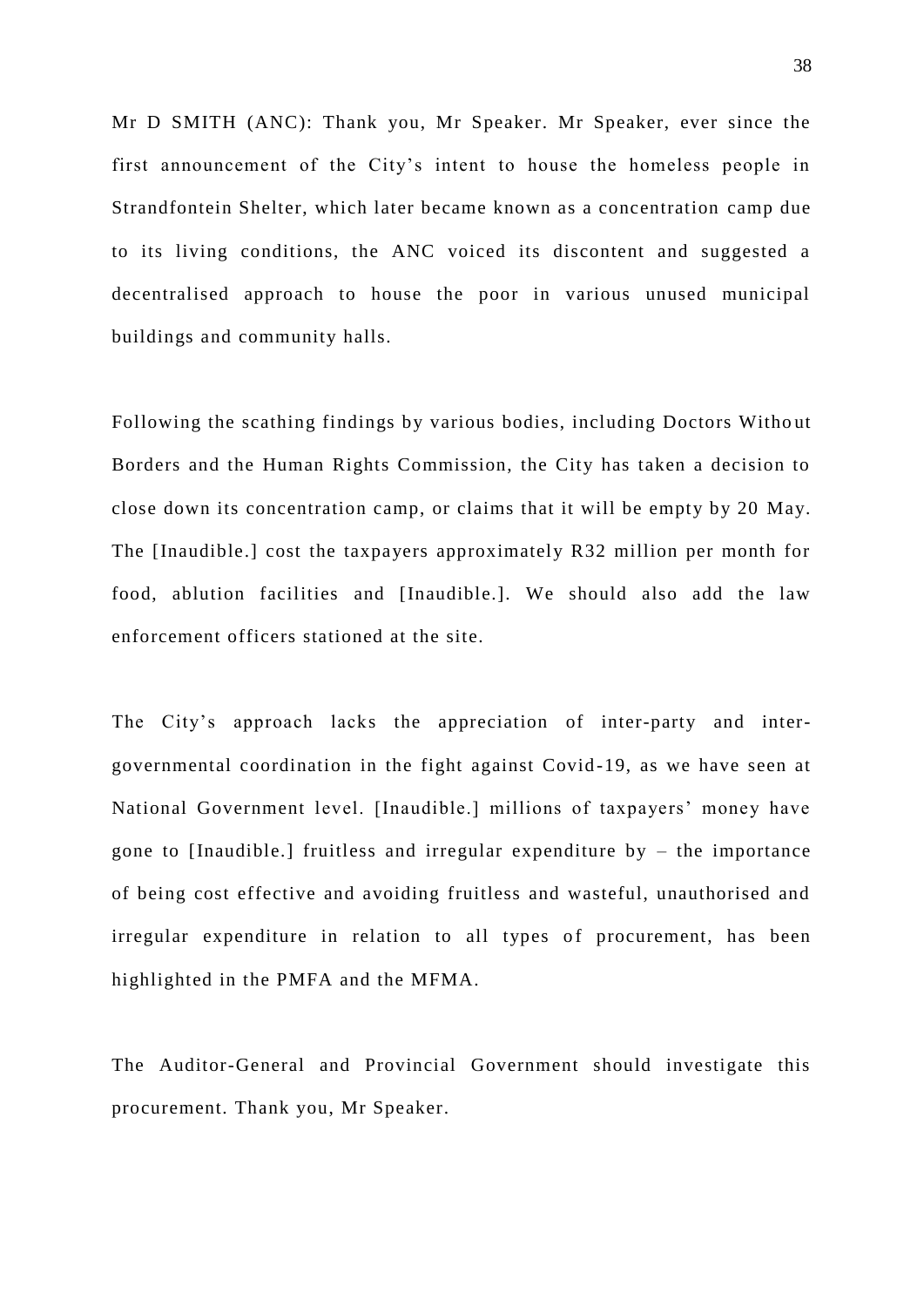The SPEAKER: Thank you, hon member Smith. I now recognise the Democratic Alliance.

Mr D AMERICA (DA): Thank you, Mr Speaker. Hon Speaker, at the Portfolio Committee meeting in Parliament on 30 April, National Treasury revealed that it predicted that between three and 7 million people will lose their jobs due to the lockdown.

Despite this dire prediction the Departments of Small Business and Tourism persist in using race-based policies as criteria in deciding who is eligible for financial relief. It is unconscionable for Government to cherry-pick who is deserving of assistance based on a set of arbitrary criteria. The DA will not stand by while this crisis, which affects all South Africans, be used to divide our nation.

The ANC National Government does not seem to grasp, but there are instances in which a business may be denied emergency relief because the owner is white whilst a significant number of employees are persons of colour. Mr Mboweni prudently stated that he cannot support a policy position that excludes some people based on the colour of their skin. This coming directly from the Government who denies relief based on the owner's pigmentation.

This begs the question, hon Speaker, is the National Government functioning as one to overcome the Covid-19 epidemic, or is it acting separately towards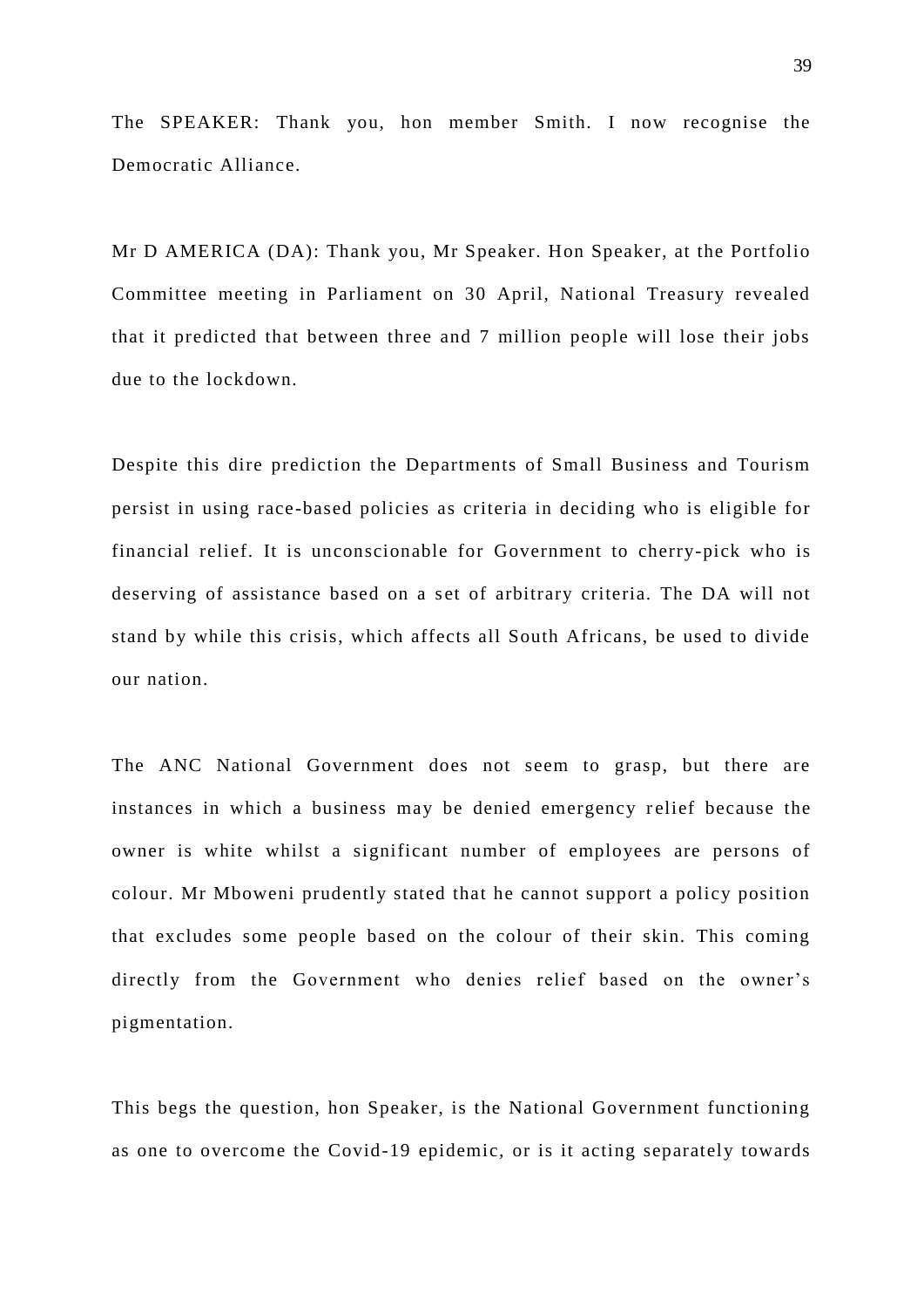a political agenda?

We need to be concerning ourselves with the people whose families will be denied an income and who will face incredible hardship and hunger if National Government pursues the race -based agenda resulting in the increase in poverty, which will have a rollover effect such as homelessness and crime.

For the ANC Government to play race politics at a time like this is by its own standards very low. To ask someone's race before deciding whether they are worth rescuing, is something we never thought we will ever see again in South Africa, and it is a sad reflection of the apartheid regime we fought to overcome.

Furthermore, Mr Speaker, it is a terrible indictment on the ruling party that they have to be taken to court to be forced to serve and protect all the citizens of this country.

In conclusion, to paraphrase President Ramaphosa:

"We are a government who puts the life and dignity of our citizens first."

Mr Speaker, may we all truly uphold this constitutional obligation. Thank you, Mr Speaker.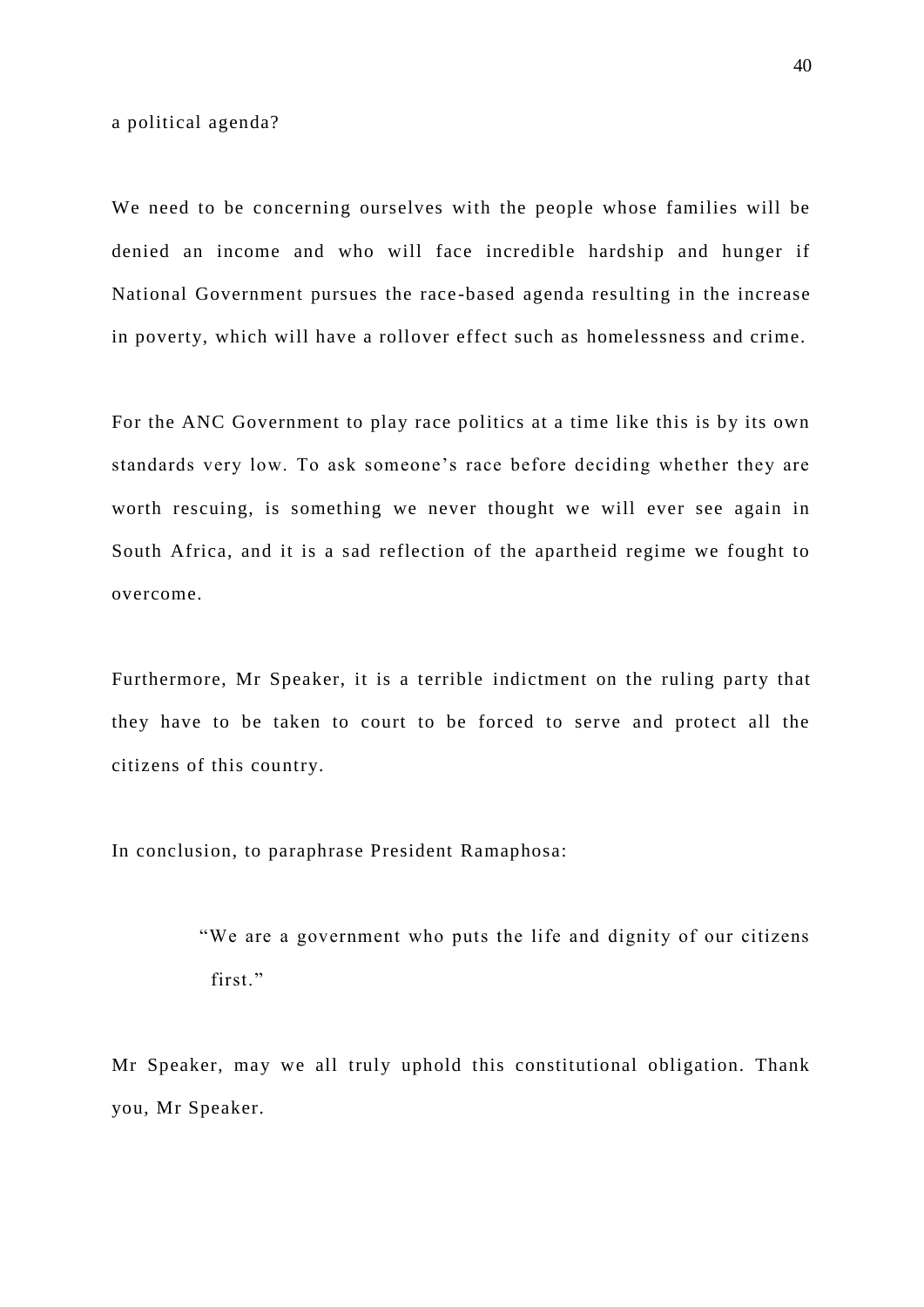The SPEAKER: Thank you very much, hon member. I now recognise the EFF.

Ms N MAKAMBA-BOTYA (EFF): Thank you, Mr Speaker. The Economic Freedom Fighters calls on the Western Cape Provincial Government to take responsibility and blame for the increase in the domestic spread of the Co vid-19 transmission with the Western Cape, especially those that occurred in the shopping malls.

This follows the earlier statement by the Western Cape Minister of Health, Nomafrench Mbombo, that people must not wear facemasks when going to the supermarkets, as they are ineffective, unnecessary and a real cause of the fast spread of the virus. This ill-informed statement was uttered irresponsibly, despite lack of research globally to support its substance and factual basis. In fact, the opposite view was shared by the world at large.

This statement originates from Dr Mike Ryan of the World Health Organisation, who said it is his own opinion and without any proven facts to that regard. When closely scrutinised in substance and form, this statement had nothing to do with the spread of the Covid-19, but was strategy to decrease the demand for medical masks by the public, so that they can be reserved for medical practitioners only. This was then copied by the MEC and spread as a fact.

The result of the statement by the Provincial Health Minister then resulted in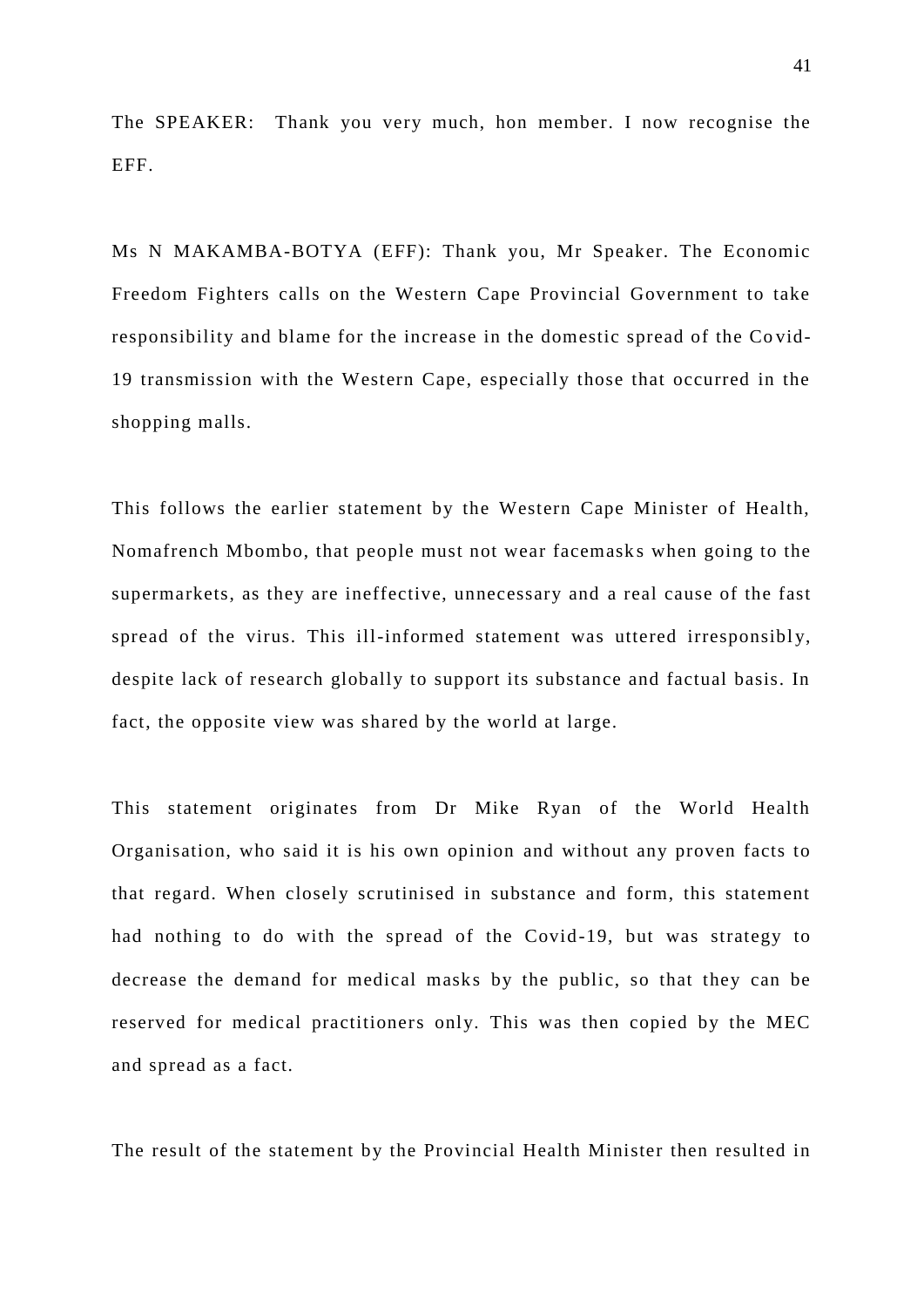the increase in the local transmission of Covid -19 cases in our supermarkets, where the majority of people interface during the lockdown period.

Had Minister Mbombo been diligent, properly advised and rational under the circumstances, she would have known the cloth masks can be used by the public without putting a strain onto the supply of medical masks, as cloth masks can play an important role in blocking the transmission of fluid from people that are infected with Covid-19, when they are coughing or sneezing around those who are not infected.

In conclusion, Mr Speaker, the EFF calls for the conduct of MEC Mbombo to be investigated, and where it is found that her statement was reckless and illinformed, we call for proper disciplinary action to be taken against her. Thank you, Speaker.

The SPEAKER: Thank you, hon member Makamba-Botya. I now recognise the DA.

Ms W F PHILANDER: (DA) Hon Speaker, Eddy Grant saying about Jo'anna, how she should have hope in circumstances, hope until the morning comes, and how hope should be kept for the morning that will come.

Mr Speaker, in these unprecedented times hope is all that so many have. [Inaudible.] that during this time – and it should be highlighted – the inequality in our country, especially between the urban and rural divide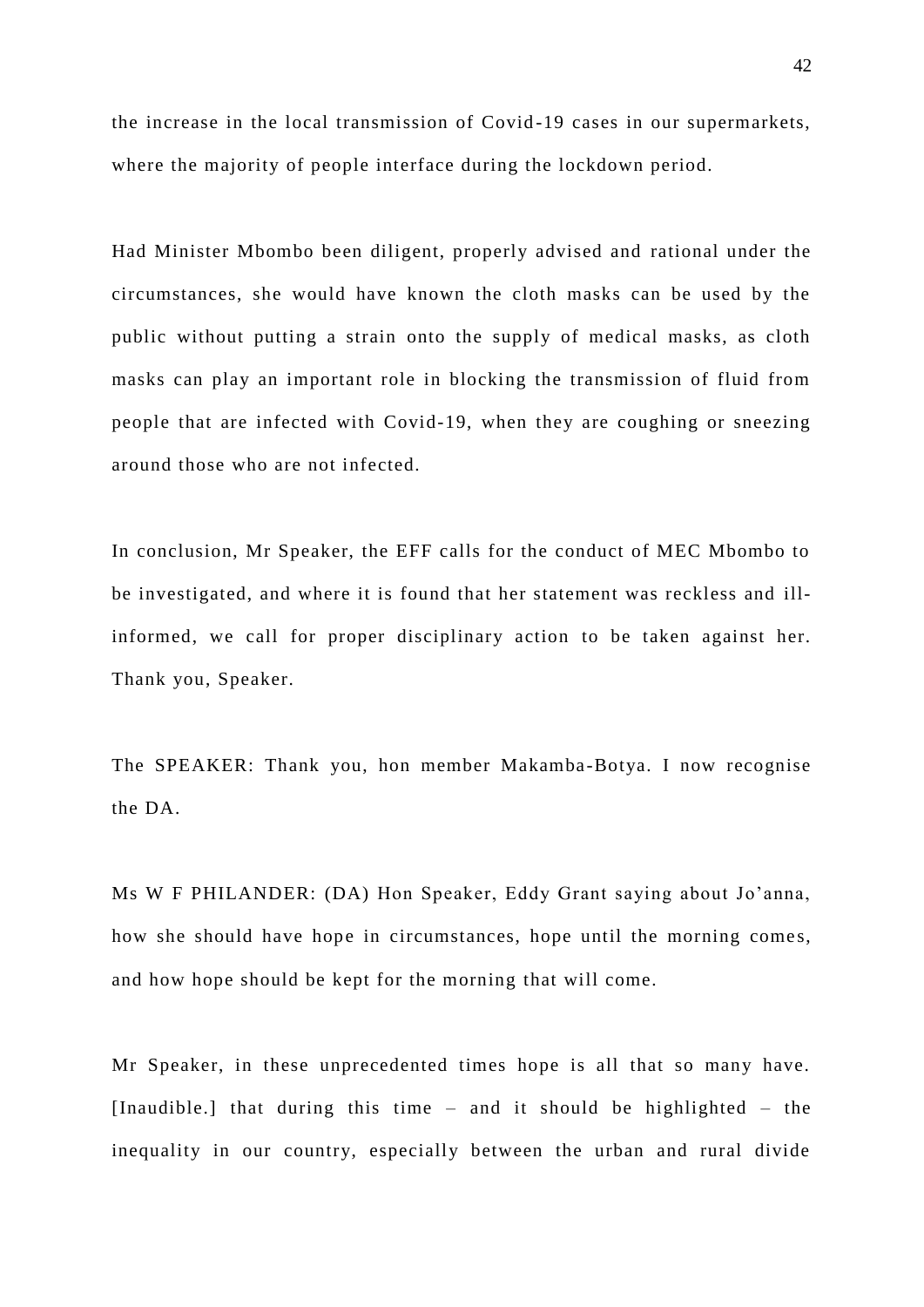certainly deserves much attention, in not just future planning way down the road, but immediately. The health and social impact on rural areas as a result of Covid-19, might be bigger than what is predicted. It is our fellow countrymen and women in these areas that are further from access to healthcare and social relief. We saw exponential growth in Covid-19 cases in recent weeks.

Sincere thanks to the Cabinet and the Western Cape Government for putting together a thorough and comprehensive integrated plan in place, of which every sector was addressed. This pandemic does not distinguish between colour or creed. We see businesses struggle, households struggle, job losses and uncertainty.

†Agb Speaker, dit is nie 'n politieke saak hierdie nie. Hulpverlening mag nooit 'n politieke kleur kry nie, want almal sukkel.

**[**Hon Speaker, this is not a political matter. The provision of aid should never take on a political colour, because everyone is struggling.**]**

Thanks to businesses, organisations and sectors who have reached out and to whom our Provincial Government have reached out in this fight against Covid.

†Groot dank en waardering **[**A big thanks and appreciation**]** to our NGOs who have provided non-stop support and relief initiatives across, especially in rural areas where options are few. Sincere thanks for soup kitchen initiatives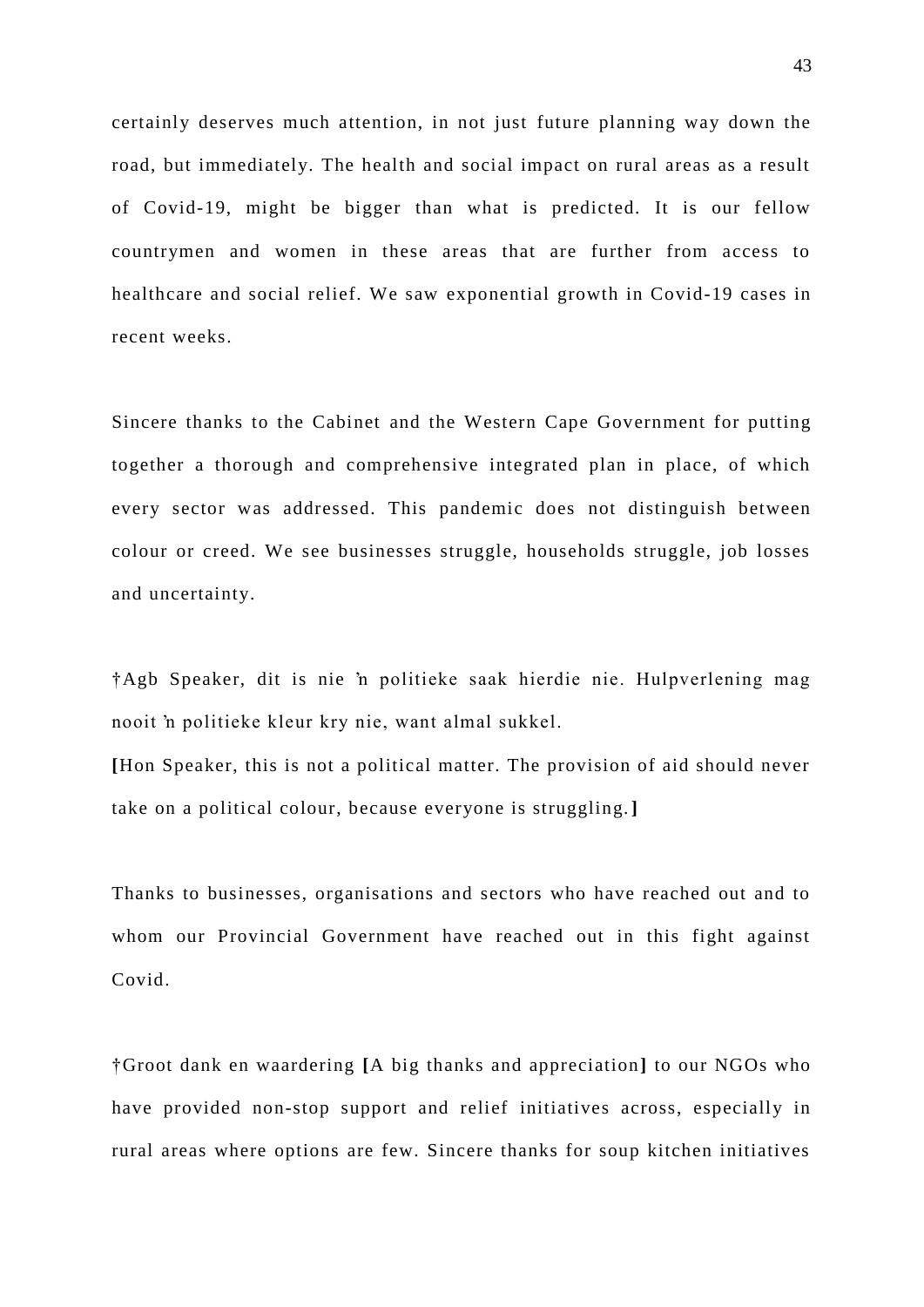to every auntie in every street that took it upon herself to ensure that a family will not go hungry.

The SPEAKER: Thank you, thank you hon member.

Ms W F PHILANDER: Hon Speaker, my name might not be Jo 'anna, but I have hope, hope in and beyond trying times at current, hope of a nation that will come out stronger, communities that now better understand each other and communities that have proven these past weeks, have indeed made us *Better Together.* I thank you, hon Speaker.

The SPEAKER: Thank you. Thank you, hon member Philander. I think what I am going to do now is to look; there are one-two-three-four-five-six-seven that must speak. Thank you, hon member Philander. I am going to request the GOOD to come in, hon member Herron.

Mr B N HERRON (GOOD): Thank you, hon Speaker. Hon Speaker, the Director-General of the World Health Organisation said: "Political division is fuelling the Covid-19 coronavirus pandemic. The virus exploits personal differences, especially those between ideologies or political parties. This virus is dangerous and it exploits the cracks between us. A lack of unity can distract leaders and the public, leading to a loss of life.

Our province is the epicentre of the virus. The Premier can deny this and claim that we are better at testing, but the numbers do not lie. We have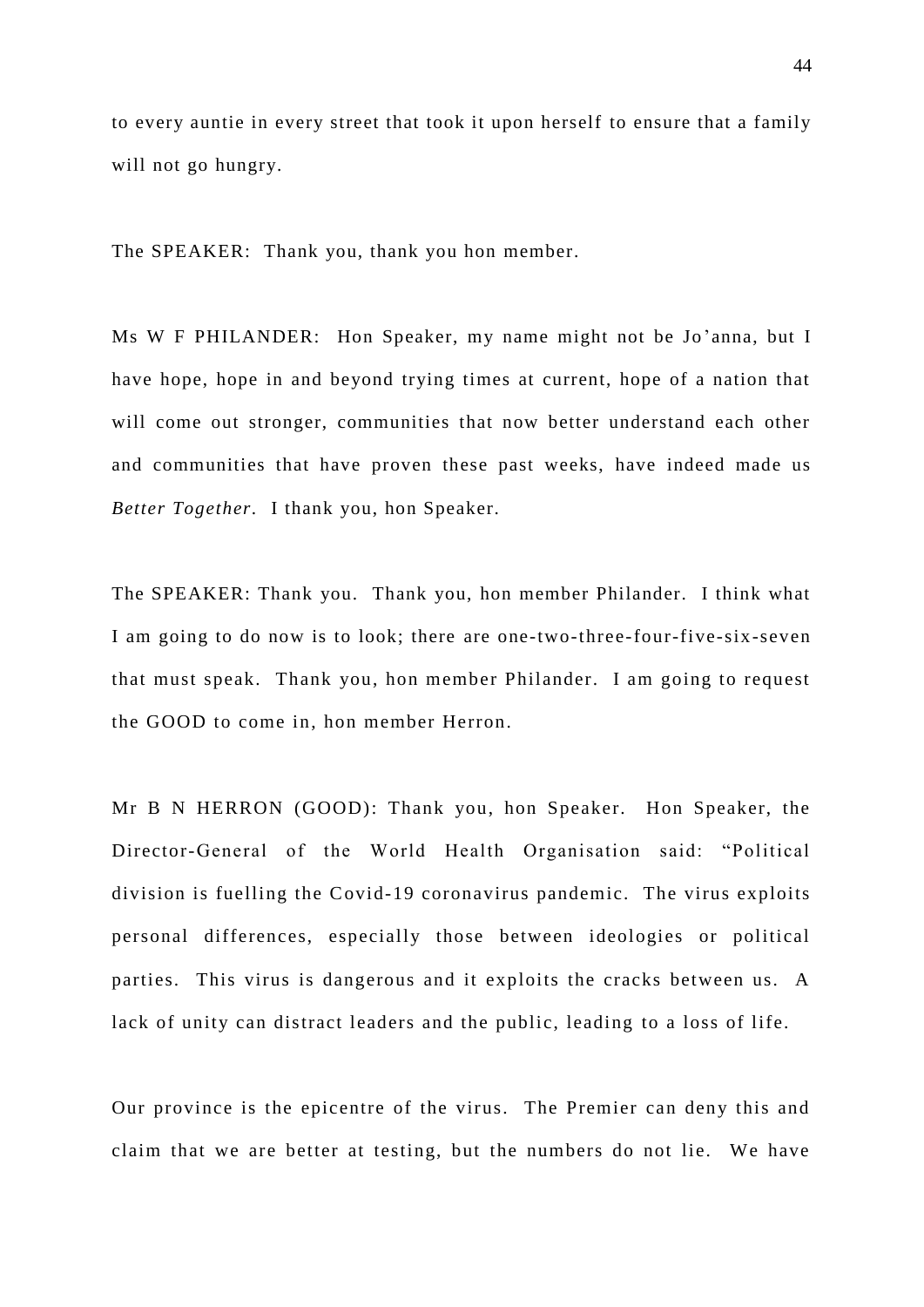tested about half the number of people in Gauteng and have twice the number of infections. Maybe we are testing smarter and finding more positive cases, but this cannot explain why our death rate is nearly five times that of Gauteng.

We have 73 deaths, although I believe it is 76 as of today, while Gauteng has 15. That death rate confirms that this province is the epicentre and that has nothing to do with better testing. Our residents are most at risk and we seem to have a Trumpean government denying that we are the epicentre.

The DA Government is taking every opportunity to challenge the national plan, unable to resist a political opportunity and succumbing to populism. They champion cigarette sales. Their Members of Parliament egg on the surfers who break the rules, describing this as terribly satisfying and the Premier wants to challenge the strict exercise allowance.

Hon Speaker, leadership is not about challenging popular sentiment. Leadership is about making tough decisions and keeping people on board. The DA seems hell-bent on derailing our response to this pandemic because they cannot resist exploiting the cracks between us.

Thank you, hon Speaker.

The SPEAKER: Thank you, hon member Herron. I now recognise the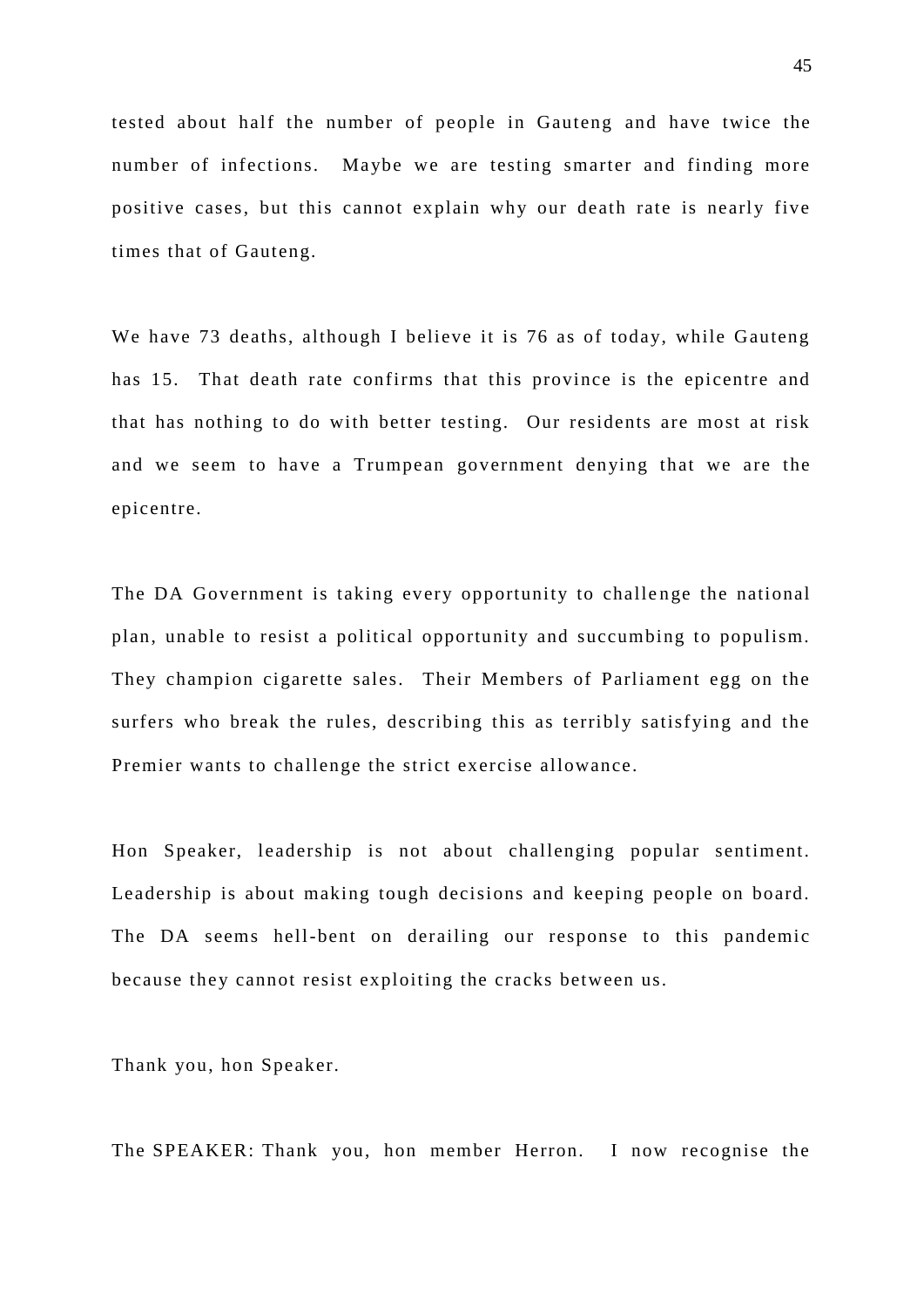ACDP, hon member Christians.

Mr F C CHRISTIANS: I thank you, hon Speaker. Can you hear me?

The SPEAKER: Yes sir, hon member Christians, everyone can hear you.

Mr F C CHRISTIANS (ACDP): Thank you, hon Speaker. The ACDP in the Western Cape asks the Premier, Mr Alan Winde, to engage the President of the country, Mr Cyril Ramaphosa, and the National Command Council to have the level of lockdown lowered in certain districts within the Western Cape. The lockdown level must be changed because it is absolutely critical for the survival of businesses.

Hon Speaker, certain areas can open for business in a responsible way adhering to all the regulations and conditions stipulated by law. This will reduce the fiscal pressure on National Government but also the cash flow problems for many businesses.

Hon Speaker, it is important to open businesses in certain districts because the unemployment rate is growing. Some businesses will never open again and everyone's livelihood is affected. According to the statistics released by the Western Cape Government certain districts ha ve remained stable.

Hon Speaker, let me give you examples. The Garden Route – sitting with 62 cases; George 14; Bitou five; Knysna 14; Mossel Bay 19, Hessequa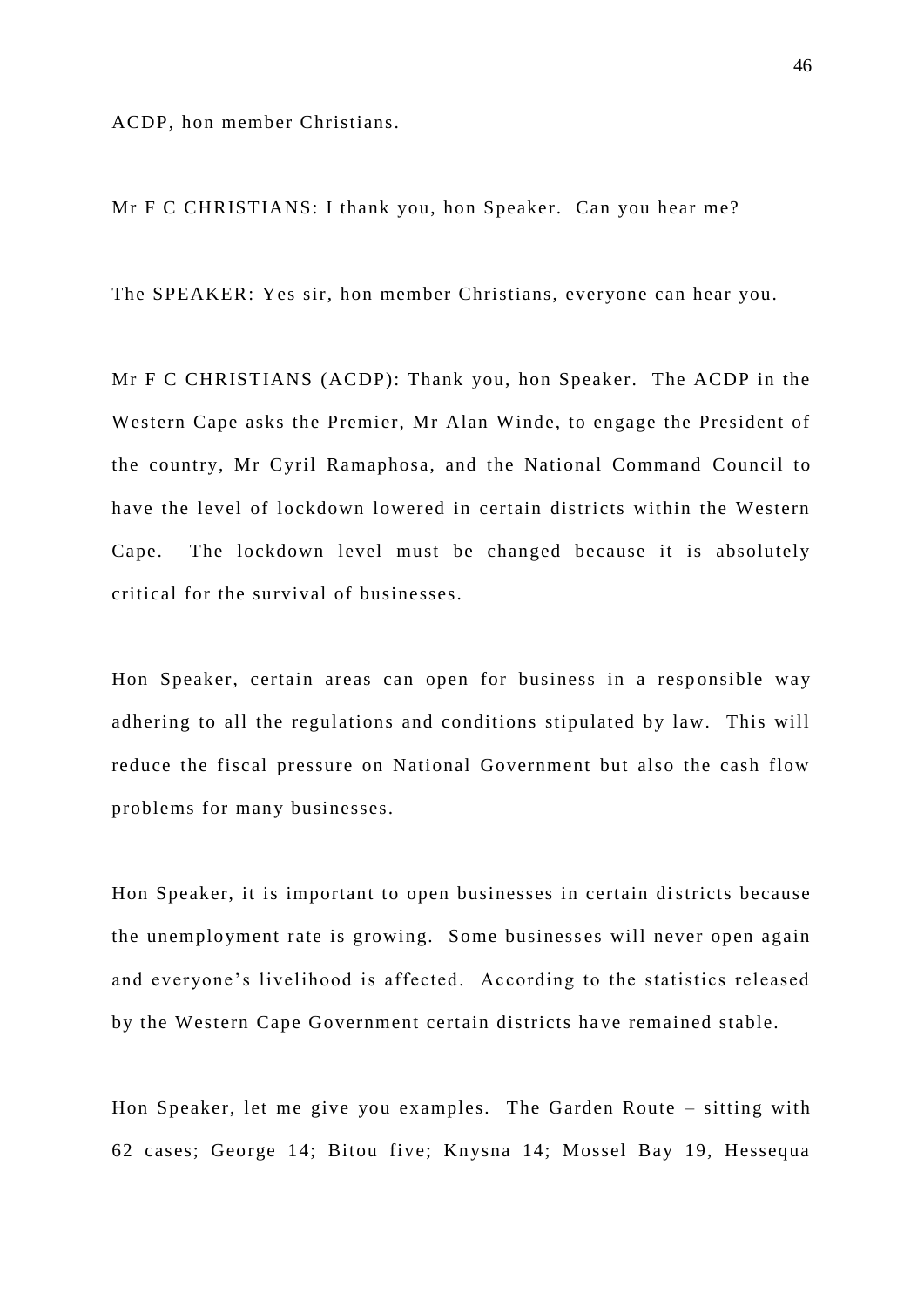seven, Oudtshoorn three, Kannaland nought. Central Karoo still do not have any cases. Prince Albert, Beaufort West and Laingsburg got nought. The Overberg District Municipality also only have 19 cases, two Cape Agulhas, 13 Overstrand, two Swellendam and two Theewaterskloof.

In conclusion, Hon Speaker, the ACDP in the Western Cape urges the Premier to urgently address this matter because our businesses are suffering and closing down.

I thank you.

The SPEAKER: Thank you, hon member Christians. I now recognise the ANC.

Ms R WINDVOGEL (ANC): Thank you, hon Speaker. Hon Speaker, since the outbreak of the novel coronavirus in late last year and its subsequent spread to various countries across the globe, we have witnessed a series of stigmatisation, racism and xenophobia associated with it.

In certain Asian countries Africans were prohibited from accessing shopping malls and other social amenities. In various parts of the country prison warders are denied entry to shopping malls and supermarkets due to fears that they may be carriers of the virus.

The Western Cape has not been spared from the social stigma associated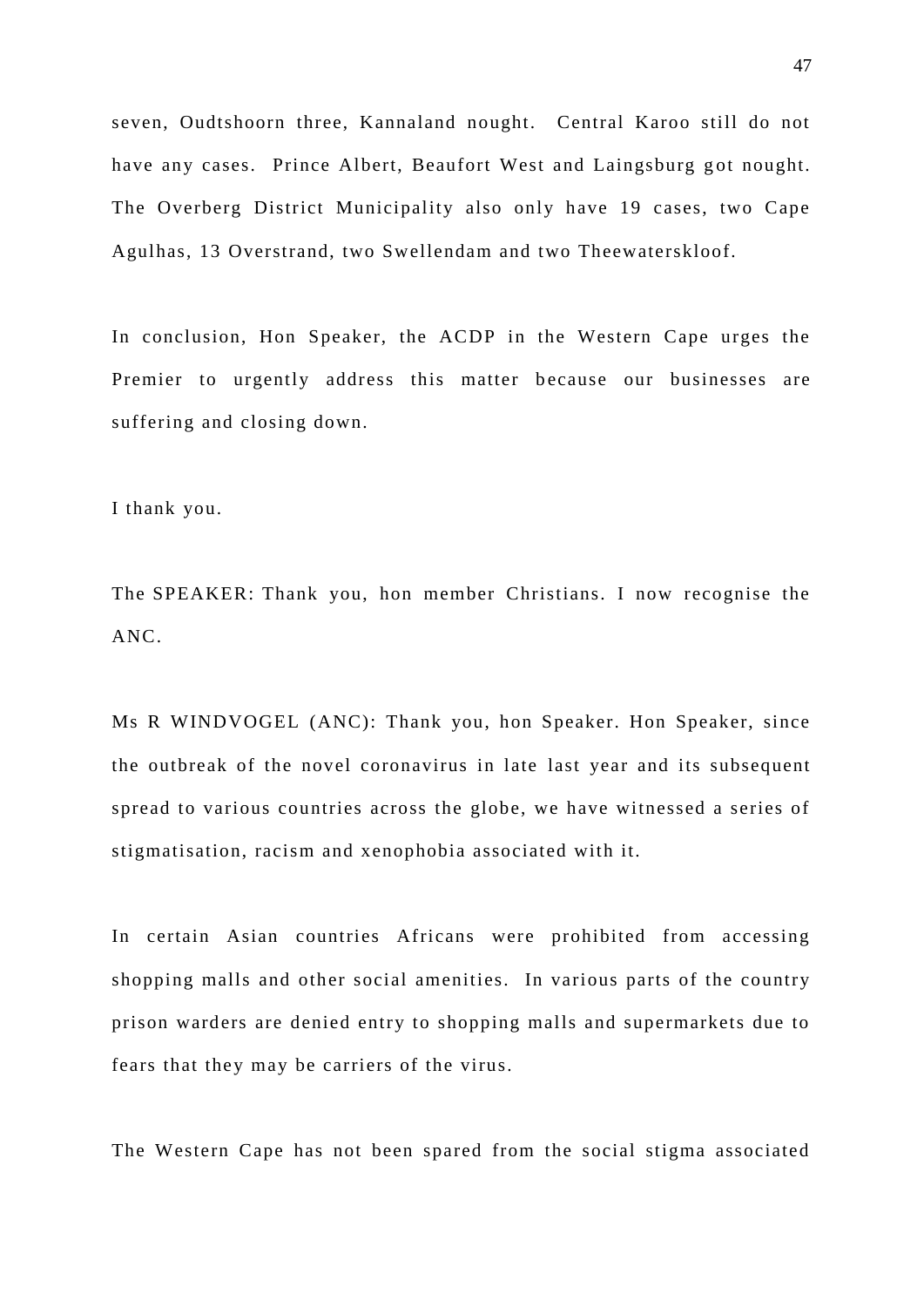with the Covid-19. We experienced this firsthand when the first Khayelitsha patient was allegedly threatened with eviction by the landlord. Her family was also badly treated by the community. This repeated itself in the Boland where the community evicted a suspected Covid-19 patient. Today I rise to call on leaders of various political parties and society at large to speak of the case stigmatisation. We need more voices to bring an end to the social stigma associated with this disease. The Government must also come to the party to protect the people. We need a public awareness campaign to educate the people about the dangers of stigmatisation.

Positive Covid-19 cases from hostile areas should be quarantined in Government facilities and not in their homes as per the current practice. Currently the use of these facilities in the province is below 50%. So there is enough space.

I thank you, Chair, hon Speaker.

The SPEAKER: Thank you hon member Windvogel. I now recognise the DA.

Mr A P VAN DER WESTHUIZEN: Hon member Van der Westhuizen.

The SPEAKER: Welcome, hon member Van der Westhuizen.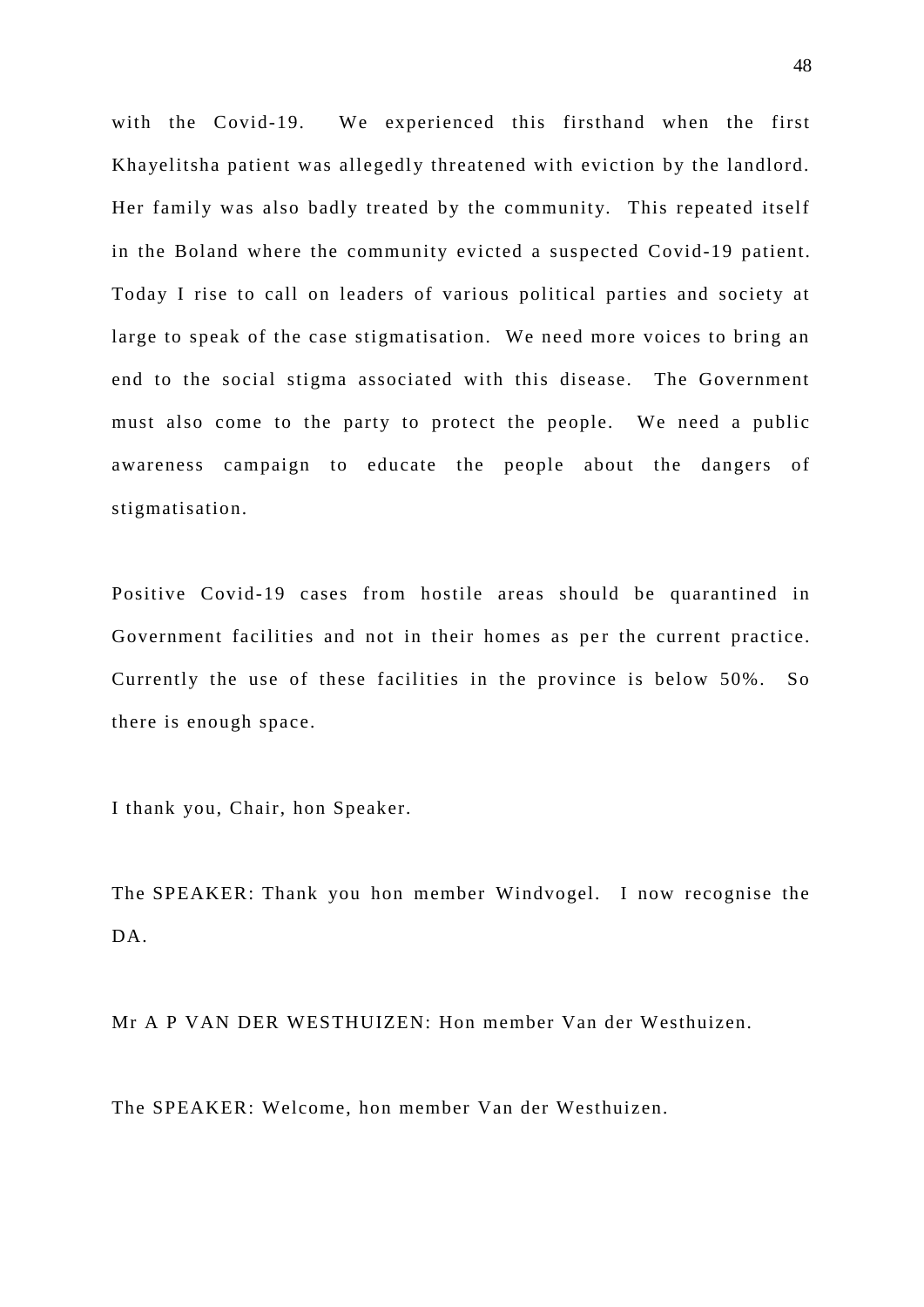Mr A P VAN DER WESTHUIZEN (DA): Hon Speaker, I pay tribute to each and every individual providing invaluable support to ensure that the food chain is uninterrupted during the lockdown as a result of the Covid-19 pandemic. I am grateful to the farmers, farmworkers, those working in packing sheds, in transport, in secondary food industries, and staff of wholesale and retail food stores. These brave South Africans put themselves at risk to ensure that the shelves are well stocked and that no South African with the necessary means will go hungry. In this time of lockdown, some even paid with their lives, such as the workers killed while on their way to a farm near De Doorns.

I also wish to pay tribute to the numerous NGOs, community and faith-based organisations, donors, informal relief groups and activists that continuously step in to provide relief. Their contributions played an enormous role to stem a growing number of people going hungry.

How sad then to learn of national state organs slowing down and hampering these initiatives through unnecessary clumsy centralisation. This serves only to increase the amount of time it takes to provide relief to those who need it the most.

How sad then to learn that even some members of this Parliament could not resist the temptation to exploit the situation for misplaced party -political gain! I note this as members appeared on social media with National Minister Creecy, Deputy Minister Skwatsha and others handing out food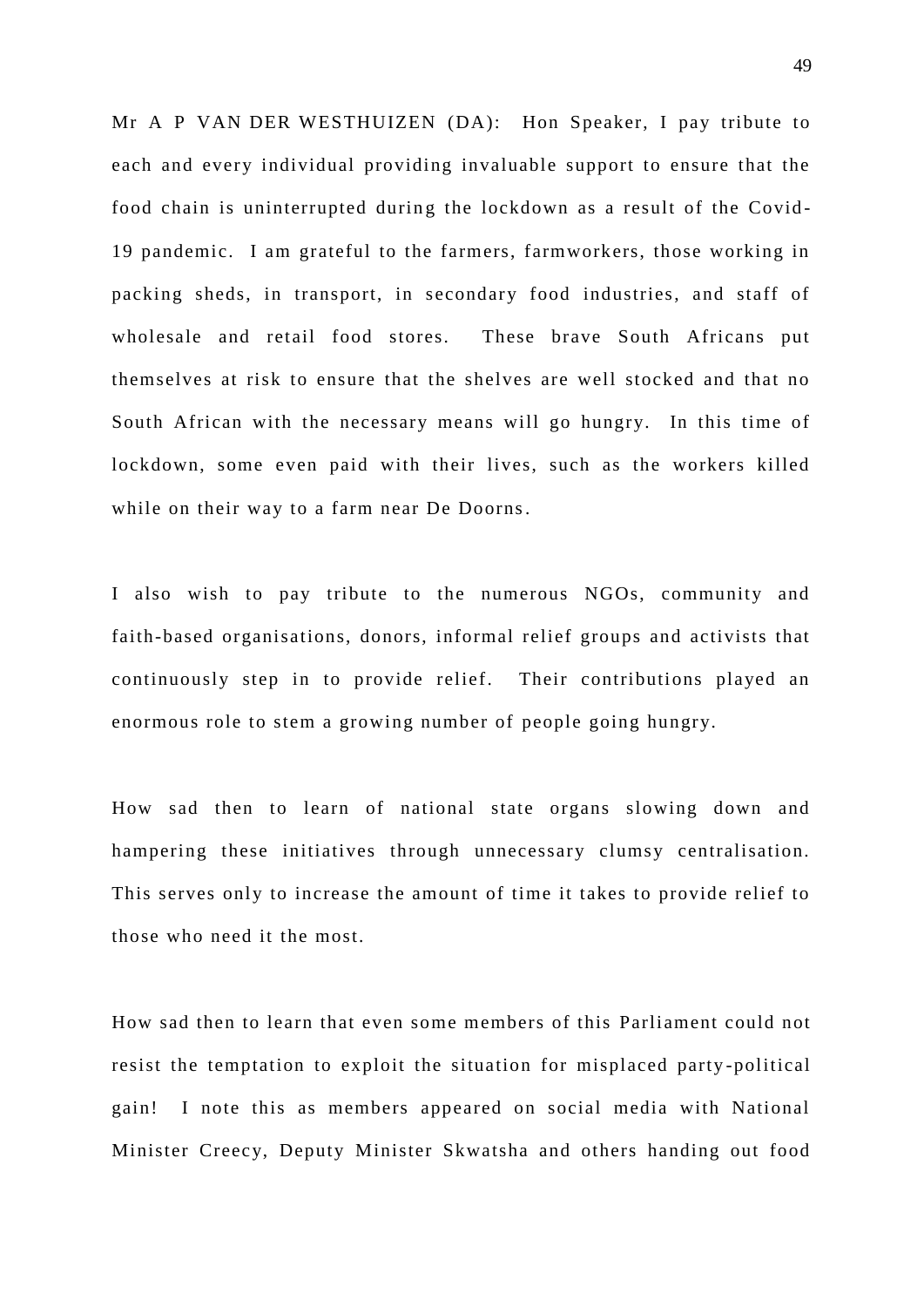arranged by the public service – all this taking place while the offices of SASSA, the main agency for social grants and relief, were closed by National Government.

Nevertheless, the challenges; the Western Cape has previously been described as the bread-basket of South Africa. It continues to be so. I salute those that ensure that our province again lives up to this impeccable standard, even during this pandemic. I thank you.

The SPEAKER: Thank you, hon member Van der Westhuizen. I now recognise the Freedom Front Plus, hon member Marais.

Mr P J MARAIS (FF PLUS): Thank you, hon Speaker. Thank you very much. On behalf of the Freedom Front Plus I wish to record and express our great concern at the ever-increasing rise of new Covid-19 infections in the Western Cape.

It has become [Inaudible – mic loses contact 01:09:26] that the Western Cape Government was ill-prepared with no effective plan to stop this trend. This reason caused great fear and panic amongst people especially the poor, the homeless and the unemployed, also noting that our dear member of the House, hon member Bakubaku -Vos, as reported, has been tested positively for the Covid -19. [Mic loses contact.] I wish her a speedy and full recovery as a well-respected competent colleague of ours and a member of this Legislature. My prayers go with her and her family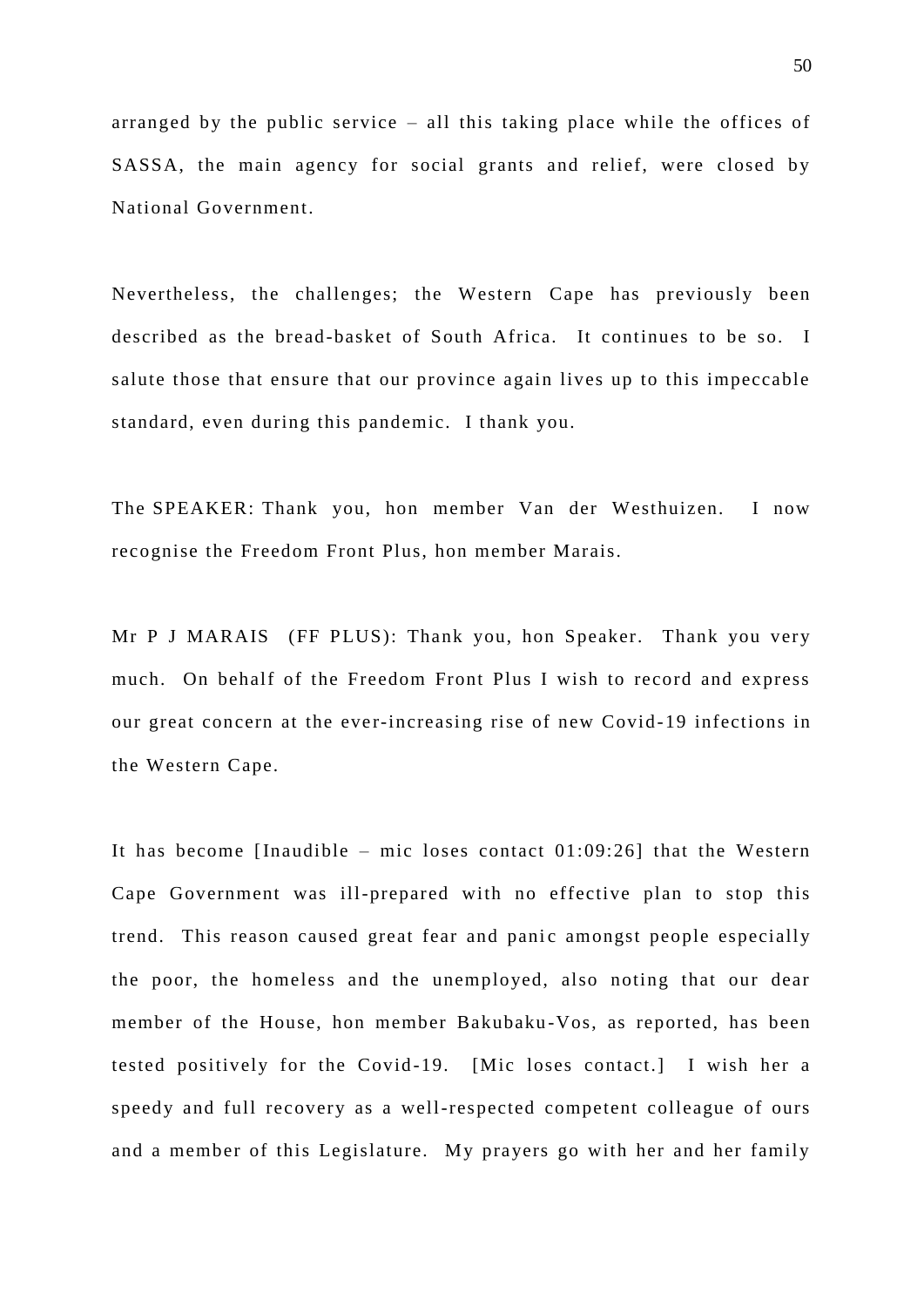and other colleagues in this House.

The SPEAKER: Thank you, hon member Marais and thank you for the well wishes to hon member Bakubaku-Vos. May I now request the Al Jama-ah, hon Brinkhuis? [No audible reply.] Hon member Brinkhuis, are you not in the House? [No audible reply.]

Alright, let us proceed to the DA. To the DA, are you not taking the opportunity? [No audible reply.]

Okay. Now let us conclude on the Members' Statements. With the provision of Rule 145(6), which makes provision for a member of the Executive to respond, I will give an opportunity to a Minister to respond for no longer than five minutes – members of the Executive.

Mr G BRINKHUIS: Hon Speaker.

The SPEAKER: Hon member, who is that?

Mr G BRINKHUIS: This is hon member Brinkhuis from Al Jama-ah. Sorry for... [Interjection.]

The SPEAKER: Well, your line has not come through.

Mr G BRINKHUIS: I think my intercom was muted.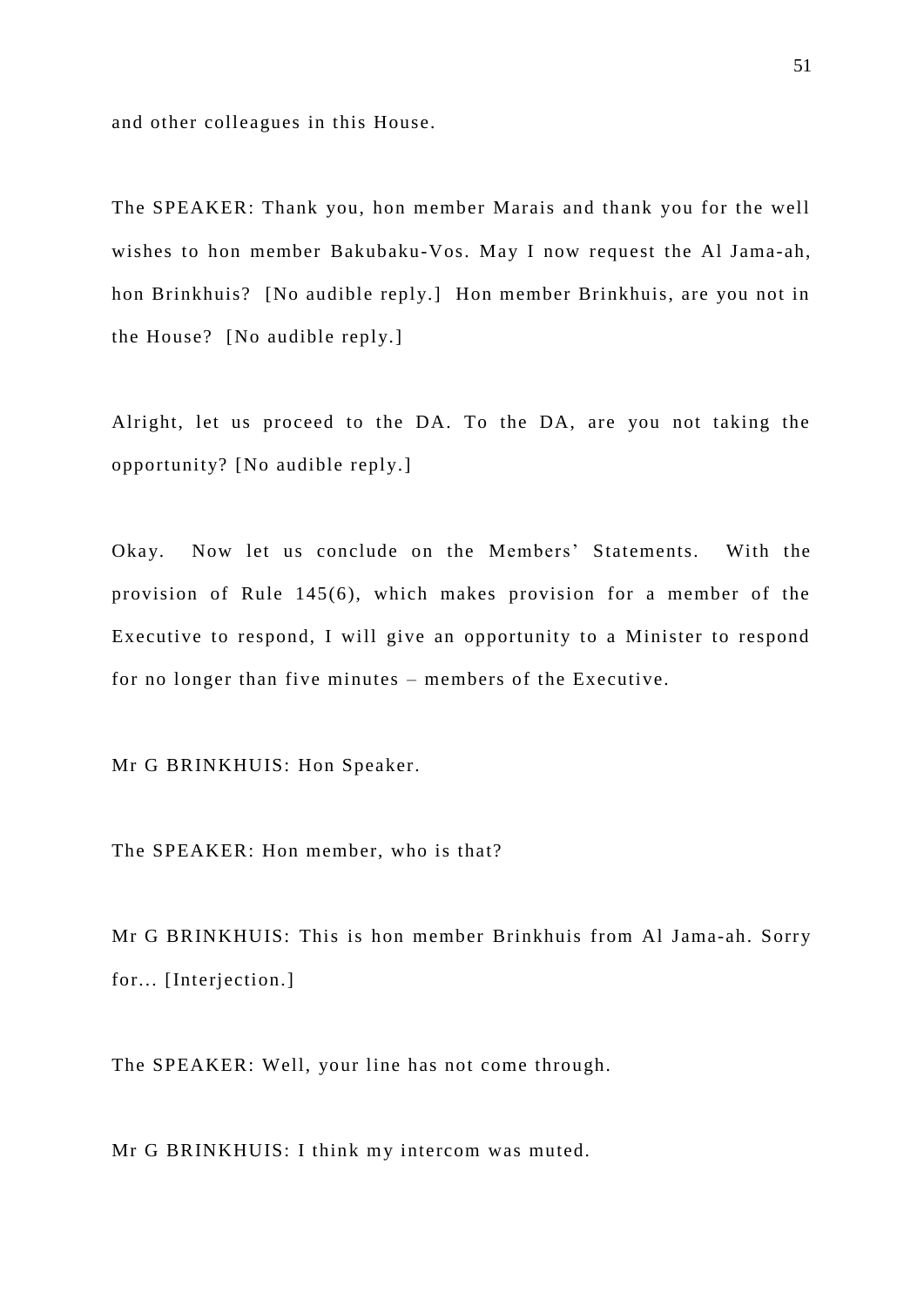The SPEAKER: Oh, alright. Order, hon member Brinkhuis. Hon members, I am going to allow hon member Brinkhuis an opportunity and afford him to speak, and then after which then the Executive will respond. Hon member Brinkhuis.

Mr G BRINKHUIS (AL JAMA-AH): Thank you, hon Speaker. The Premier has estimated the amount of Covid infections to be in August around about 80 000 infections. This will be very devastating to the Western Cape with regard to funerals. The Western Cape need to equip our communities, especially our mosques and our churches with personal protective equipment so that the communities in the mosques and the churches can be complying with the national regulations with regard to funerals.

I thank you, hon Speaker.

The SPEAKER: Thank you, hon member Brinkhuis. I now recognise the members of the Executive. [No audible reply.] No -one to reply from the Cabinet? [No audible reply.] Alright, thank you very much, hon members, and that concludes Members' Statements.

There are motions and there is going to be an opportunity for the notices of motion, the motions where notices have been made, and in that way then I recognise hon, the Chief Whip, hon Mireille Wenger?

## **MOTIONS WITH NOTICE**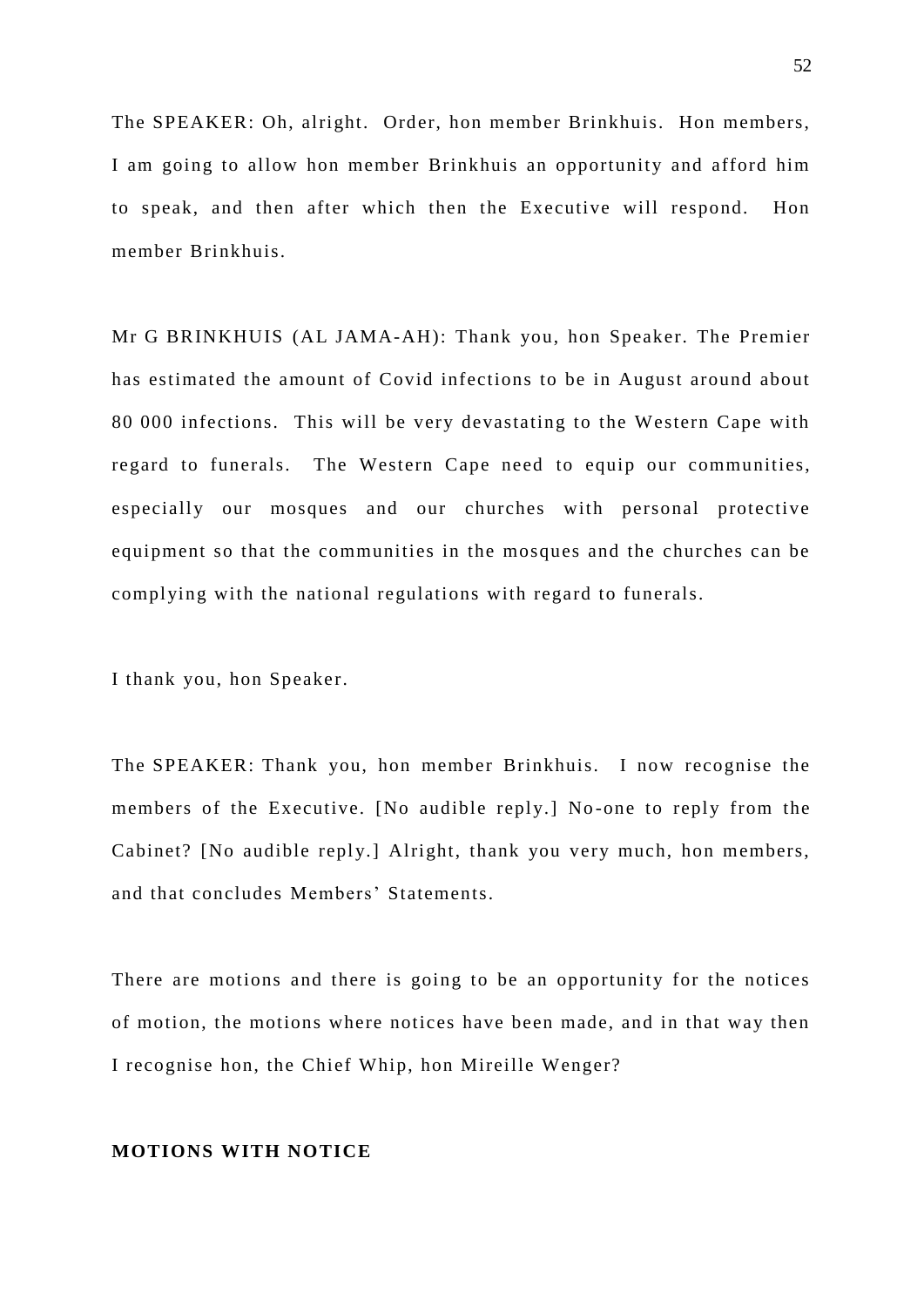The CHIEF WHIP (DA): Hon Speaker, I give notice that I shall move:

That the House debates the future of the Western Cape post the Covid-19 pandemic.

*[Notice of motion as moved by Member.]*

The SPEAKER: Notice taken, thank you hon, the Chief Whip. I recognise the Chief Whip of the Opposition, hon member Lekker. [No audible reply.] I am waiting, hon member Lekker. I hope you are connected. [No audible reply.] Let us proceed to the DA, hon member Baartman. Okay, let us proceed.

Ms D M BAARTMAN: Thank you, hon Speaker.

The SPEAKER: Okay, thank you, hon Baartman.

Ms D M BAARTMAN: Hon Speaker, I give notice that I shall move:

That the House debates, at its next sitting, energy security in the Western Cape. I so move.

*[Notice of motion as moved by Member.]*

The CHIEF WHIP (DA): The member is on mute, hon Speaker.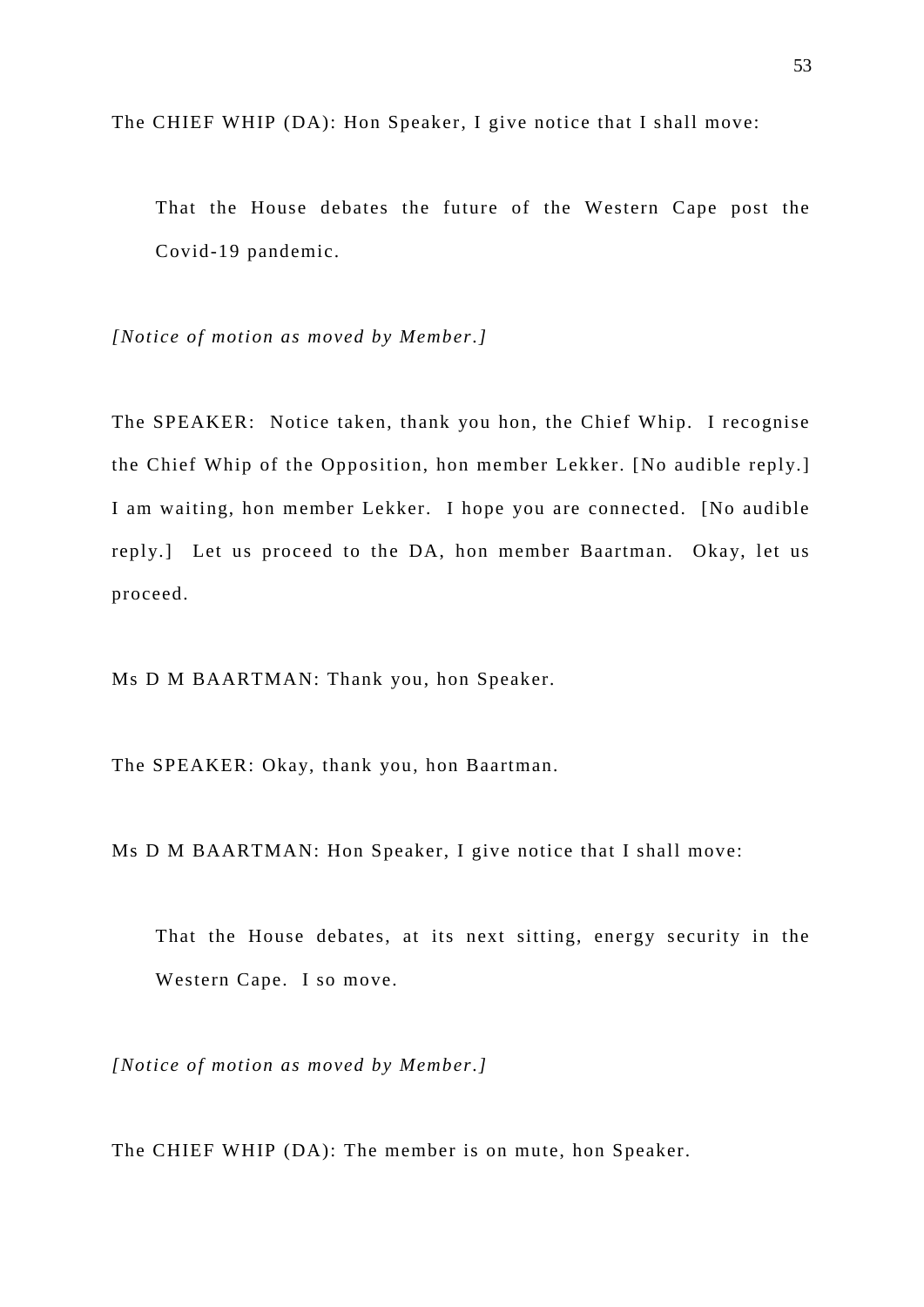The SPEAKER: Are you talking about hon member Lekker, Chief Whip? Oh, hon member Baartman, is it muted now?

Ms D M BAARTMAN: Can you hear me?

The SPEAKER: Yes, now we can hear you, hon member Baartman.

Ms D M BAARTMAN: Okay I will repeat.

The SPEAKER: Please proceed, okay.

Ms D M BAARTMAN: I give notice that I shall move:

That the House debates, at its next sitting, energy security in the Western Cape. I so move.

*[Notice of motion as moved by Member.]* 

The SPEAKER: Thank you, hon member Baartman. I now recognise hon, the Leader of the Opposition, hon Dugmore.

The LEADER OF THE OFFICIAL OPPOSITION: Thank you. Thank you very much. Sorry, can you hear me?

The SPEAKER: Yes, hon member Dugmore, everyone can hear you.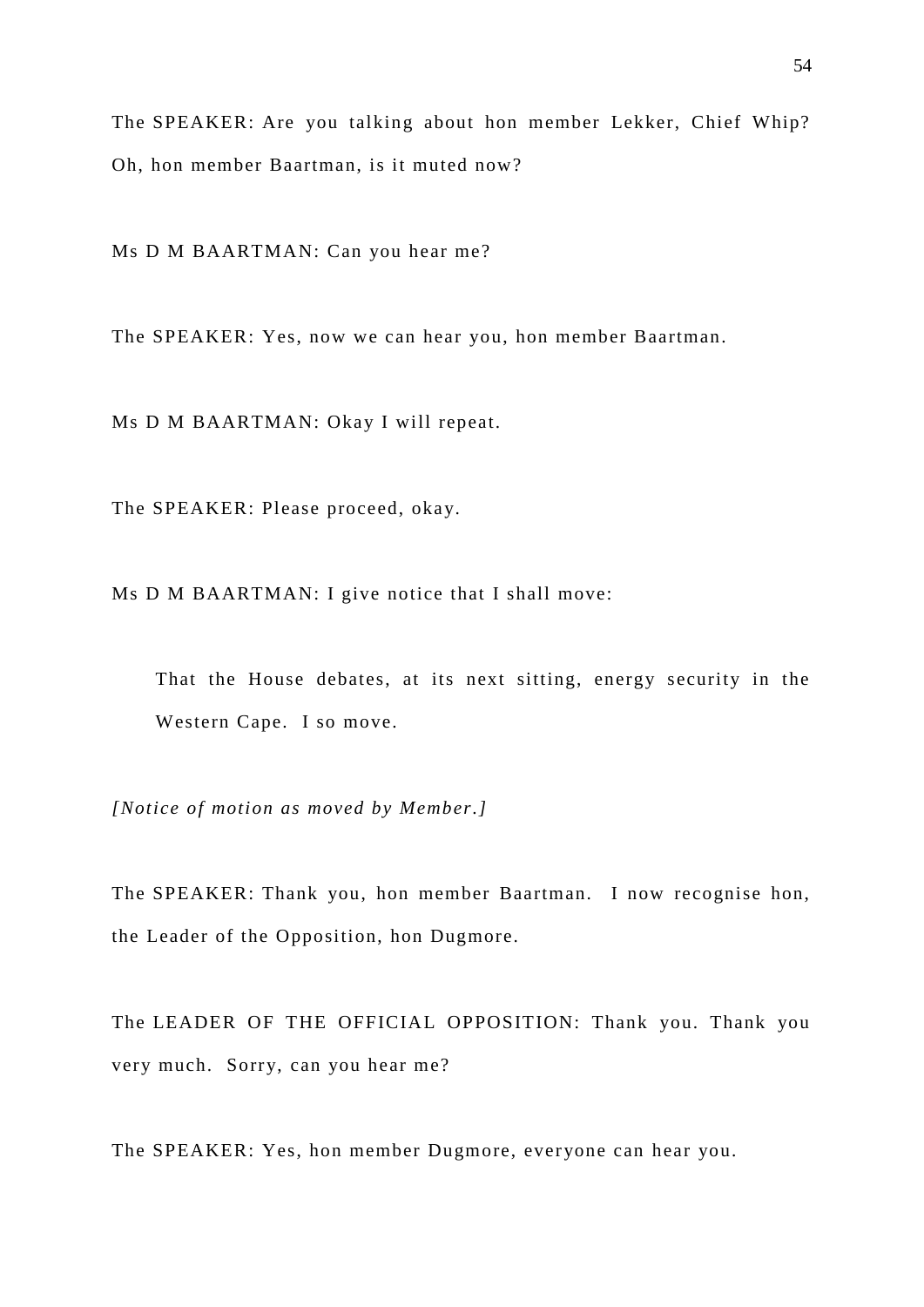The LEADER OF THE OFFICIAL OPPOSITION: Hon Speaker, I give notice that I shall move:

That this House discusses the upsurge of racism in the Western Cape under the DA and especially during the containment of the Covid -19 pandemic. I so move. [Interjection.]

*[Notice of motion as moved by Member.]* 

An HON MEMBER: Nonsense, M'Lord.

The SPEAKER: Thank you, hon, the Leader of the Opposition. I now recognise hon member Mackenzie.

Mr R D MACKENZIE: Thank you, hon Speaker. I give notice that I shall move:

That the House debates the constitutionality, appropriateness and efficacy of the regulations during the State of Disaster and Covid -19 pandemic in South Africa. I so move.

*[Notice of motion as moved by Member.]* 

The SPEAKER: Thank you, hon member Mackenzie. I now recognise hon member Windvogel.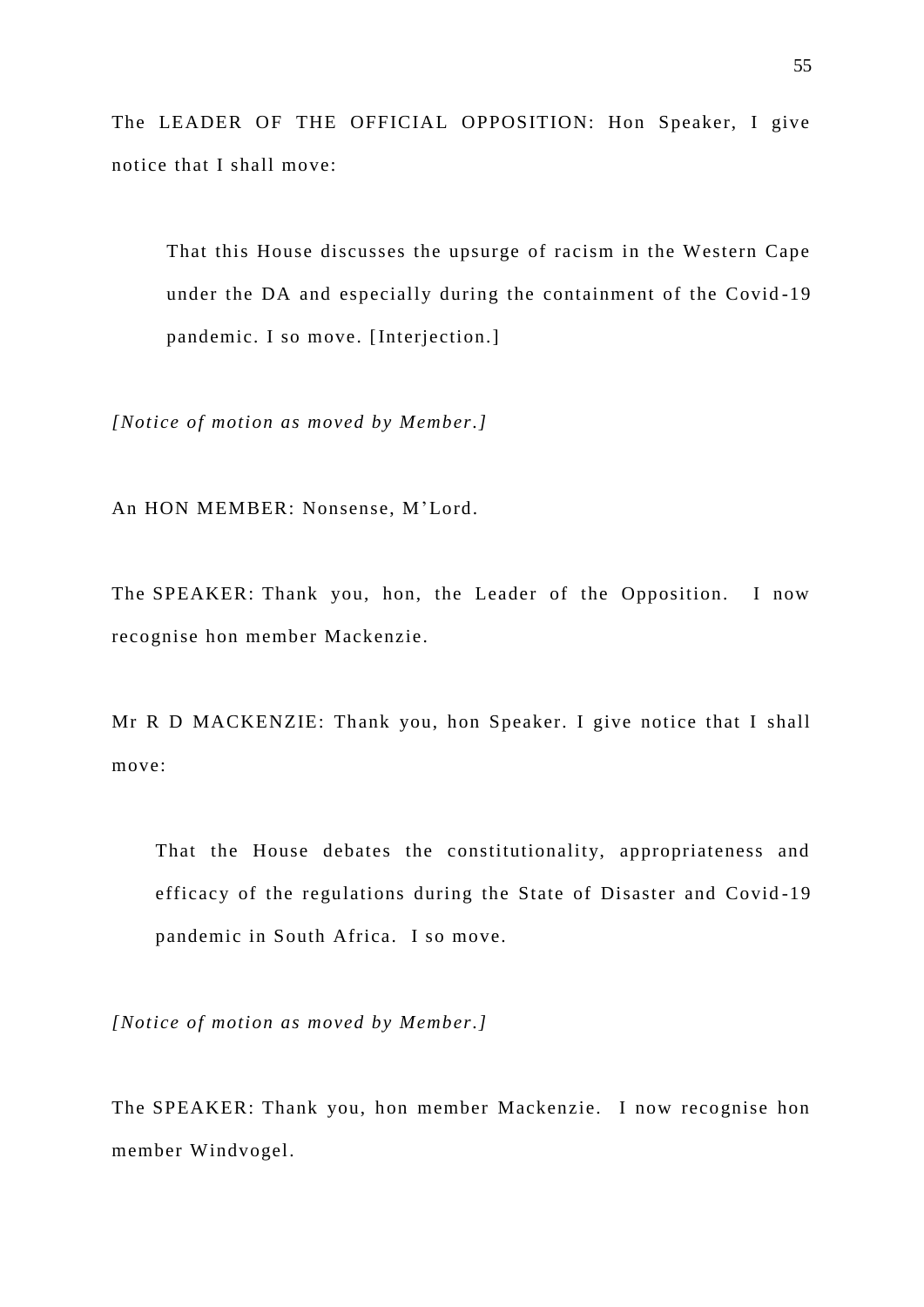Ms R WINDVOGEL: Thank you, hon Speaker. I give notice that I shall move:

That the House discusses the fact that the Western Cape is the epicentre of the Covid-19 pandemic with the highest infection, people in hospital or ICU and death rate in South Africa.

*[Notice of motion as moved by Member.]* 

The SPEAKER: Thank you, hon member Windvogel. I now recognise hon member Kama. [No audible reply.] Hon Kama? [No audible reply.] Hon members, I now recognise hon member Lekker.

Mr M KAMA: Thank you hon Speaker. Sorry, hon Speaker.

The SPEAKER: Okay, alright, hon member Kama.

Mr M KAMA: I give notice that I shall move:

That the House debates the flaunting of Covid-19 pandemic emergency lockdown rules and laws by prominent DA politicians like the Cape Town councillor, Angus McKenzie, who without a mask talked over open food for distribution and the Stellenbosch Mayor, Wilhelmina Petersen, who operationally meddled into food parcels. I so move.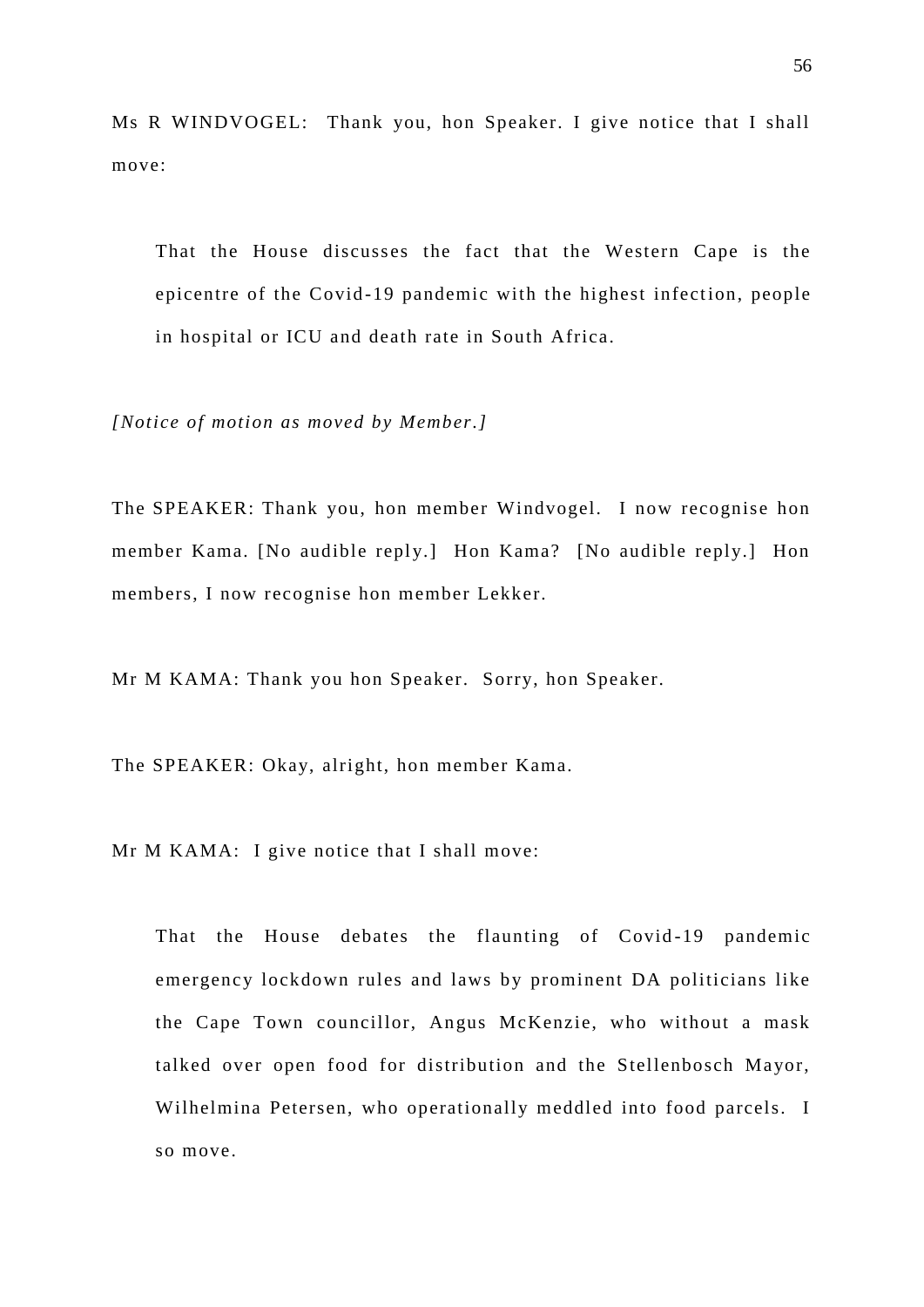*[Notice of motion as moved by Member.]* 

The SPEAKER: Thank you, hon member Kama. I now recognise hon member Lekker. [No audible reply.] Hon member Lekker? [No audible reply.] The Chief Whip of the Opposition, I now move to the Leader of the Opposition, hon member Dugmore?

The LEADER OF THE OFFICIAL OPPOSITION: Thank you, hon Speaker. Are we still dealing with motions with notice?

The SPEAKER: We are still busy with the notices of motion, yes.

The LEADER OF THE OFFICIAL OPPOSITION: Hon Speaker, I give notice that I shall move:

That this House – on a very serious note – discusses whether the failure by the Western Cape Provincial Administration to set up a Provincial Command Centre for the Western Cape and all the districts within the province, has directly or indirectly affected our ability as a Province to slow the curve and defeat the pandemic. I so move.

*[Notice of motion as moved by Member.]* 

The SPEAKER: Thank you.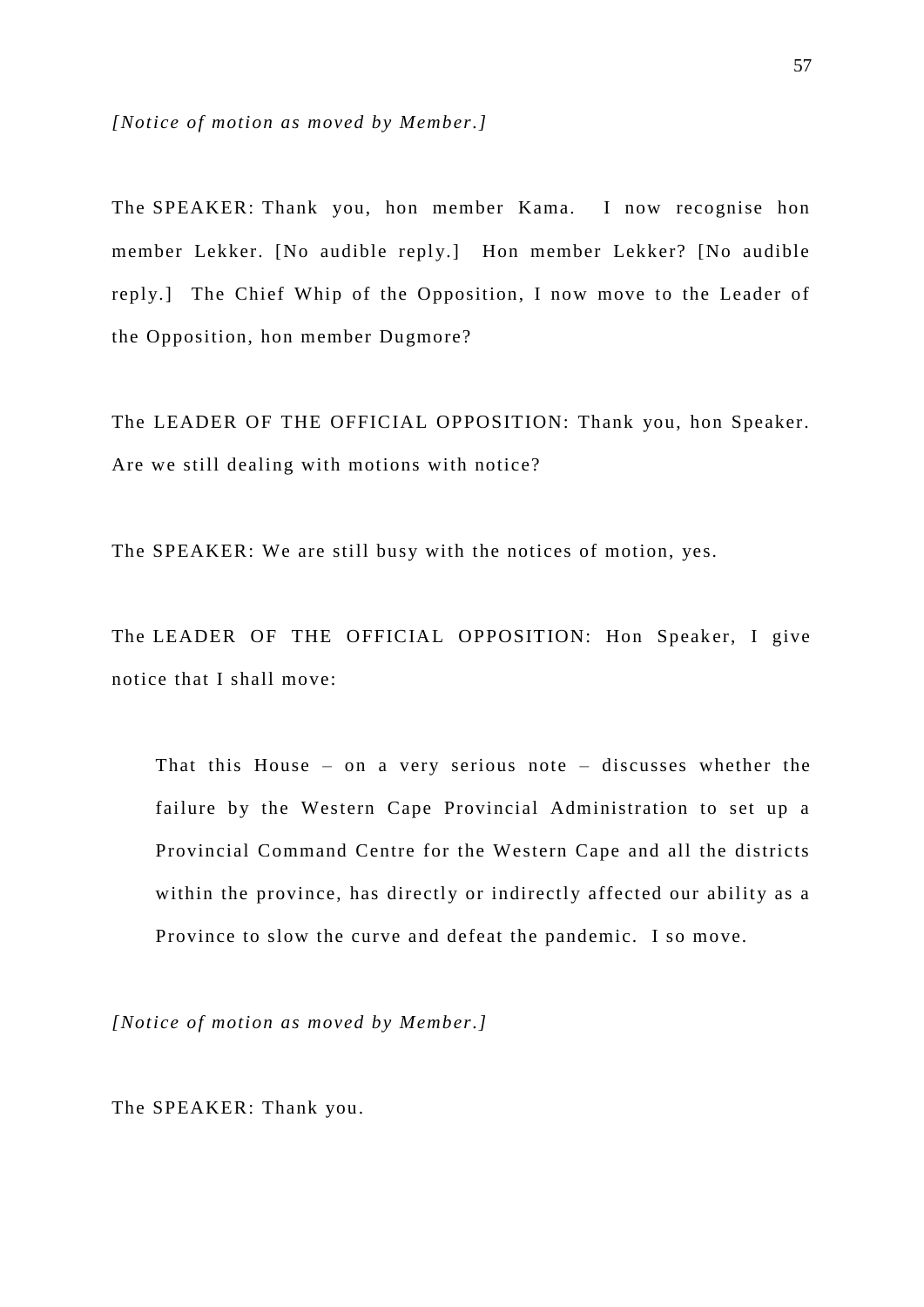The MINISTER OF COMMUNITY SAFETY: I object, hon Speaker.

An HON MEMBER: I object.

The CHIEF WHIP (DA): Objection.

The SPEAKER: These are notices of motion. You cannot object here.

An HON MEMBER: We can, because he just sits and thinks it out.

The SPEAKER: Order, Order hon members!

The MINISTER OF COMMUNITY SAFETY: It is not noticed. [Interjection.]

Mr P J MARAIS: [Inaudible.] ...must learn the Rules.

An HON MEMBER: He did not prepare anything.

The SPEAKER: Order. Order hon members!

The CHIEF WHIP (DA): A point of order – the Chief Whip.

The SPEAKER: The Chief Whip, I recognise you.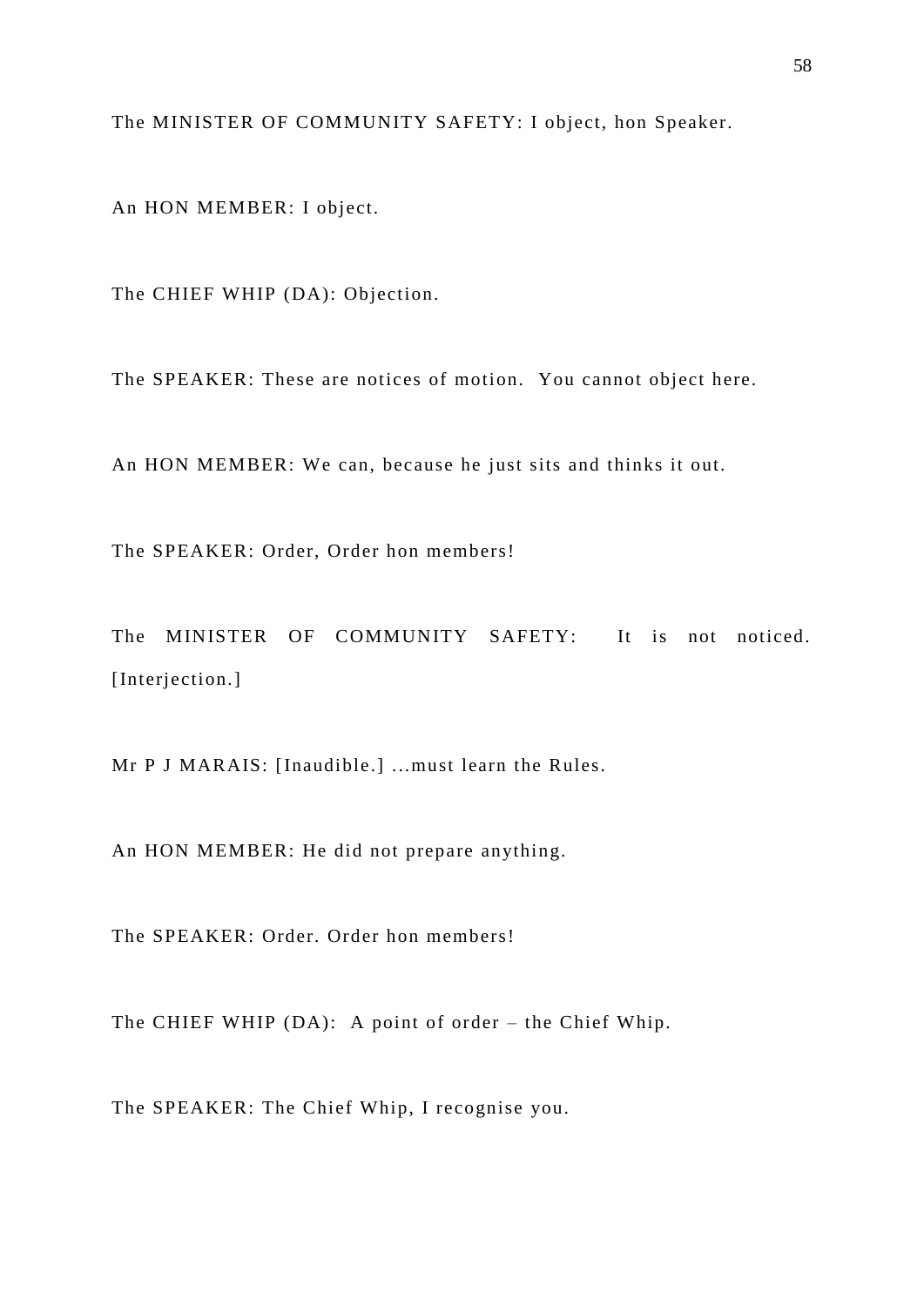The CHIEF WHIP (DA): Thank you, hon Speaker. I would like to know whether hon member Dugmore's motion with notice has been tabled as required by the Rules.

An HON MEMBER: It has not been.

The SPEAKER: Chief Whip, if I may address you here. It is; his name is on the list of the motions submitted for this purpose, yes.

The CHIEF WHIP (DA): However, hon Speaker, it is not just a question of names. We were asked to submit the actual motion in writing like we would do in an ordinary sitting. Once the member has passed the motion they are required to submit it in writing.

An HON MEMBER: This is not a debate between you and the Speaker.

The CHIEF WHIP (DA): So I would like to ask whether hon member Dugmore has in fact tabled his motion with the institution that we were all asked to do.

An HON MEMBER: [Inaudible] between you and the Speaker.

The SPEAKER: Thank you.

The CHIEF WHIP (DA): Hon Speaker, I am being interrupted while raising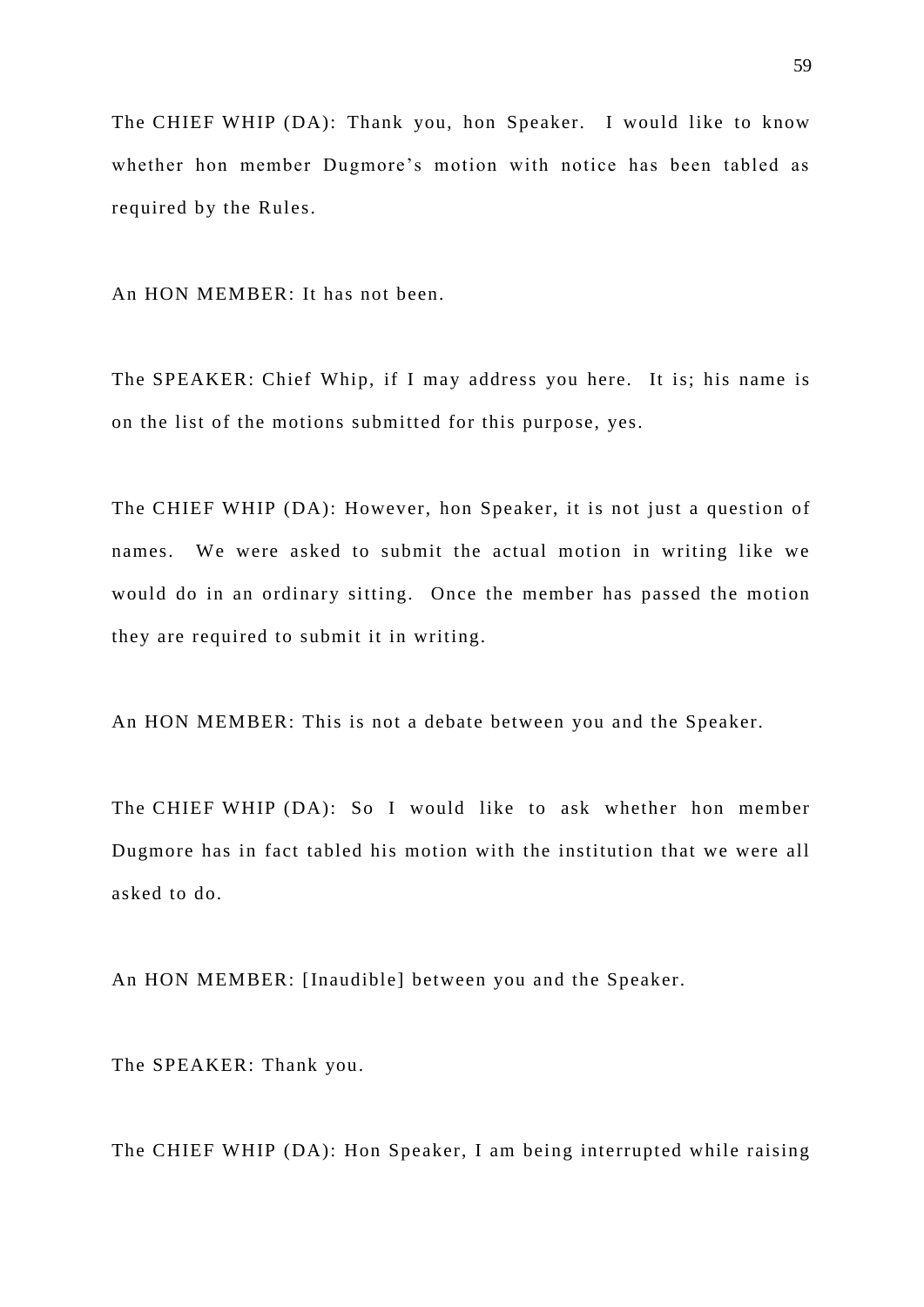a point of order.

The SPEAKER: Hon members, let us please restrain ourselves and allow the hon members who are on the floor to proceed unhindered and motivate so that we are able to allow democracy to take place in the House. So there is a motivation as part of the question, w hich is fine, the Chief Whip is asking a question, which is correct, and I would like to rightfully ask the hon member who gave the motion to respond to that question. Hon, the Leader of the Opposition, did you submit the motion that you have just read, hon, the Leader of the Opposition?

The LEADER OF THE OFFICIAL OPPOSITION: Thank you, thank you Chair. Chair, my understanding is that motions with notice, which is what the House is dealing with at the moment, are submitted by members via their Whips, and I can confirm, and, if necessary, hold up my phone to show you the wording of the motion which I have just read. So I am not sure whether the formal tabling appears on a piece of paper somewhere but I can give this House and yourself, hon Speaker, the assurance, that the motion that I have just moved to the effect that the Western Cape has failed to set up a Provincial and District Command Centre, was submitted.

The SPEAKER: Thank you.

The LEADER OF THE OFFICIAL OPPOSITION: And as far as I understand that motion should have been appearing somewhere, but I did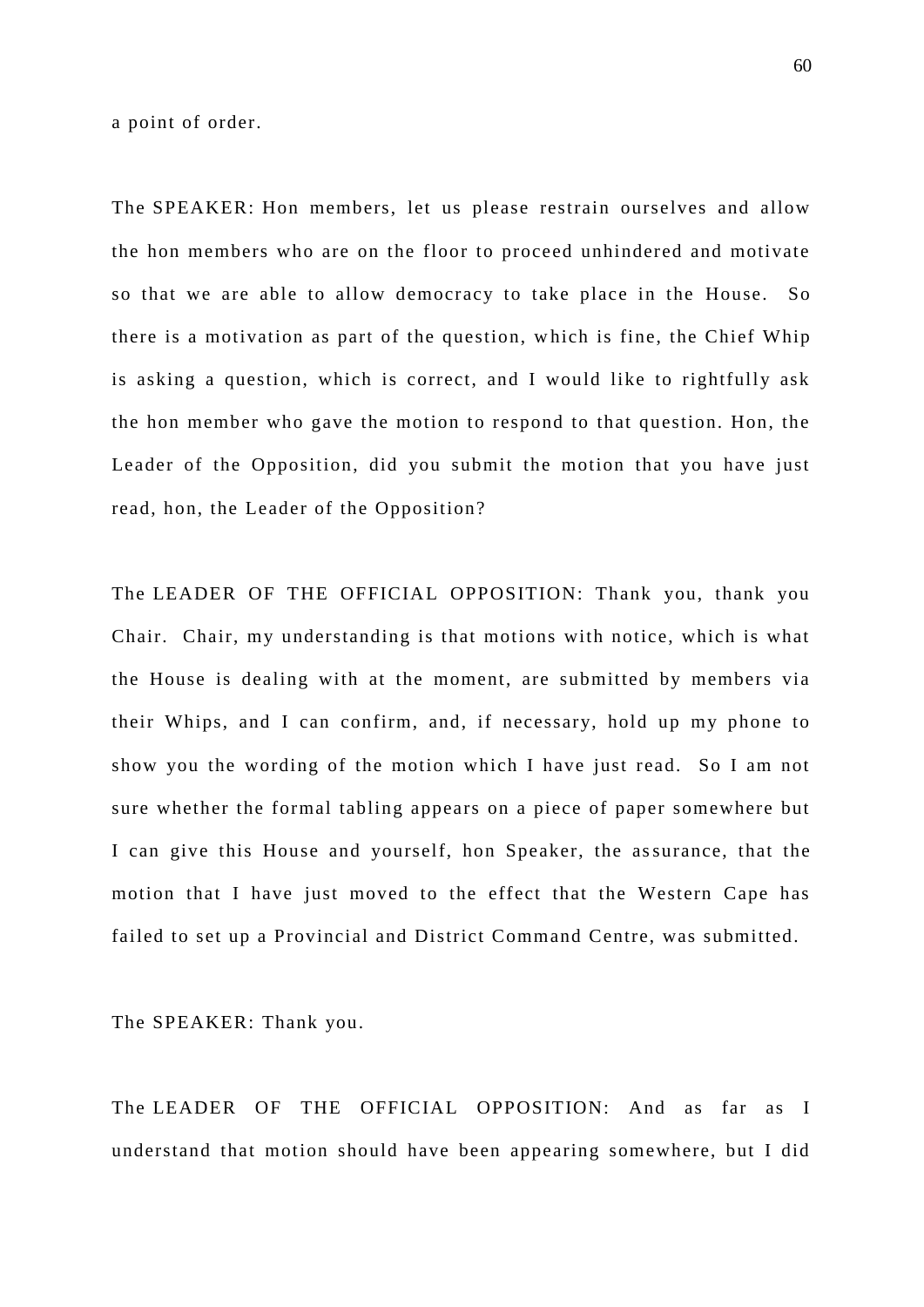what I was supposed to do, hon Speaker.

The SPEAKER: Thank you, hon member Dugmore. Hon Chief Whip, and the hon members, the matter will be investigated by the Speaker, and I shall come back to the House in the next sitting.

The CHIEF WHIP (DA): Thank you.

The SPEAKER: Now let us proceed to hon member Windvogel. We are still on the motions with notice, which is the notices of motion, hon Windvogel. [No audible reply.] Now hon member Windvogel is not taking the opportunity, are you, hon member?

Ms R WINDVOGEL: Hon Speaker, my phone was on mute. Sorry.

The SPEAKER: No problem.

Ms R WINDVOGEL: Hon Speaker, is it – I am not sure. Are we on motions without notice?

The SPEAKER: Yes, we are dealing with motions with notice; the notices of motion.

Ms R WINDVOGEL: Okay, then... [Interjection.]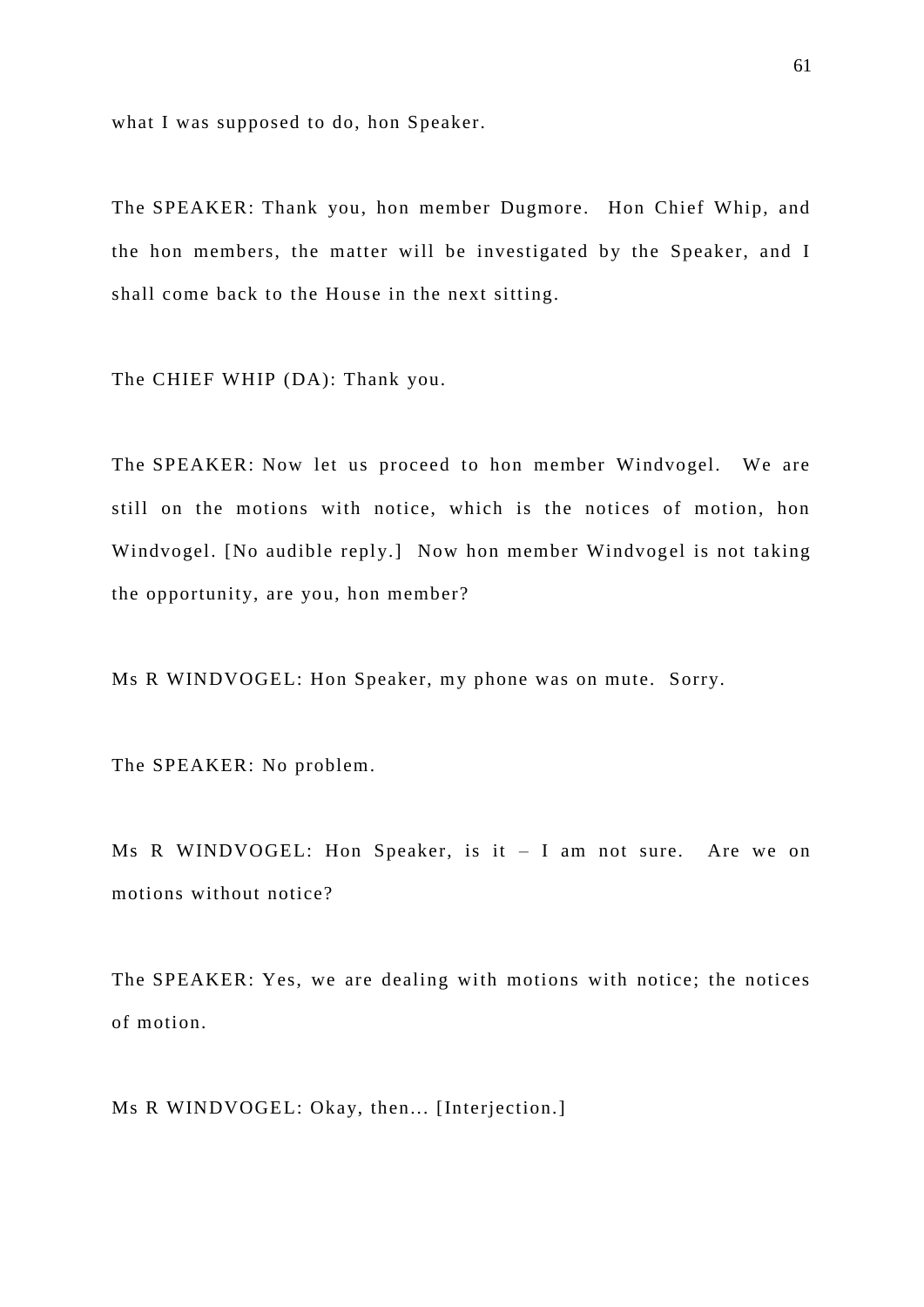The SPEAKER: Do you not have one?

Ms R WINDVOGEL: No, I do have.

The SPEAKER: Okay, please proceed, hon member.

Ms R WINDVOGEL: I give notice that I shall move:

That the House wishes its ANC member, Ntombezanele Gladys Bakubaku–Vos a speedy and full recovery after she contracted the coronavirus... [Interjection.]

The SPEAKER: That is not a notice of motion.

Ms R WINDVOGEL: Without notice, okay no.

The SPEAKER: No, we are going to get there, it is going to be the next one.

Ms R WINDVOGEL: Okay.

The SPEAKER: Your name is also there so it is not this one. This one is the motion with notice, which is a notice of a motion.

Ms R WINDVOGEL: Okay.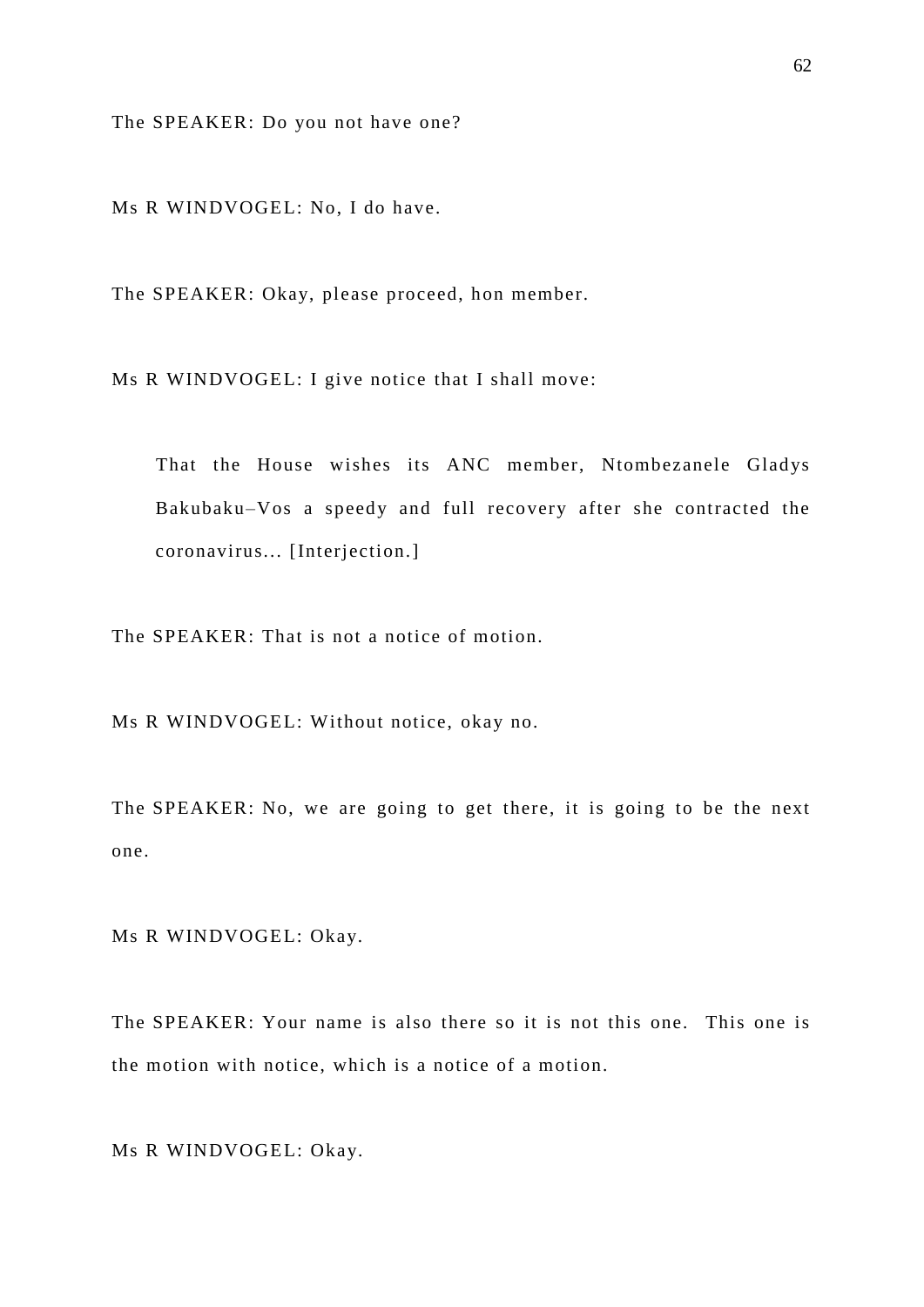The SPEAKER: So you can leave this for now, then we will come back to later.

Ms R WINDVOGEL: Okay. Thank you, hon Speaker.

The SPEAKER: You are most welcome, hon member. I now recognise hon the Leader of the Opposition, on the notice of a motion or a motion with notice. I am reading from the list that is before me, hon members. You will please, if you please with your indulgence, allow me to read the list as presented before me by the administration based on the list of names submitted. The Leader of the Opposition, are you taking the opportunity?

The LEADER OF THE OFFICIAL OPPOSITION: Hon Speaker, could I just address you, so far I have moved a motion with notice concerning the issue of racism in the Western Cape.

The SPEAKER: Yes.

The LEADER OF THE OFFICIAL OPPOSITION: Then I have moved another one. Are you saying that my name appears for a third time to do [Interjection.]

The SPEAKER: Yes, it does.

The LEADER OF THE OFFICIAL OPPOSITION: It does, okay.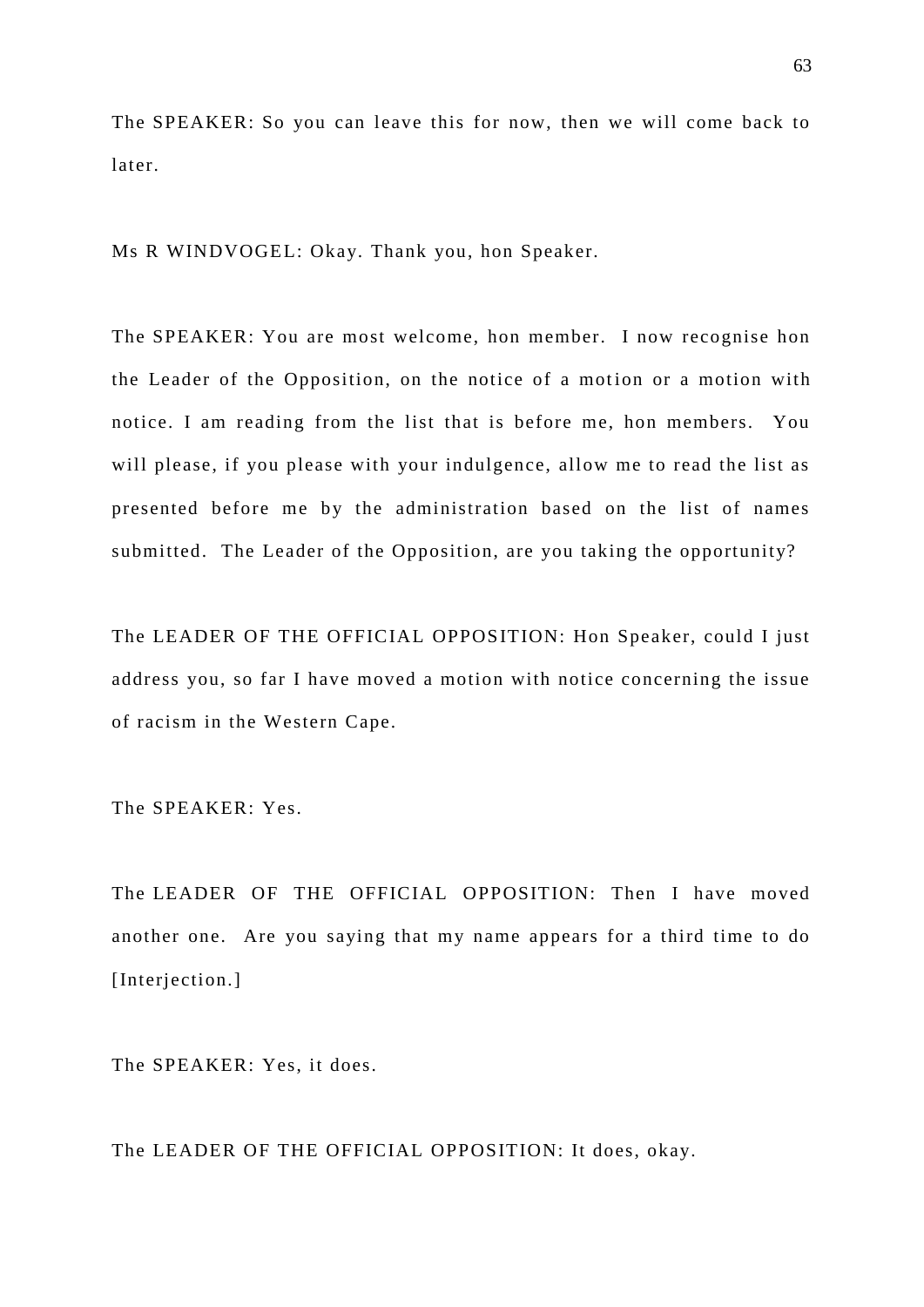The SPEAKER: Ja but you have the right to forfeit the next opportunity, if [Interjection.]

The LEADER OF THE OFFICIAL OPPOSITION: No, no hon Speaker. If I could proceed, and also trust that the Chief Whip and others will respect the fact that I have in fact submitted this motion. Can I proceed, hon Speaker?

The SPEAKER: Yes, you may proceed, hon, the Leader of the Opposition.

The LEADER OF THE OFFICIAL OPPOSITION: Thank you. Hon Speaker, I give notice that I shall move:

That this House discusses whether the fact that the Premier of the Western Cape took 33 days before responding positively to a request by Opposition leaders in the Western Cape for a meeting to discuss cooperation and partnership to fight the pandemic, has had a negative or a positive effect on the efforts in the Western Cape to combat the pandemic. I so move.

*[Notice of motion as moved by Member.]* 

The SPEAKER: Thank you hon, the Leader of the Opposition. I now move to the next, which is the last [Interjection.]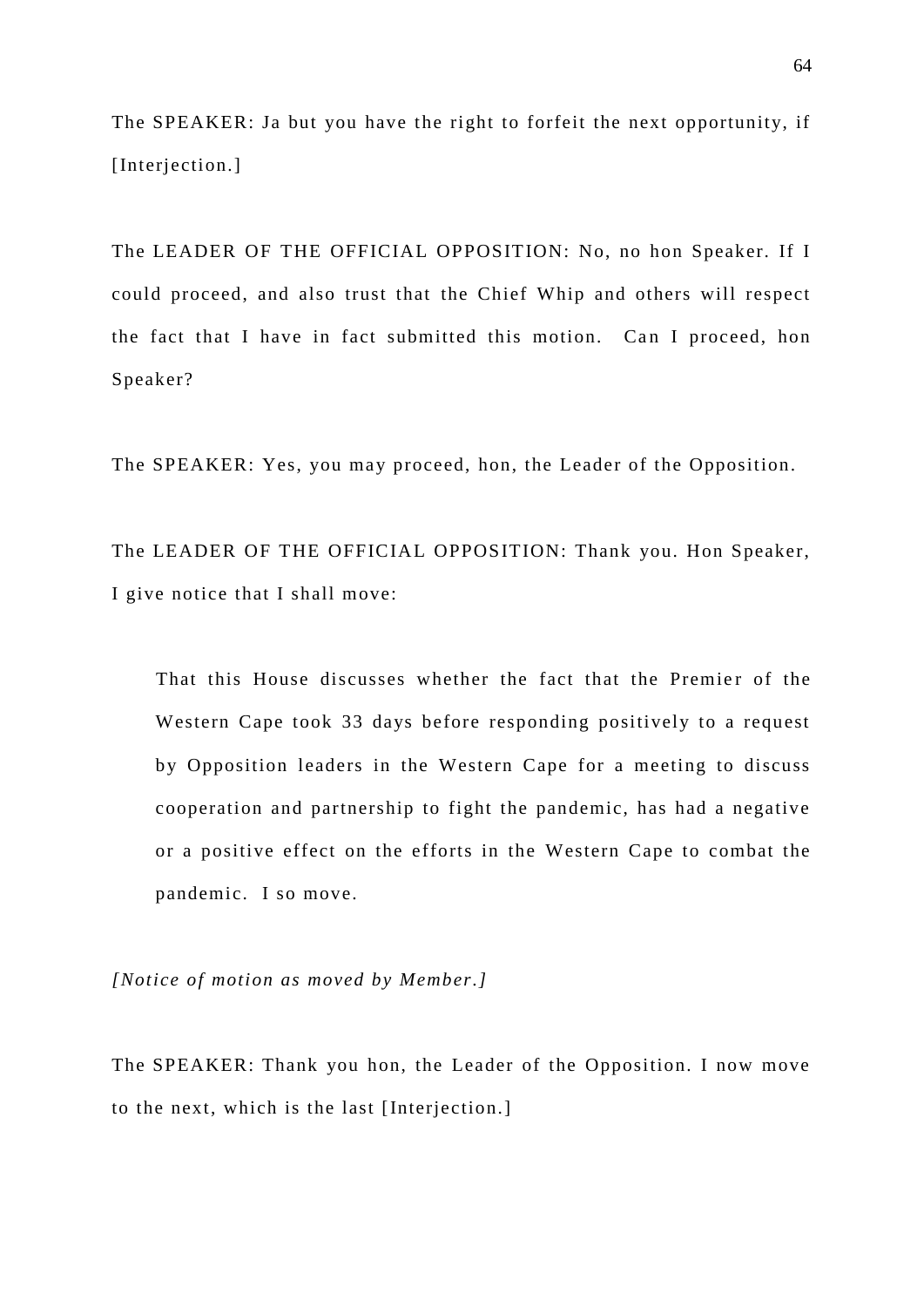The DEPUTY CHIEF WHIP (DA): Hon Speaker, on a point of order.

The SPEAKER: Hon member Mitchell, what is your point of order, sir?

The DEPUTY CHIEF WHIP (DA): Hon Speaker, I am rising on the same previous point raised by the Chief Whip where there was a rule made or an instruction given that it needs to be tabled to the administration. Based on that can I please ask that you, with your indulgence, consult the Table staff to in fact request if it has been submitted. If it has not yet been submitted, then it cannot be passed as a motion with notice in this sitting. But can I address you on a point of order, hon Speaker?

The SPEAKER: Order, hon members, order. Hon, the Leader of the Opposition, I recognise you. We cannot hear you, hon member Dugmore.

The LEADER OF THE OFFICIAL OPPOSITION: I am unmuting now. I am unmuting. Can you hear me now, hon Speaker?

The SPEAKER: Oh yes, thank you.

The LEADER OF THE OFFICIAL OPPOSITION: So hon Speaker, as I indicated, the submission of the motions with notice including our concerns about the Provincial Command, Council not being in existence and this one that I have just moved now, those were compiled and presented, as I would normally do, to our Chief Whip. My understanding is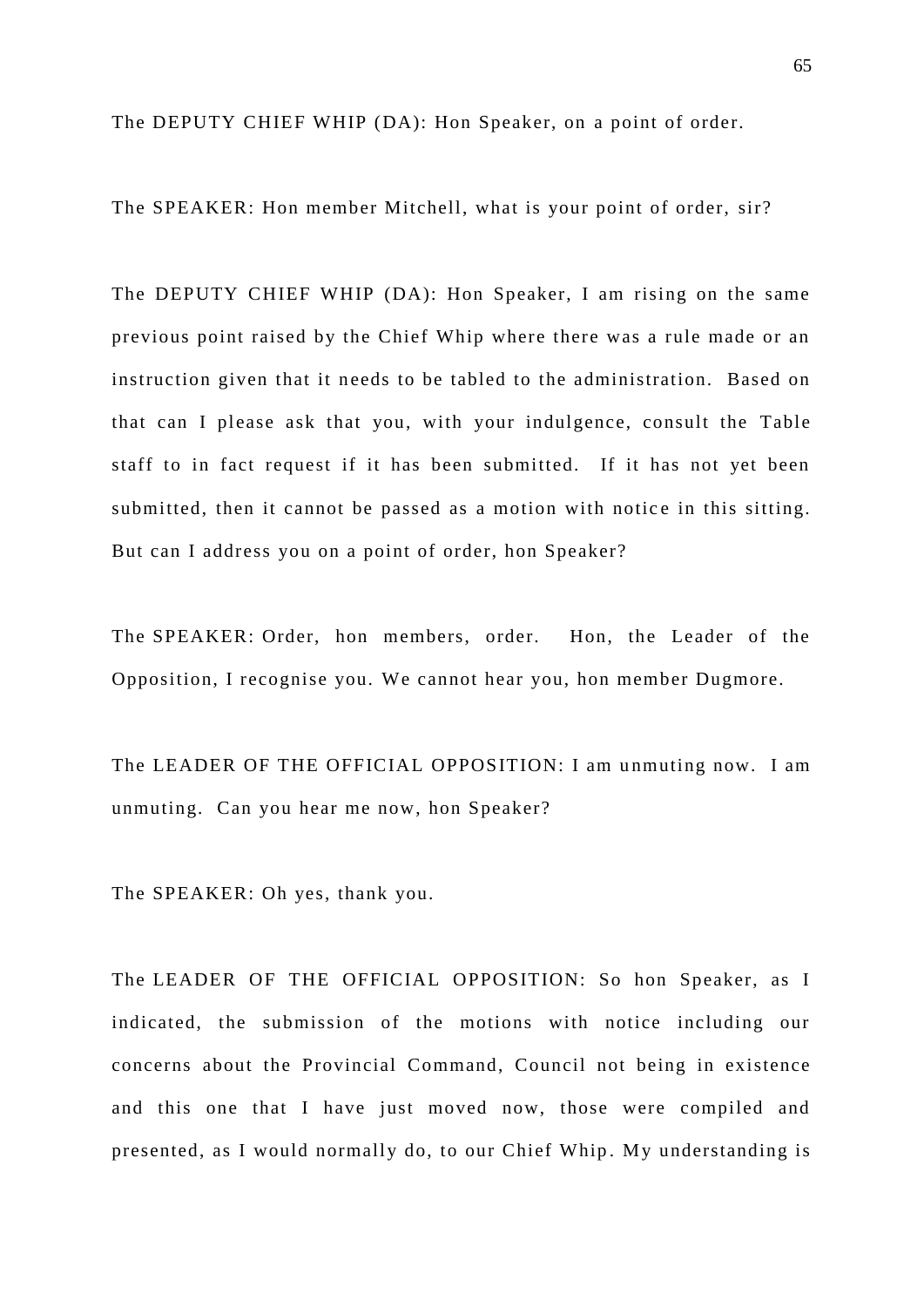that those would have been communicated. So I am not sure what list you are sitting with, because the Chief Whip seems to be sitting with another list which does not include the fact that I had the racism one . Initially I was under the impression that I only had to move a motion with notice concerning racism in the Western Cape, but then you called on me and I was then under the impression that the motions that I had submitted to our Chief Whip were then now on your order and that is why I then did the motion on the Command Council issue and now this one.

The SPEAKER: Alright, thank you, we have... [Interjection.]

The LEADER OF THE OFFICIAL OPPOSITION: So I am not sure why I am being questioned when – sorry, you are? [Interjection.] [Interjection.]

The SPEAKER: I am happy in this regard, yes, thank you, hon member Dugmore. I have got a list, hon members. I have a list before me of 12 Notices of Motion and this is the list I have been following. I have got one member that is left and that is hon member Nkondlo, in terms of the list that is before me. If the list is not the same as that that is before you, then that could have been another glitch which I do not think is the case right now. So there is only one list and that is the list that has been shared with all parties. Is that in order, hon members?

The LEADER OF THE OFFICIAL OPPOSITION: Ja, I do not have any problem with that, but I do not have that list in front of me that you have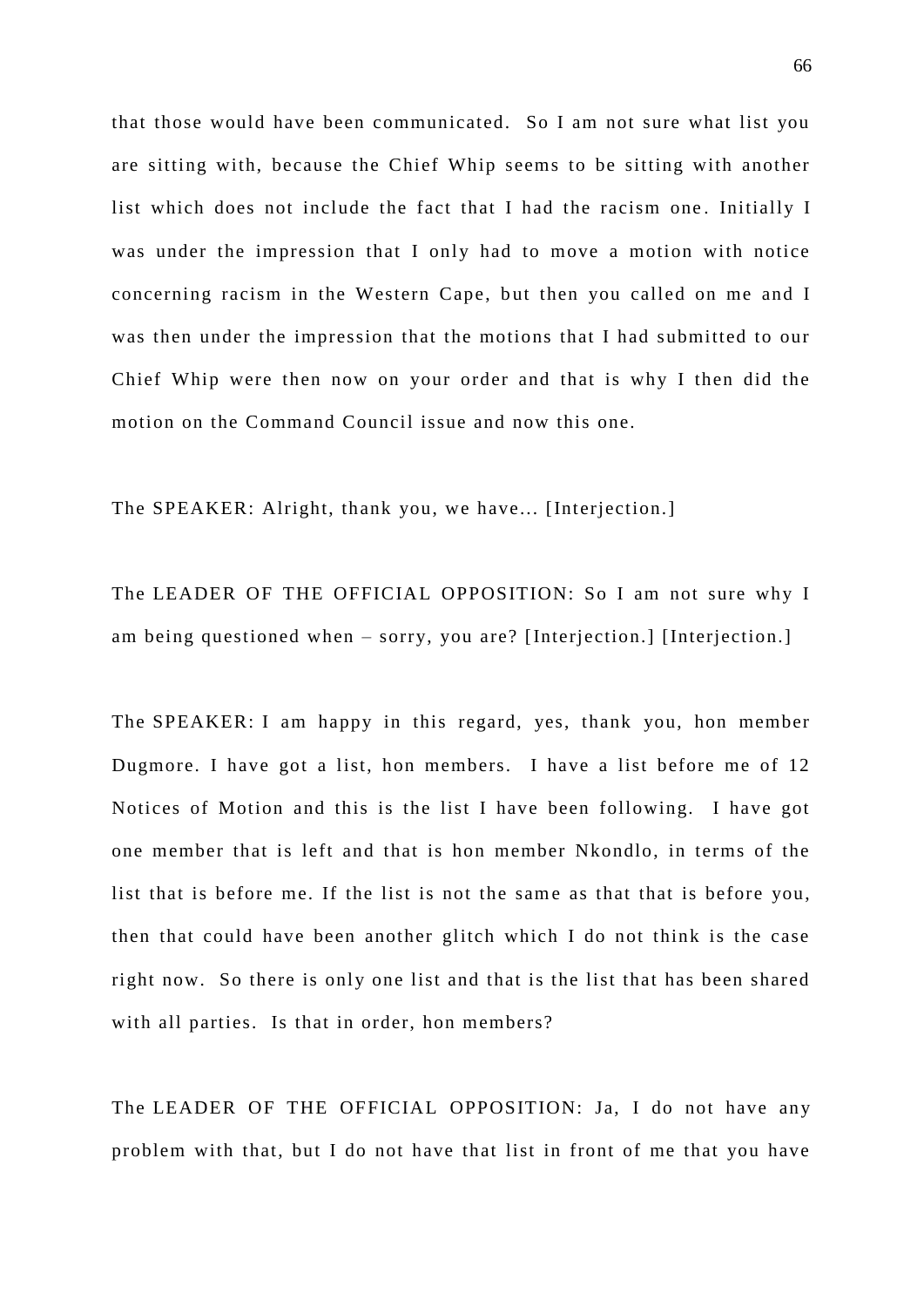got. I am just listening to you. You called my name and then I read the motion that I had submitted to our Chief Whip.

The SPEAKER: What I can say to all the honourable members is that there was a list that was forwarded by hon member Lekker, the Chief Whip of the Opposition, and there were a number of motions that were sent with that list and therefore I may not confirm now which one is which because that is not what I am dealing with right now, but in the next sitting, because I do not want to delay the sitting here, who would be able to confirm the issues on the areas that were raised by the hon members with specific reference to specific motions, whether or not they were submitted in the administration for this purpose, and I think in that regard we will deal with it and be able to report back to the House in the next sitting. Are we all on the same page, hon members? Is that in order? Thank you.

Now the last notice of a motion is by hon member Nkondlo and in that regard then I would like to request hon member Nkondlo to take the podium.

Ms N D NKONDLO: Thank you, hon Speaker. I give notice that I shall move:

That the House considers with concern the high Covid-19 infection rates in the retail sector in the province, which has resulted in hundreds of retail workers contracting the virus in the line of duty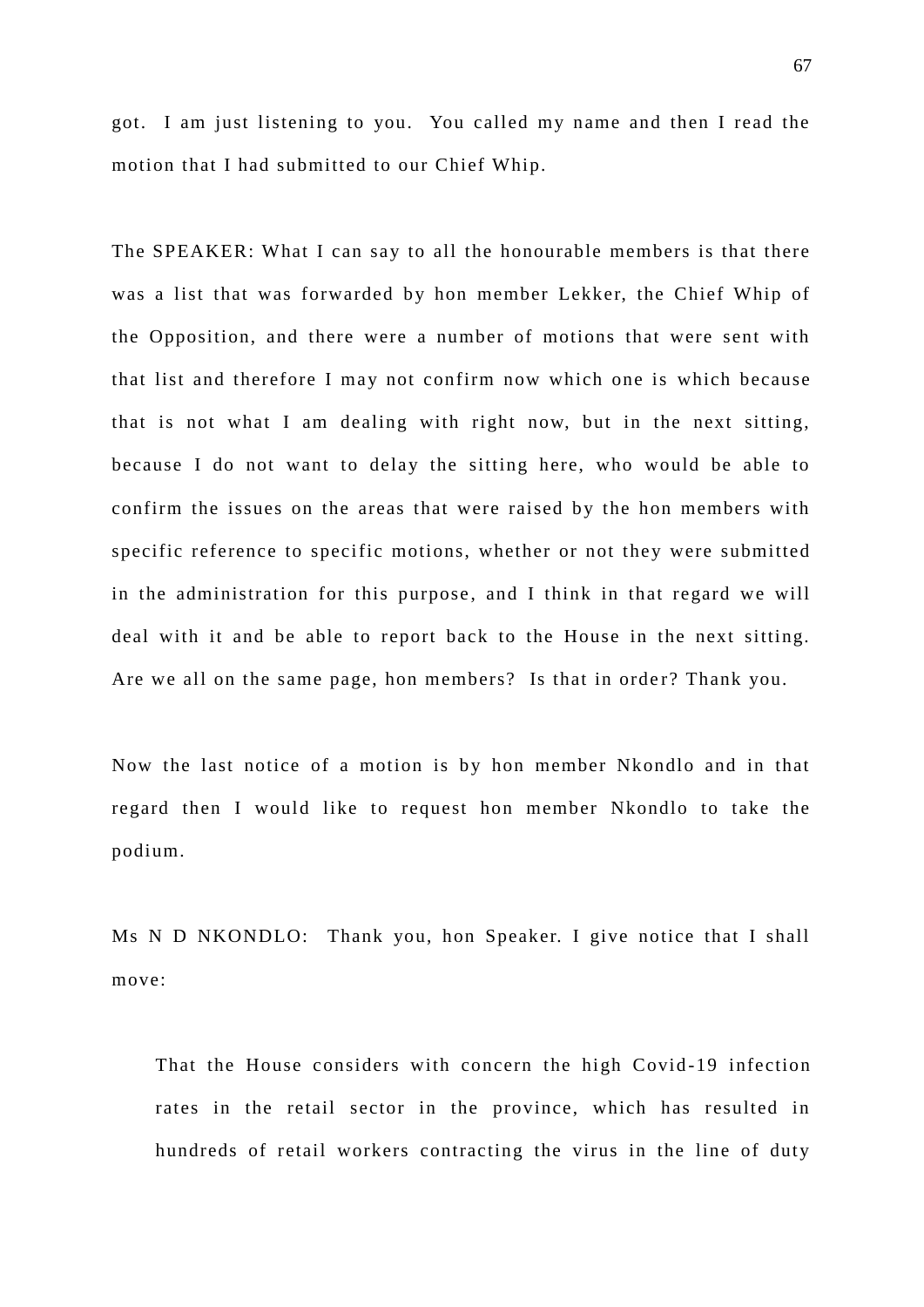with some succumbing to untimely deaths; further that the House considers that this exponential rise in cluster transmission is a glaring sign of non-compliance to occupational health and safety as a legal obligation of employers; and request that this House discusses the role of Provincial Government in ensuring that industry adheres during this time in terms of workplace safety protocols, especially in the retail sector. I thank you.

*[Notice of motion as moved by Member.]* 

The SPEAKER: Thank you, hon member Nkondlo. Hon members, that concludes the Motions of Notice. I now recognise – in fact we are moving to the Motions without Notice and the first hon member on the list is hon member Kama.

## **MOTIONS WITHOUT NOTICE**

Mr M KAMA: Hon Speaker, I move without notice:

That the House notes, with sadness, that on Freedom Day we learned of the devastating news of the passing on of Minister Fritz's mother, Theodora Fritz at the age 93. Mama Fritz 's passing on Freedom Day, on what we have come to know as Heroes Month, correctly bears testimony to her life which was dedicated to the people and defines her as a South African heroine. Mama Fritz was a struggle veteran and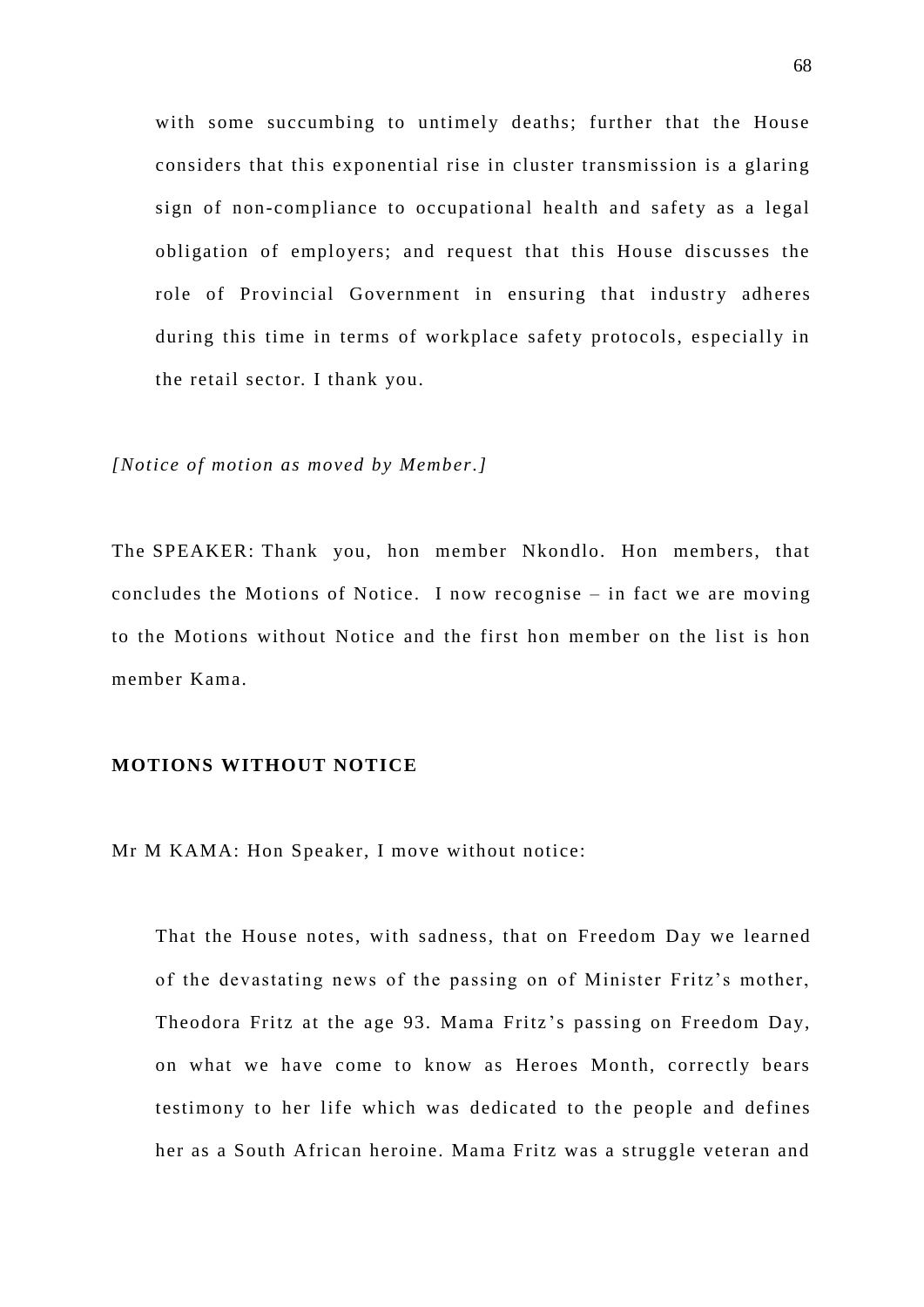an anti-apartheid activist who worked tirelessly in the dark days of apartheid to nurture and guide our youth in the 1980 's; and that the House sends its condolences to MEC Fritz and family and that God continues to protect and comfort them. I so move, hon Speaker.

*[Motion as moved by Member.]*

The SPEAKER: Thank you, hon member Kama. I now recognise hon, the Chief Whip.

The CHIEF WHIP (DA): Thank you, hon Speaker. I move without notice:

That the House extends its deepest condolences to the families and loved ones of the 72 Covid-19 victims in the Western Cape, and further empathises with all residents in the Western Cape experiencing illness, loss, hardship and hunger brought about by this devastating pandemic. I so move.

*[Motion as moved by Member.]* 

The SPEAKER: Thank you, hon, the Chief Whip. I now recognise hon, the Leader of the Opposition.

An HON MEMBER: Just ask him.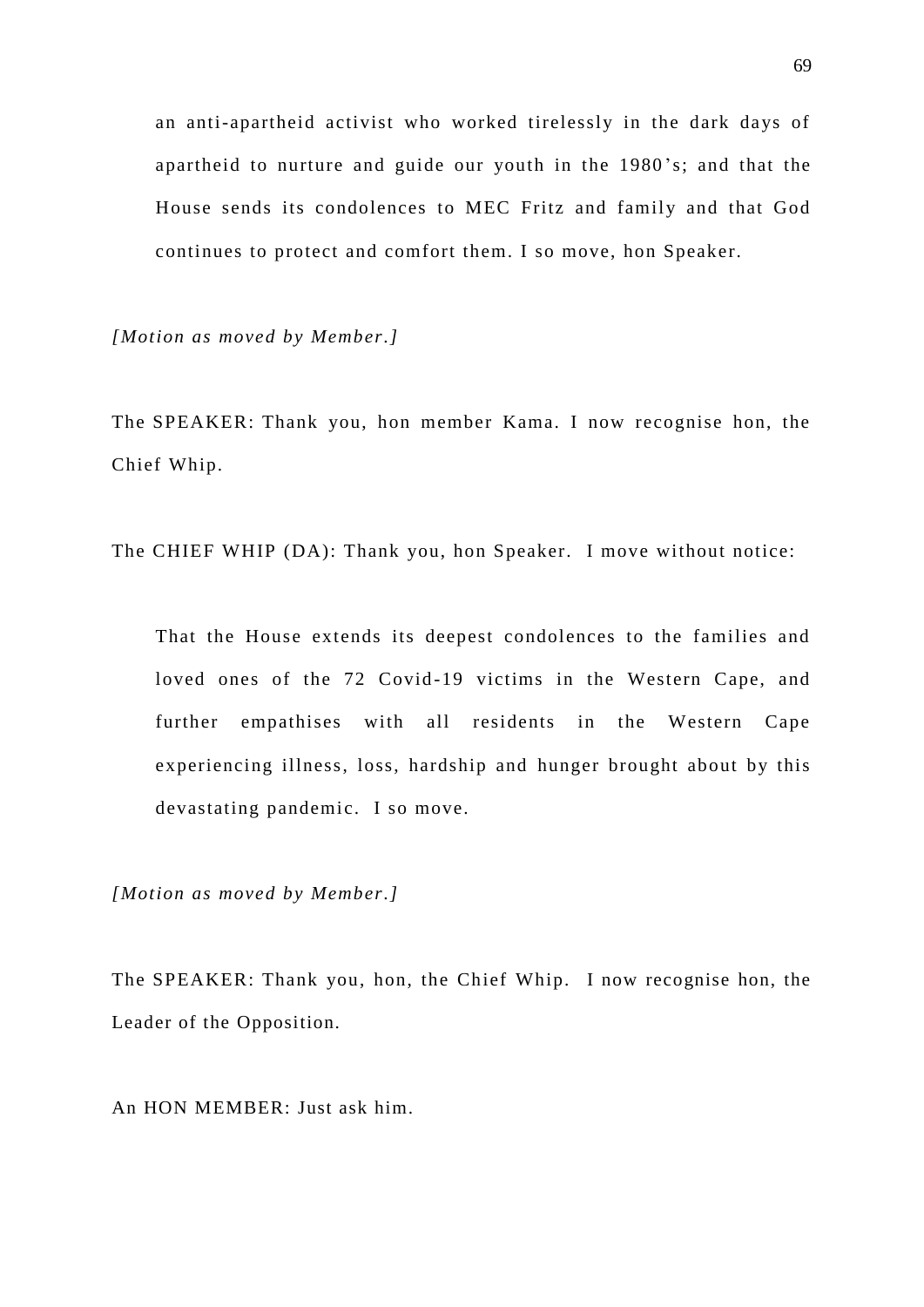The SPEAKER: Hon members, my apologies.

The LEADER OF THE OFFICIAL OPPOSITION: Yes, thank you.

The SPEAKER: As per the Rules I need to ask this question: are there any objections to the motion being moved without notice? No objections? Agreed to. Thank you, hon members. I now recognise hon member Dugmore.

The LEADER OF THE OFFICIAL OPPOSITION: Thank you, hon Speaker. I move without notice:

That this House commiserates with the family, the friends and the comrades of the iconic struggle veteran and hero, Denis Goldberg, who died during last week, aged 87; and notes that comrade Goldberg was a founder-member of the peoples' army, uMkhonto weSizwe, which had its first camp against the illegitimate apartheid regime on his Western Cape farm and one of the people who were found guilty of high treason together with Nelson Mandela and other high profile leaders at the notorious Rivonia trial. I so move.

*[Motion as moved by Member.]* 

The SPEAKER: Thank you, hon member Dugmore, the Leader of the Opposition. I now recognise hon member Mitchell.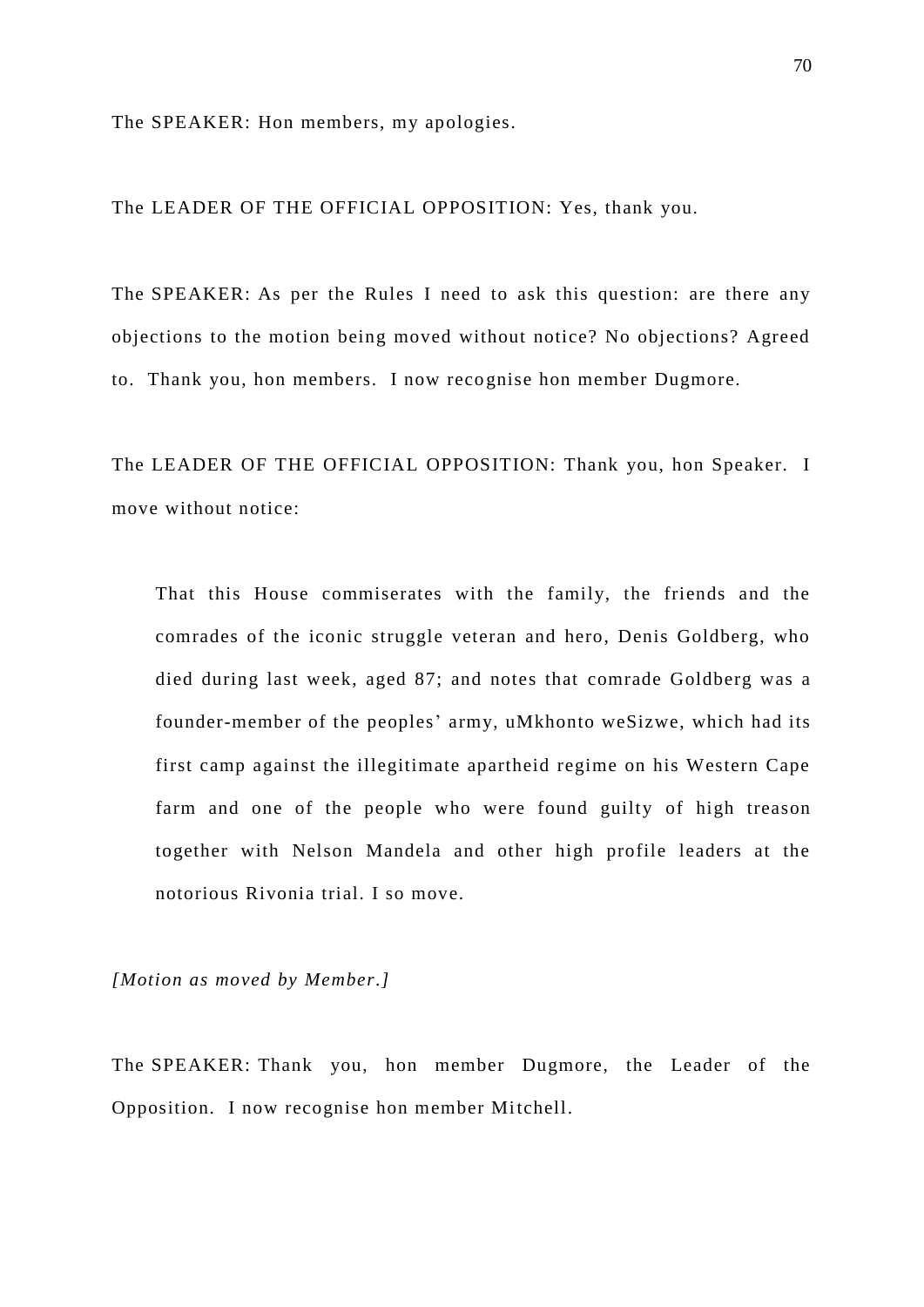The DEPUTY CHIEF WHIP (DA): Hon Speaker, I move without notice:

That the House notes and congratulates Mr Gideon Erasmus, fondly known as Kallie, an Environmental and Development Attorney from Prince Albert in the Central Karoo and the founding head of the Centre for Development Studies at UNISA, for the award he received as the Environmental Law Lawyer of the Year 2020, presented by the International Publication Finance Monthly; and notes that for his award as the overall winner, Mr Erasmus would appear on the cover of the 2020 Awards Edition; and notes that this prestigious award follows as a result of the successful private prosecution and conviction of BP Southern Africa for historical environmental offences by Uzani Environmental Advocacy. This is believed to be the first successful criminal prosecution of an environmental offender by a member of civil society anywhere in the world and, in conclusion, that the House further notes that this certainly is the first of its kind in South Africa. I so move.

## *[Motion as moved by Member.]*

The SPEAKER: Thank you, hon member Mitchell. I now recognise hon Windvogel.

An HON MEMBER: You have to ask the question.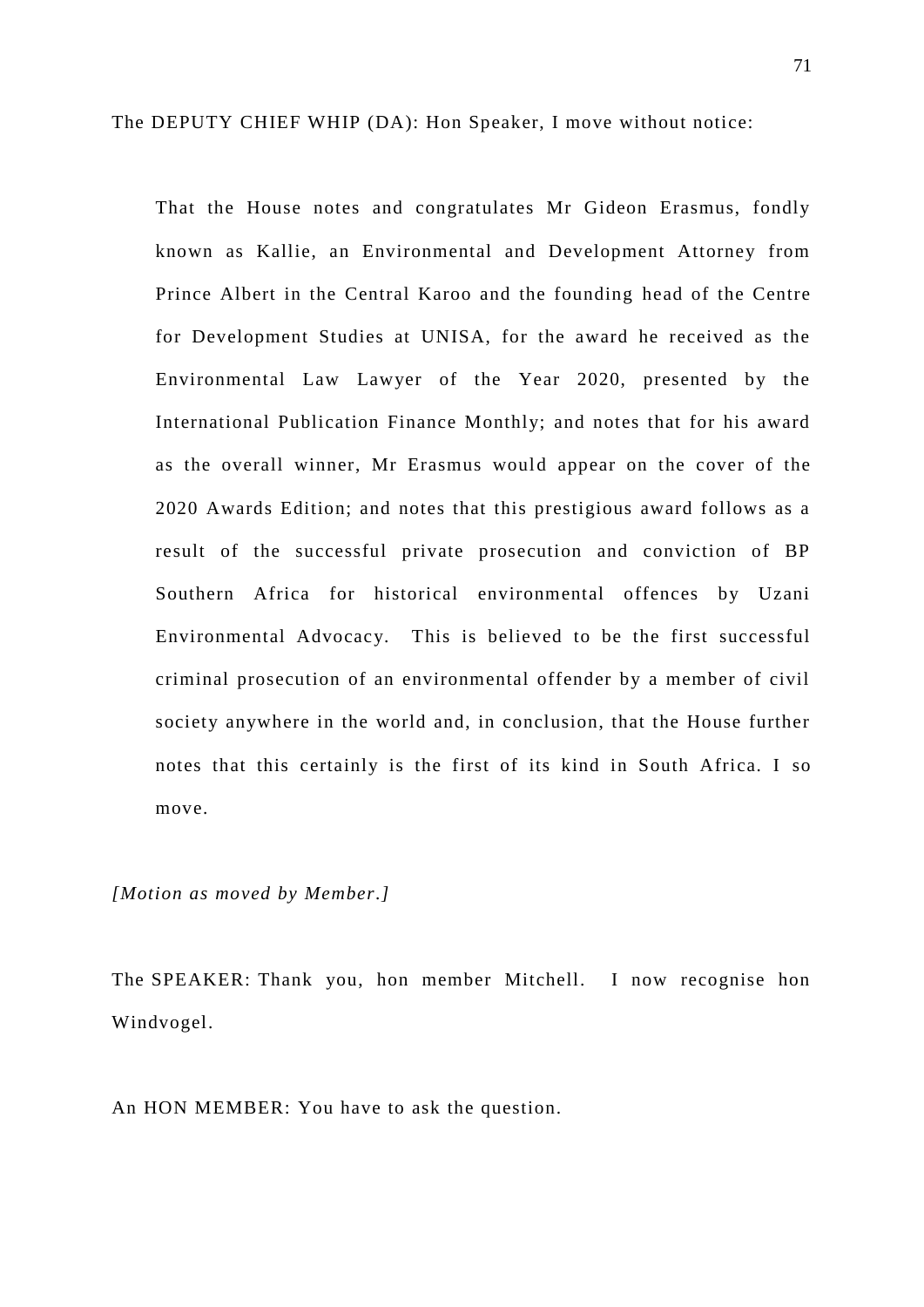The SPEAKER: Hon members, I have to ask the question, I have to put the question, my apologies, hon member Windvogel. Hon members, are there any objections to the motion being moved without notice? No objections? Agreed to. Thank you, hon members. Hon member Windvogel, you may proceed.

The LEADER OF THE OFFICIAL OPPOSITION: Sorry, a point of order, hon Speaker, a point of order.

The SPEAKER: What is the point of order, hon, the Leader of the Opposition?

The LEADER OF THE OFFICIAL OPPOSITION: Thank you, hon Speaker. Hon Speaker, the motion around comrade Denis Goldberg, I think you also did not ask the House whether there was any objection. If my memory serves me correct, I think that was also not put to the House.

The SPEAKER: Yes, you are correct, hon member Dugmore. Also on the first one by hon Kama I did not put it.

An HON MEMBER: Kama, yes.

The SPEAKER: I assume you cannot object. I hope you are not objecting to that motion yourself. [Laughter.] I dealt with the other motion subsequent to that. Are we all happy, hon members? Thank you, agreed to.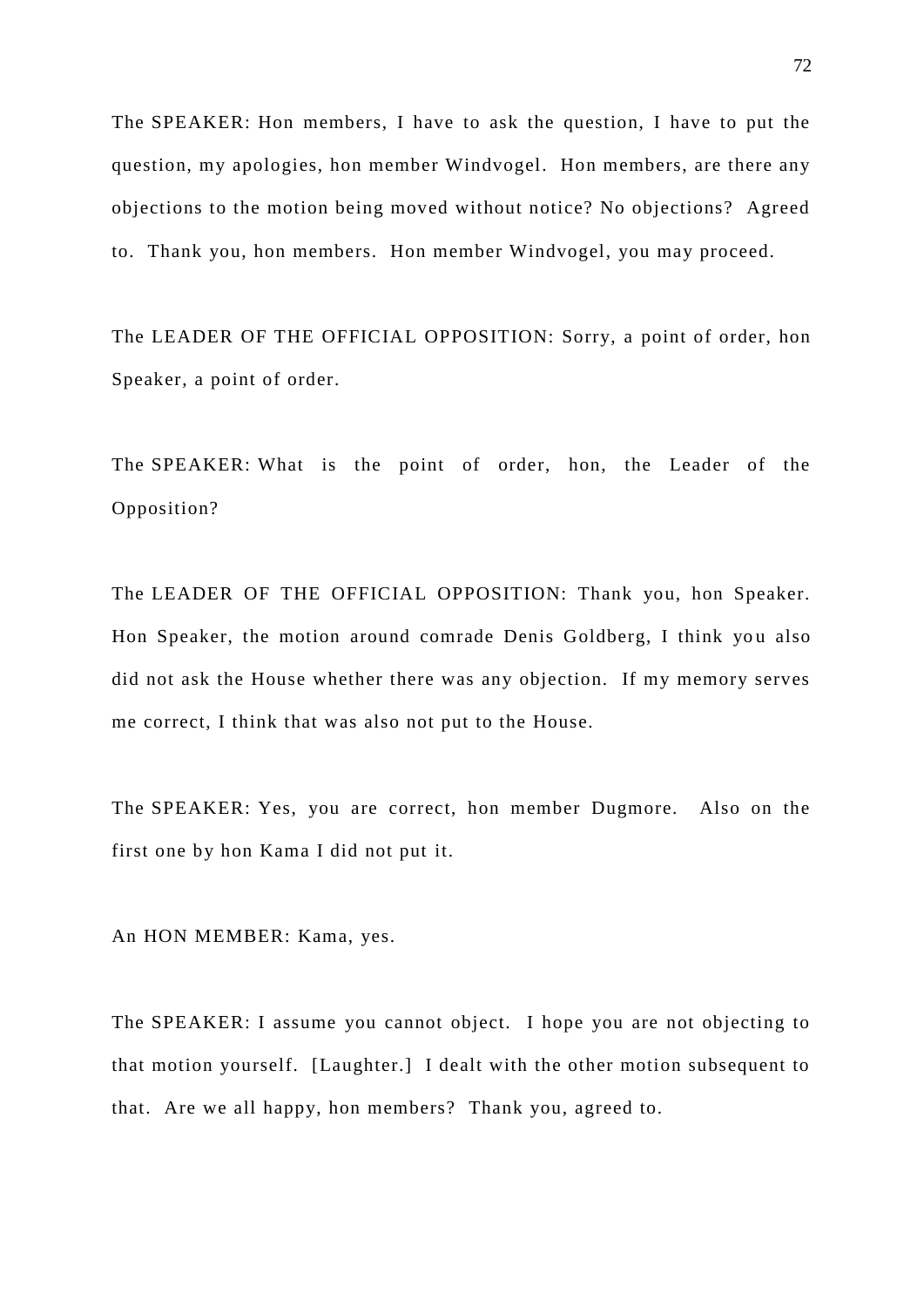I now recognise hon member Windvogel. I hope you are allowed to speak now. Hon member Windvogel, your motion without notice.

Ms R WINDVOGEL: Thank you, hon Speaker.

The SPEAKER: Yes, Ma'am.

Ms R WINDVOGEL: Hon Speaker, I move without notice:

That the House wishes its ANC member, Ntombezanele Gladys Bakubaku-Vos a speedy and full recovery after she contracted the coronavirus and are now hospitalised. I thank you, hon Speaker.

*[Motion as moved by Member.]* 

The DEPUTY SPEAKER: Thank you, hon member Windvogel. Are there any objections to the motion being moved without notice? No objection? Agreed to. Thank you, hon members, we wish her well. Hon member Mackenzie.

Mr R D MACKENZIE: Thank you, hon Speaker. I move without notice:

That this House commends the many NGOs operating in Mitchells Plain. These NGOs have filled the vacuum left by SASSA, the main agency responsible for social support and which is opening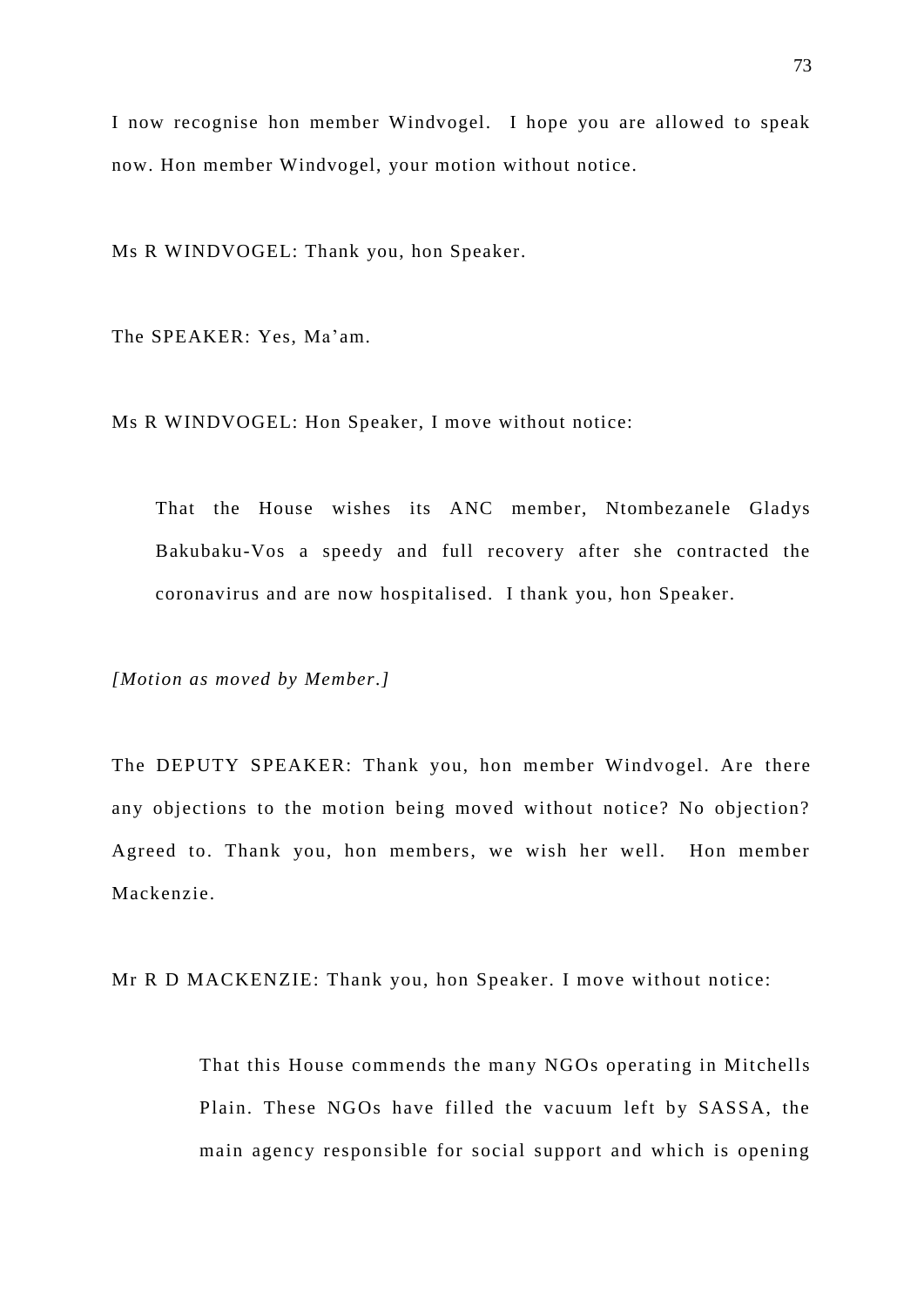its office only on Monday 11 May, well after the beginning of lockdown and in spite of repeated calls for them to do so. I so move.

*[Motion as moved by Member.]* 

The SPEAKER: Thank you, hon member Mackenzie. Hon members, are there any objections to the motion being moved without notice? No objections? Agreed to... [Interjection.]

The LEADER OF THE OFFICIAL OPPOSITION: Objection, objection, objection!

The SPEAKER: There is an objection.

The LEADER OF THE OFFICIAL OPPOSITION: Objection, objection!

The SPEAKER: The motion will be printed on the Order Paper.

Mr R D MACKENZIE: But, hon Speaker, it was after you said "Agreed to."

The LEADER OF THE OFFICIAL OPPOSITION: I tried my best to unmute myself in time [Interjection.]

The SPEAKER: I take note.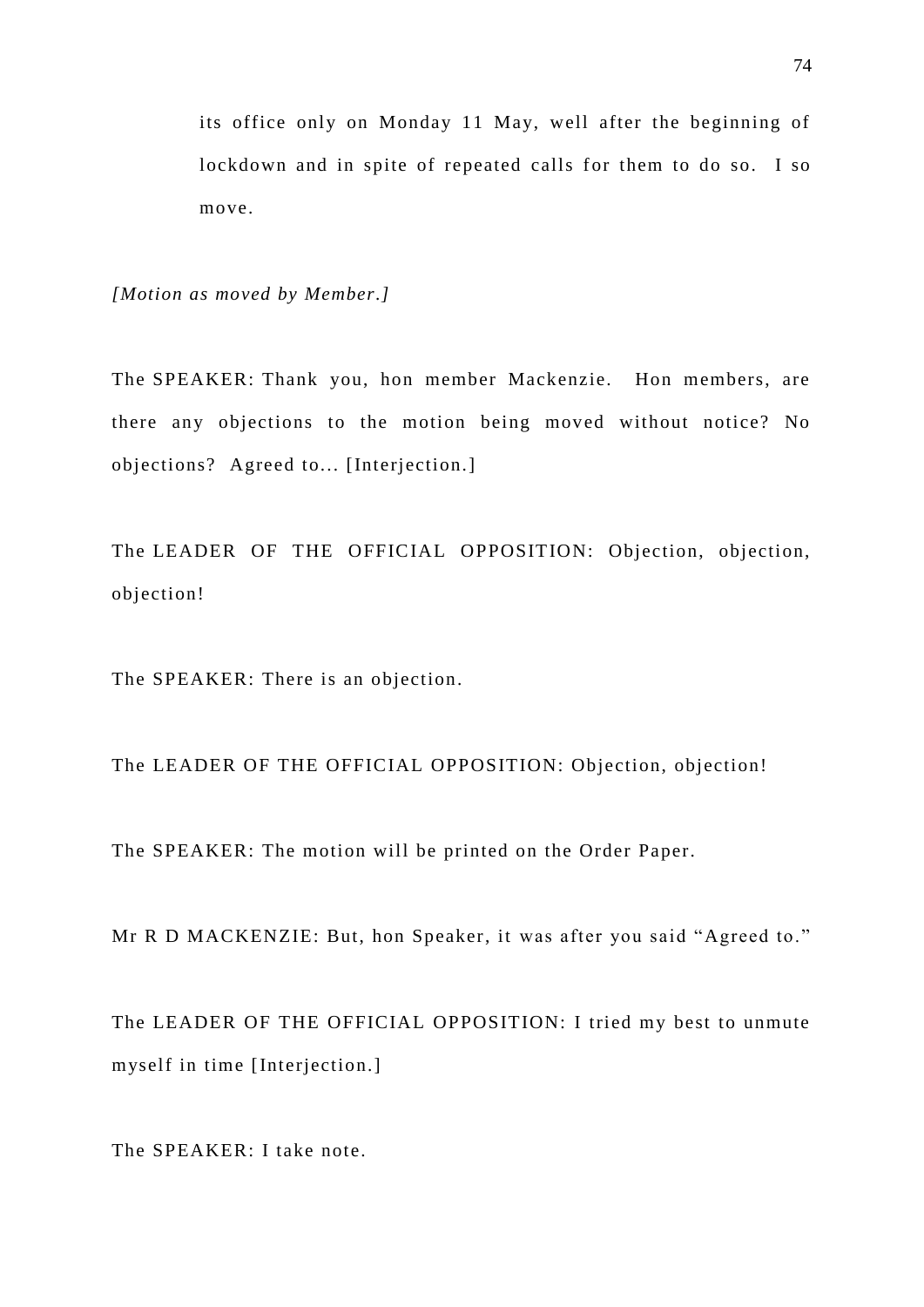The LEADER OF THE OFFICIAL OPPOSITION: And the reason, hon Speaker, that it is we all commend... [Interjection.] We all commend Mitchells Plain, but it is not true that it is only SASSA.

The SPEAKER: Thank you.

The LEADER OF THE OFFICIAL OPPOSITION: It is the delays by Social Development.

The CHIEF WHIP (DA): A point of order, hon Speaker – hon Wenger.

The SPEAKER: Thank you, hon member Dugmore. You have recorded your objection, and there is no motivation.

The CHIEF WHIP (DA): Thank you.

Mr R D MACKENZIE: Objection to the NGOs at Mitchells Plain? Well done, hon member Dugmore.

The SPEAKER: Hon member Mackenzie, we are trying to help you here. Hon, the Chief Whip, what is your point?

The CHIEF WHIP (DA): Thank you, hon Speaker, you covered me on the no need for motivating the objections.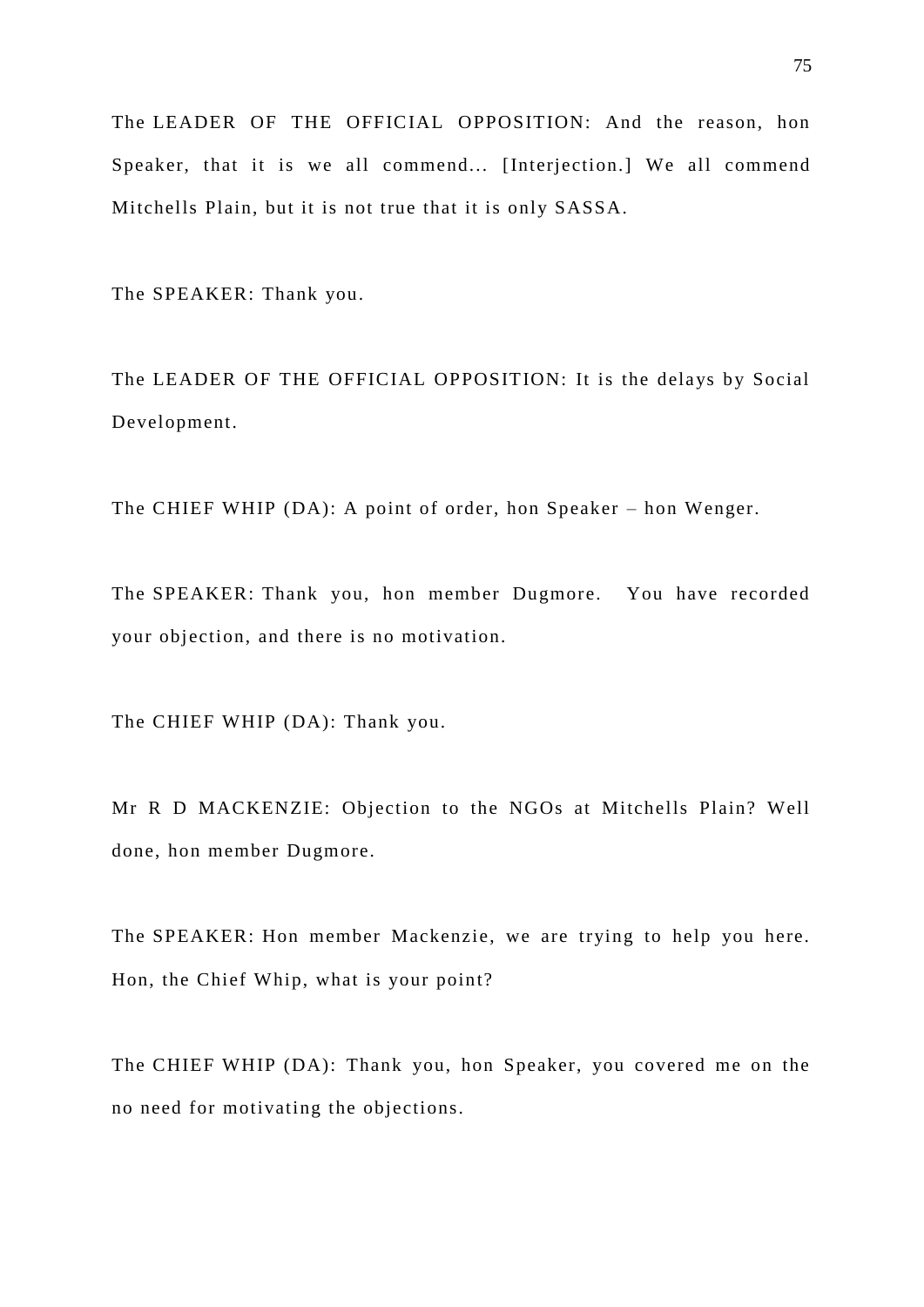The SPEAKER: Thank you, hon Chief Whip.

The LEADER OF THE OFFICIAL OPPOSITION: But then, hon Speaker, why does the Chief Whip not raise an issue with her own member? She is not consistent. That is the problem!

The CHIEF WHIP (DA): Hon Speaker, the Leader of the Opposition is abusing the opportunity here. He is not raising a valid point of order.

The SPEAKER: Order, hon members, I can see that we miss each other in person. I hope we will see each other soon and I am so looking forward to the world after Covid-19. May I please request that we proceed in the spirit within which we were proceeding right now? We are almost there. We are almost there. The next is hon member Windvogel.

Ms R WINDVOGEL: Thank you, hon Speaker. [Background noise]

An HON MEMBER: Is somebody under attack?

The SPEAKER: Hon member Windvogel, you are protected, Ma 'am. When you are ready, please proceed. I can hear you in the background somewhere there.

Ms R WINDVOGEL: Okay, thank you Speaker.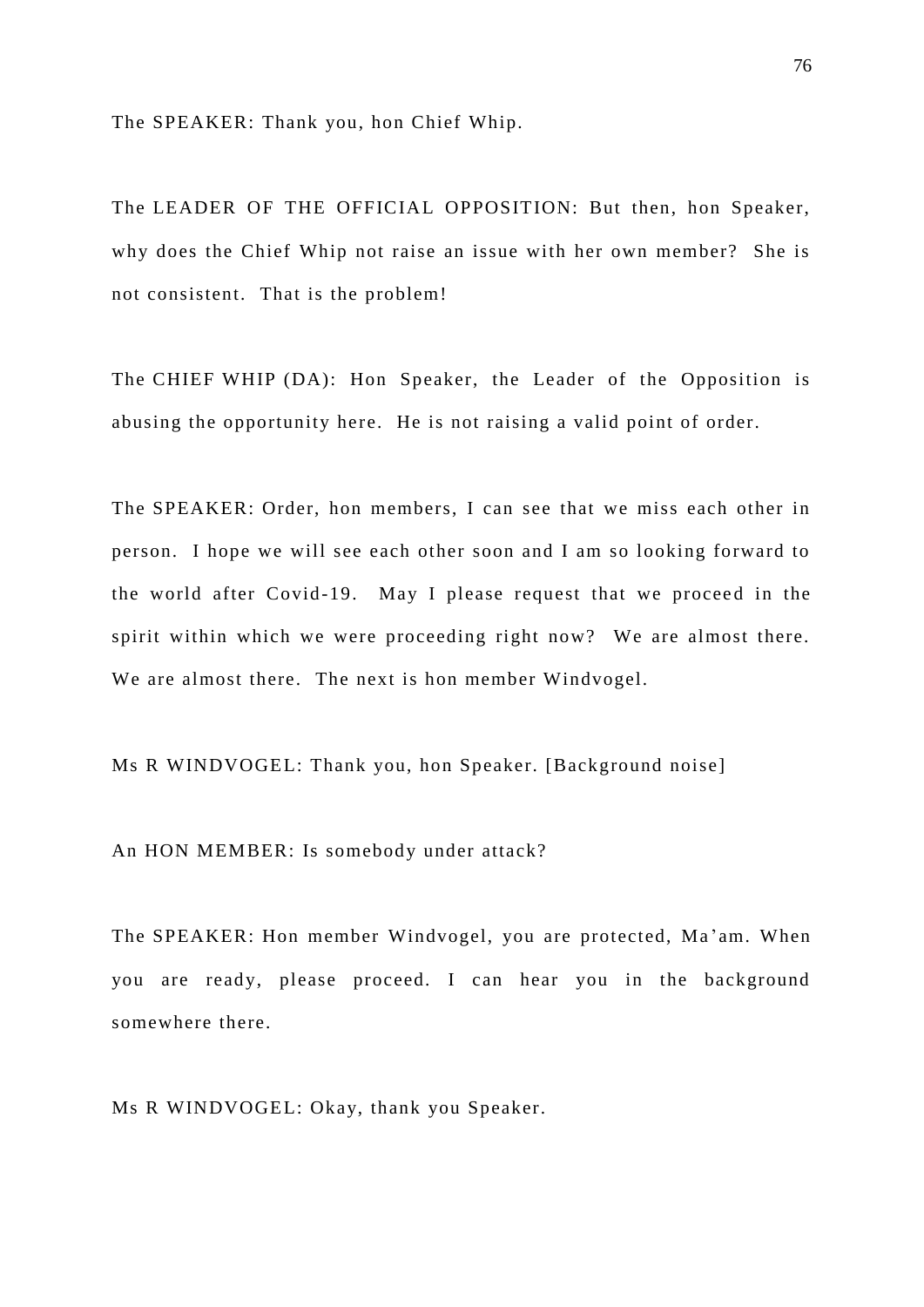The SPEAKER: Okay.

Ms R WINDVOGEL: I move without notice:

That the House congratulates all law-abiding people with the general patience displayed during the levels of lockdown by wearing protective clothing like facemasks and gloves, regular washing of hands, maintaining social distancing and even providing assistance to the vulnerable during the coronavirus pandemic, commends all who go the extra mile for their fellow human beings and calls on all to unite behind the internationally accepted restrictions to keep the infections down as we are all together in unchartered waters. Nkosi Sikelel' iAfrika!

*[Motion as moved by Member.]* 

The SPEAKER: Thank you, hon member Windvogel. Hon members, are there any objections to the motion being moved without notice? No objections? Agreed to. Hon Allen. I recognise you, sir.

Mr R I ALLEN: Thank you, hon Speaker. I move without notice:

That this House extends our gratitude to every safety officer in the Western Cape for their tireless efforts in keeping our communities safe during these unprecedented times; and further acknowledges and commends the redeployment of the Department of Community Safety's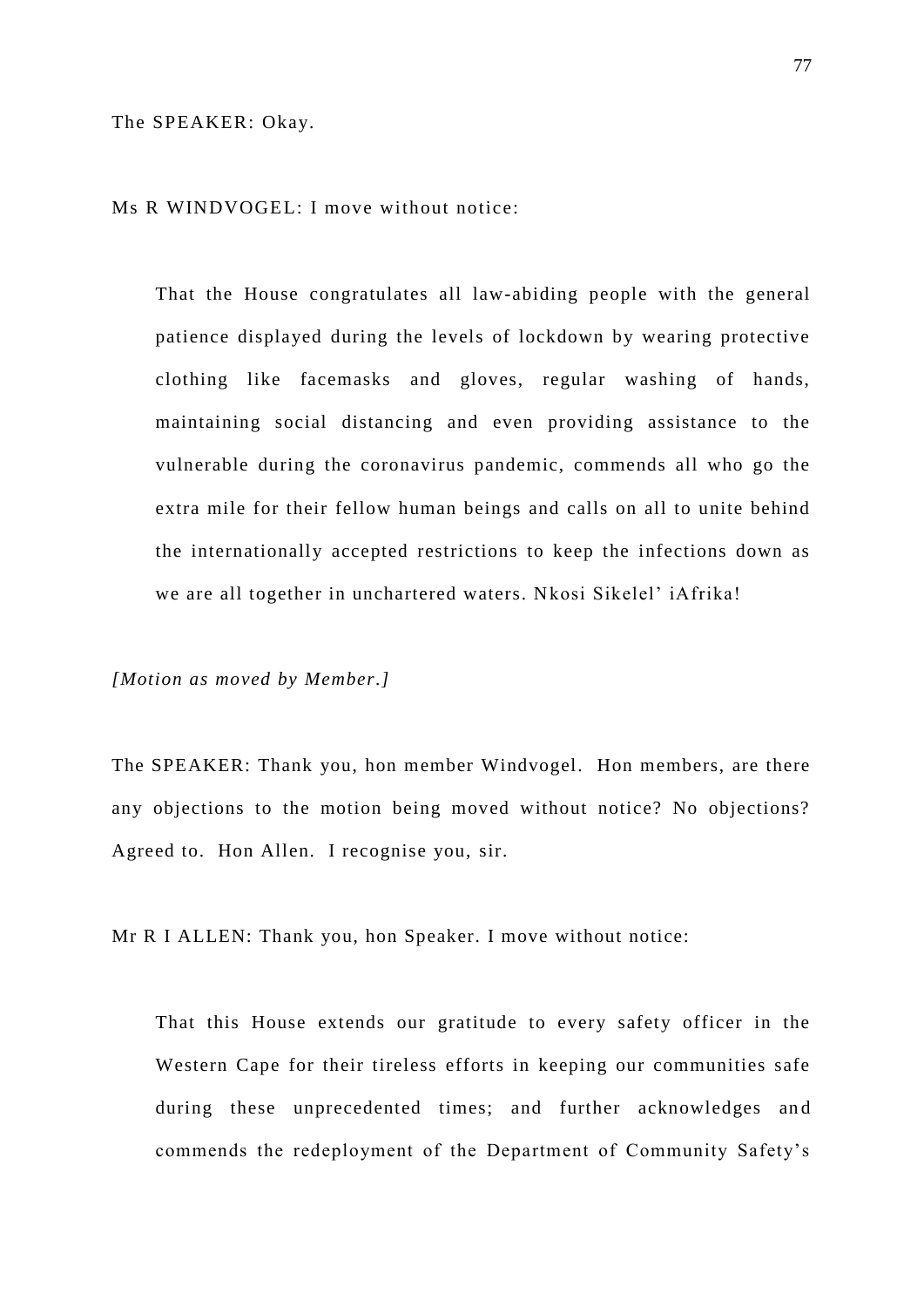(DOCS) Private Security and Security Support Team (SST), under the leadership of Minister Fritz, to support the enforcement of lockdown regulations in the province. I so move.

*[Motion as moved by Member.]* 

The SPEAKER: Thank you, hon member Allen. Hon members, are there any objections to the motion being moved without notice? No objections? Agreed to. I recognise hon member Bans.

Ms A P BANS: Hon Speaker, I move without notice:

That the House congratulates the first Western Cape Child Commissioner, Christina Nomdo.

*[Motion as moved by Member.]* 

The SPEAKER: Is that it? Thank you, hon member Bans, that was nice and crisp. Hon members, are there any objections to the motion being moved without notice? No objections? Agreed to. Hon members, the next motion is by hon member Botha. I recognise you, hon member Botha.

Ms L J BOTHA: Thank you hon Speaker. I move without notice:

That this House notes with sadness the passing of the first Western Cape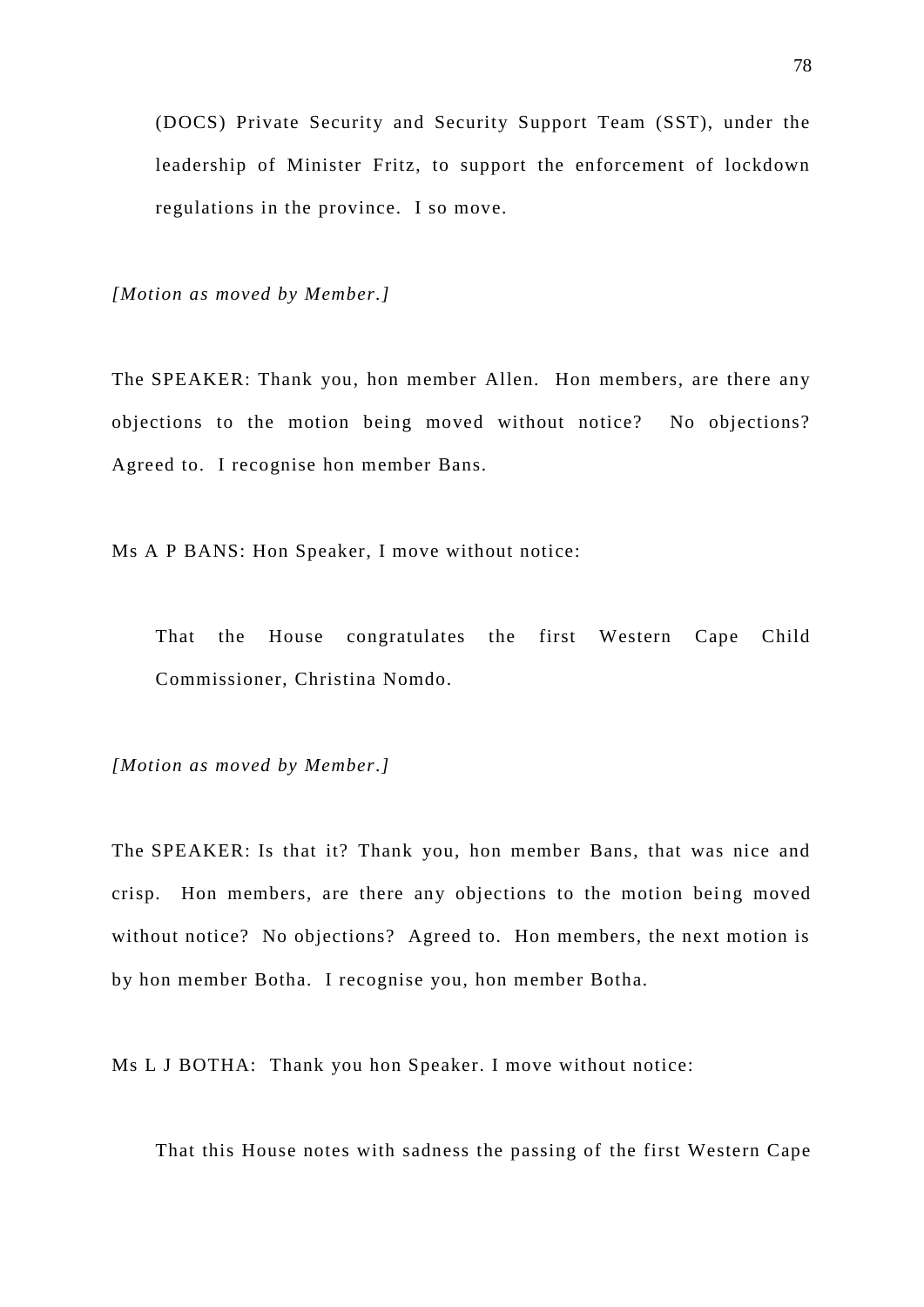nurse, due to Covid-19, and extends our sincere condolences to the family of sister Petronella Benjamin. Our thoughts and prayers are with her family and colleagues during this time; and that this House further notes with concern and extends gratitude to frontline workers who take courage to face this crisis first-hand, every day. I so move.

## *[Motion as moved by Member.]*

The SPEAKER: Thank you, hon member Botha. Are there any objections to the motion being moved without notice? No objections? Agreed to. Thank you, hon members. The next motion is by hon member Nkondlo. Are you ready Ma'am? [No audible reply.] Let us move to hon member Maseko.

Ms L M MASEKO: Thank you, hon Speaker. I move without notice:

That this House congratulates Mrs Lulu Lena Sykes, a 100-year-old in Villiersdorp – an amazing milestone in itself – but she should be praised for the love, care, and wisdom she has given so generously every day for 100 years. May her 100th birthday bring her more than all the joy, wisdom, hope and love she has always given away so freely. Happy blessed 100th birthday to her! I so move.

*[Motion as moved by Member.]* 

The SPEAKER: Thank you, hon member Maseko. Hon members, are there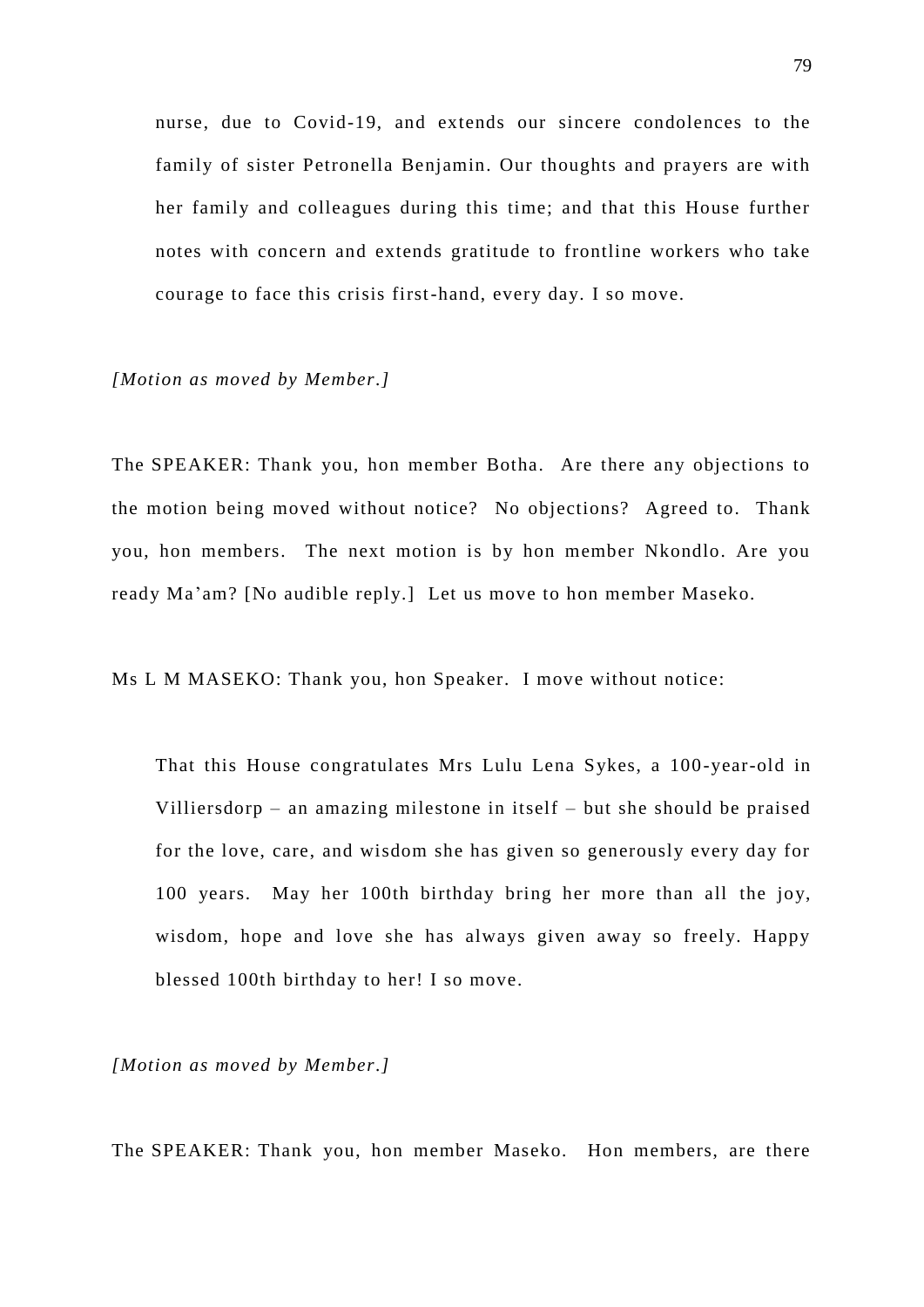any objections to the motion being moved without notice? No objections? Agreed to. Happy birthday to Ugogo.

Hon members, I now recognise hon member Bosman. Hon member Bosman †is jy gereed? **[**are you ready? **]** Alright, now let us move... [Interjection.]

Mr G BOSMAN: Yes.

The SPEAKER: Okay, it is your opportunity now, hon member Bosman.

Mr G BOSMAN: You can skip me, hon Speaker.

The SPEAKER: Oh, thank you, hon member Bosman. Hon member Bans.

Ms A P BANS: Hon Speaker, I move without notice:

That the House notes Sunday was the commemoration of World Freedom Day and the subsequent loss of a large number of print newspaper and magazine titles that fold under the economic pressure of new electronic media.

*[Motion as moved by Member.]* 

The SPEAKER: Thank you, hon member Bans. Hon members, are there any objections to the motion being moved without notice? No objections?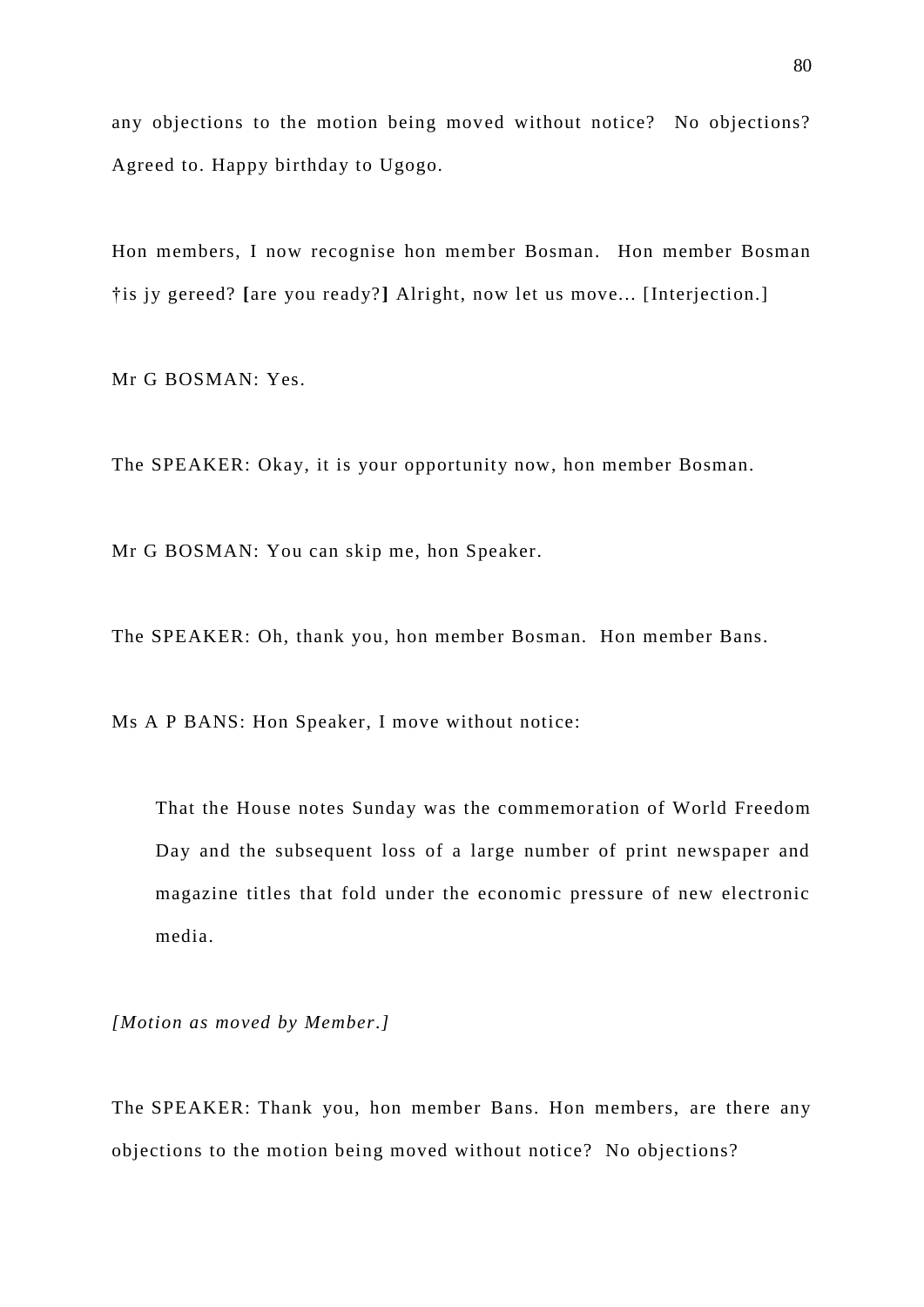Mr R D MACKENZIE: Hon Speaker, I need to hear, hon Speaker.

The SPEAKER: Hon, sir?

Mr R D MACKENZIE: I did not hear part of the motion. I do apologise to the member. I honestly did not hear part of the motion. [No audible reply.] Hon Bans, yes, Ma'am?

The SPEAKER: Are you on leave, sir?

Mr R D MACKENZIE: No-no, I was listening, but she went too quick.

The SPEAKER: Alright, hon member Bans, I hope you will forgive us, and the hon member's request is granted. Will you please proceed once again with your motion, hon Bans, yes Ma'am?

Ms A P BANS: Hon Speaker, I move without notice:

That the House notes Sunday was the commemoration of World Freedom Day and the subsequent loss of a large number of print newspaper and magazine titles that fold under the economic pressure of new electronic media.

*[Motion as moved by Member.]*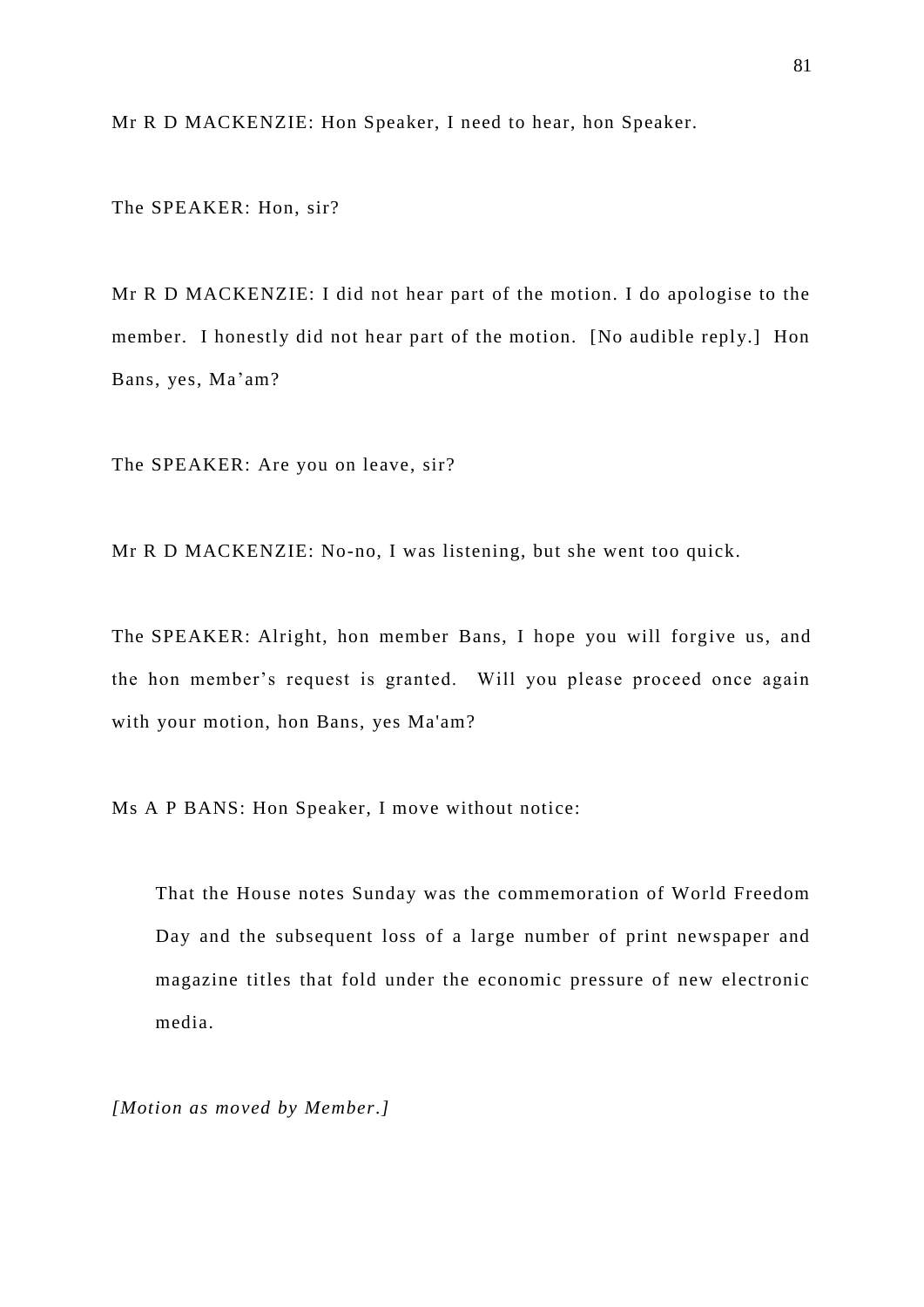The SPEAKER: Okay, I think the last part, hon member Mackenzie [Interjection.]

Ms A P BANS: A rural area, hon Speaker, rural.

The SPEAKER: Rural, alright.

Mr P J MARAIS: Rural?

The SPEAKER: Thank you, hon member Bans. Hon member, order. Hon members, order! I would like to put it to the House, hon members. Are there any objections to the motion being moved without notice? No objections? Agreed to. Hon member Botha.

Ms L J BOTHA: Thank you, hon Speaker.

The SPEAKER: Yes, Ma'am.

Ms L J BOTHA: Hon Speaker, I move without notice:

That the House notes with great sadness the loss of the late, Theodora Fritz, dear mother of Minister Albert Fritz. Her activism as the founding member of the Hanover Park Civic Association and touch as a professional teacher will long be remembered. The death of a dear one has no right time and the sorrow is hard to express. Yet, we extend our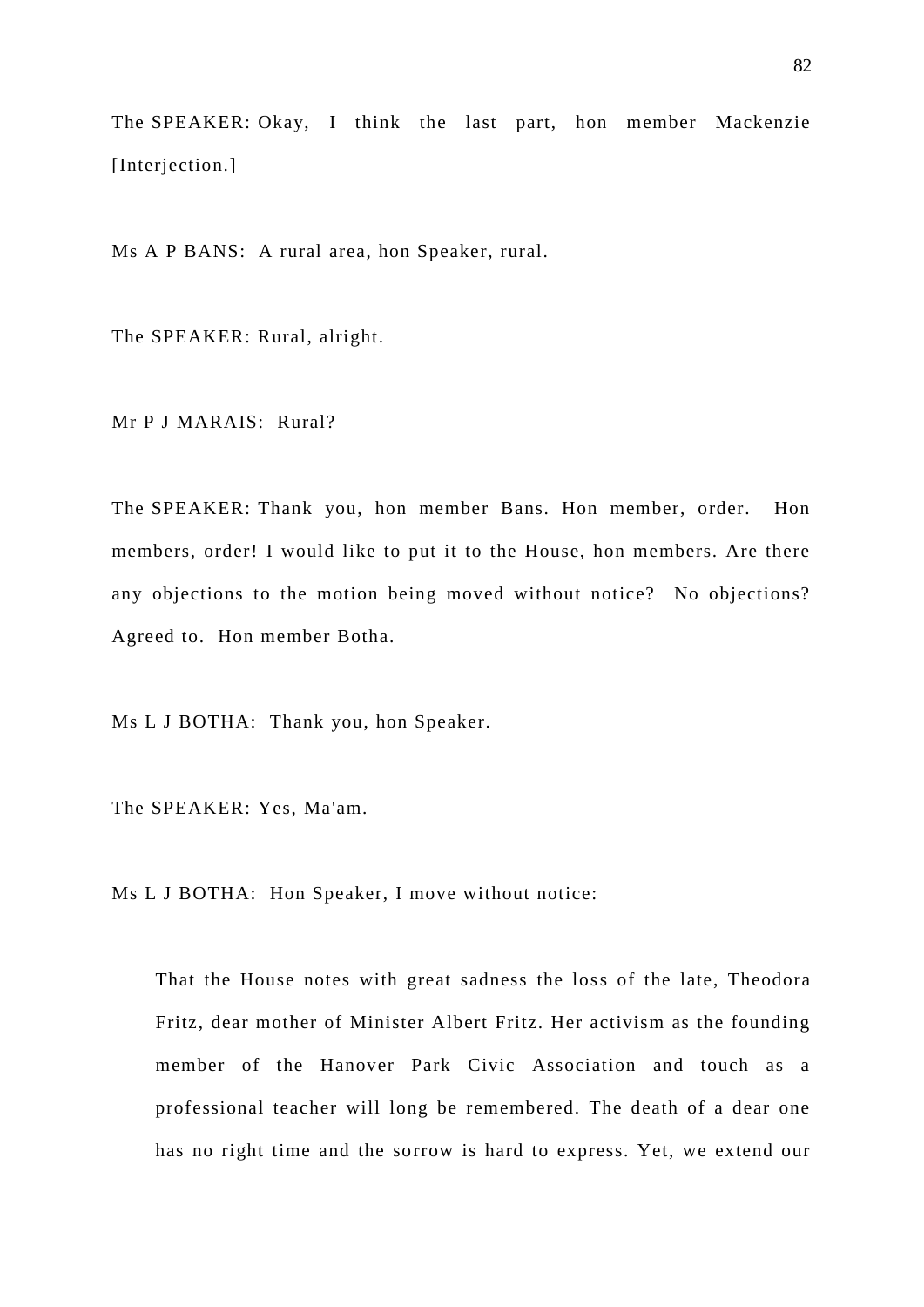deepest condolences to the Fritz family. Our thoughts and prayers are with you all during this time. I so move.

*[Motion as moved by Member.]* 

The SPEAKER: Thank you, hon member Botha. Hon members, are there an y objections to the motion being moved without notice? No objections? Agreed to. I now recognise hon member Mackenzie.

Mr R D MACKENZIE: Hon Speaker, I will forfeit my next one, please.

The SPEAKER: Thank you, hon member Mackenzie, forfeited. Hon member Kama and this is the last motion without notice. Hon member Kama, yes, sir?

An HON MEMBER: [Inaudible.]

The SPEAKER: Alright, hon members, thank you very much.

Mr P J MARAIS: Hon Speaker, I twice put my name down on the side to ask a question or to put a motion without notice.

The SPEAKER: Oh, I am going to respond to you now, hon member Marais. Hon member Marais, and I think it is something that all members will attest to, there was a request for the hon members to submit motions in writing to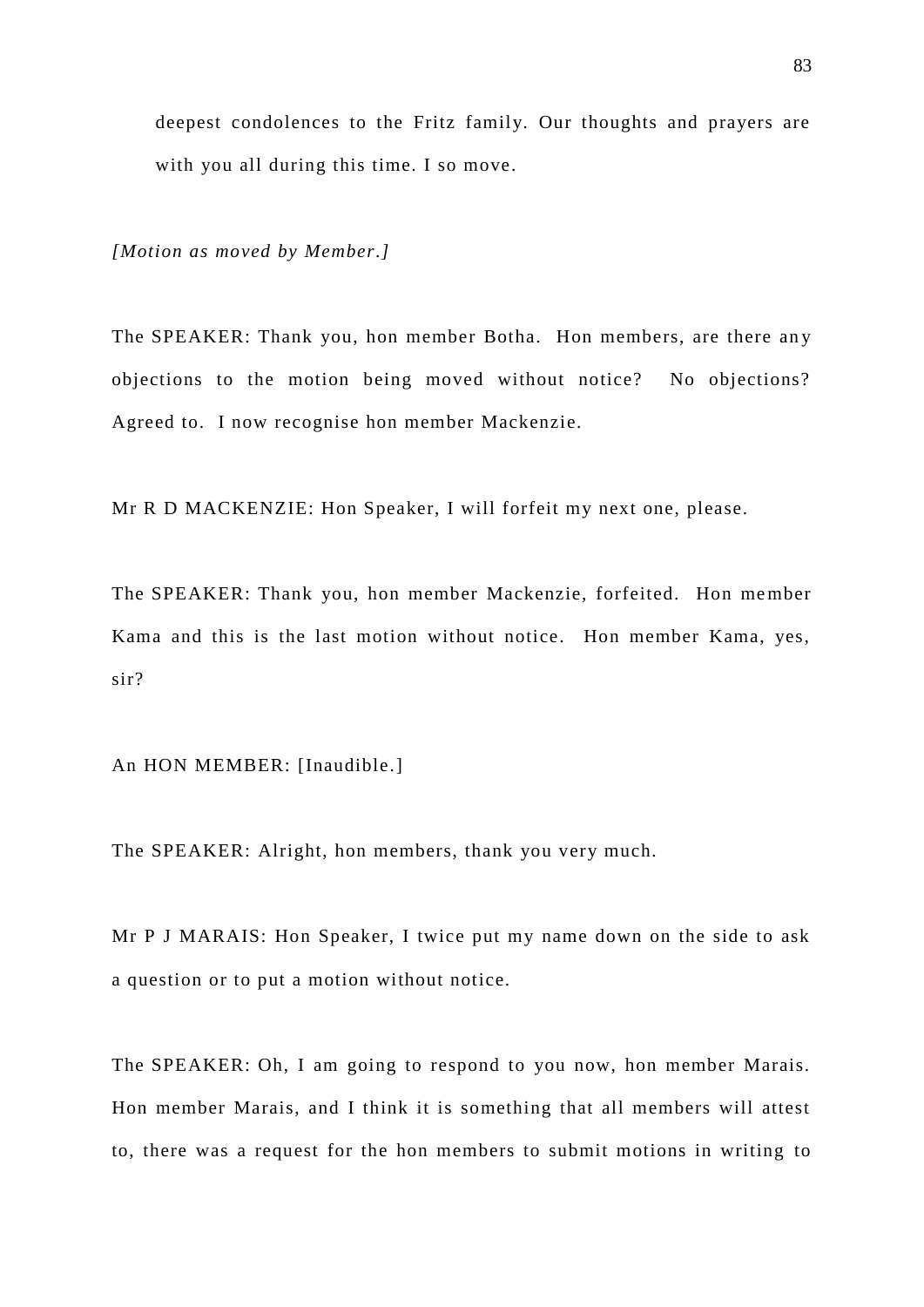indicate that they wish to express their motions and that has not occurred when it comes to the Freedom Front Plus. So I do not have you here on the list. You are not here and I think that is a challenge. The only motion that I missed is hon member Dugmore. Hon member Dugmore was number 3. Did I miss? Let me just check with the Table staff.

The SECRETARY: Number 13, I am told.

The LEADER OF THE OFFICIAL OPPOSITION: Yes, you did, hon Speaker, a point of order, you did miss me.

The SPEAKER: Number 13, yes. I have just been advised by the Table staff.

An HON MEMBER: Oh no, not again!

The SPEAKER: So I am still responding to hon member Marais. So hon member Marais, there is nothing in this regard that we can do at this point because your motions or the intention to move a motion or deliver a motion without notice, it was not recorded here, not did we receive anything from your side or from your office.

Mr P J MARAIS: I respect your ruling, sir, I respect your ruling. I just did not see that. I will check with my secretary. I did not see that we must submit that we also want to move a motion without notice. I do not know what the "without notice" means in that case. You see, if it is without notice,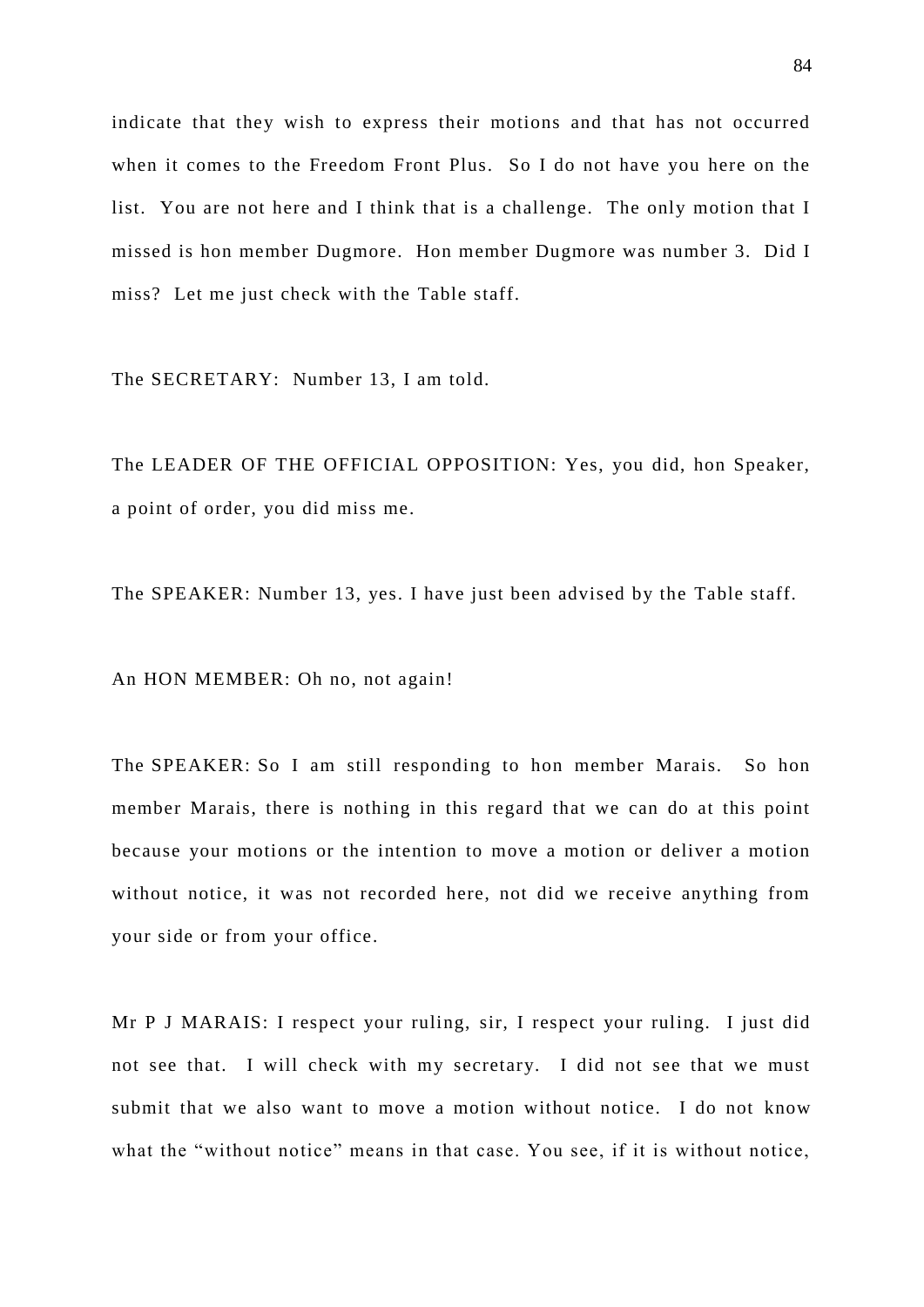it is without notice, but I submit to your ruling. [Laughter.]

The SPEAKER: Thank you. Thank you, sir. It is precisely that, but all the members who spoke they indicated that they will speak. They may not have necessarily submitted a particular motion but they have submitted their names to give a notice of a motion... [Interjection.]

An HON MEMBER: Hon Speaker, can I just... [Interjection.]

The SPEAKER: Let us proceed, because this is not the point where we are going to debate this matter when it was agreed to earlier, and members ha ve been really cooperating in this regard and I will reiterate again in the same form and encourage members to follow the guidelines so that we have a particular decorum in this new platform until we go back to our old system, which we have not arrived at there yet. We are still on Level 4 lockdown. Thank you. Thank you, hon members. Hon, the Leader of the Opposition.

The LEADER OF THE OFFICIAL OPPOSITION: Hon Speaker, thank you. I move without notice:

That this House, remembering the legendary Argentinean doctor who helped to liberate and also to guide Cuba – that legendary doctor of course is Che Guevara – that this House welcomes the assistance the medical brigade of Cuba is providing to South Africa in terms of medical support which will also be enjoyed by the people of the Western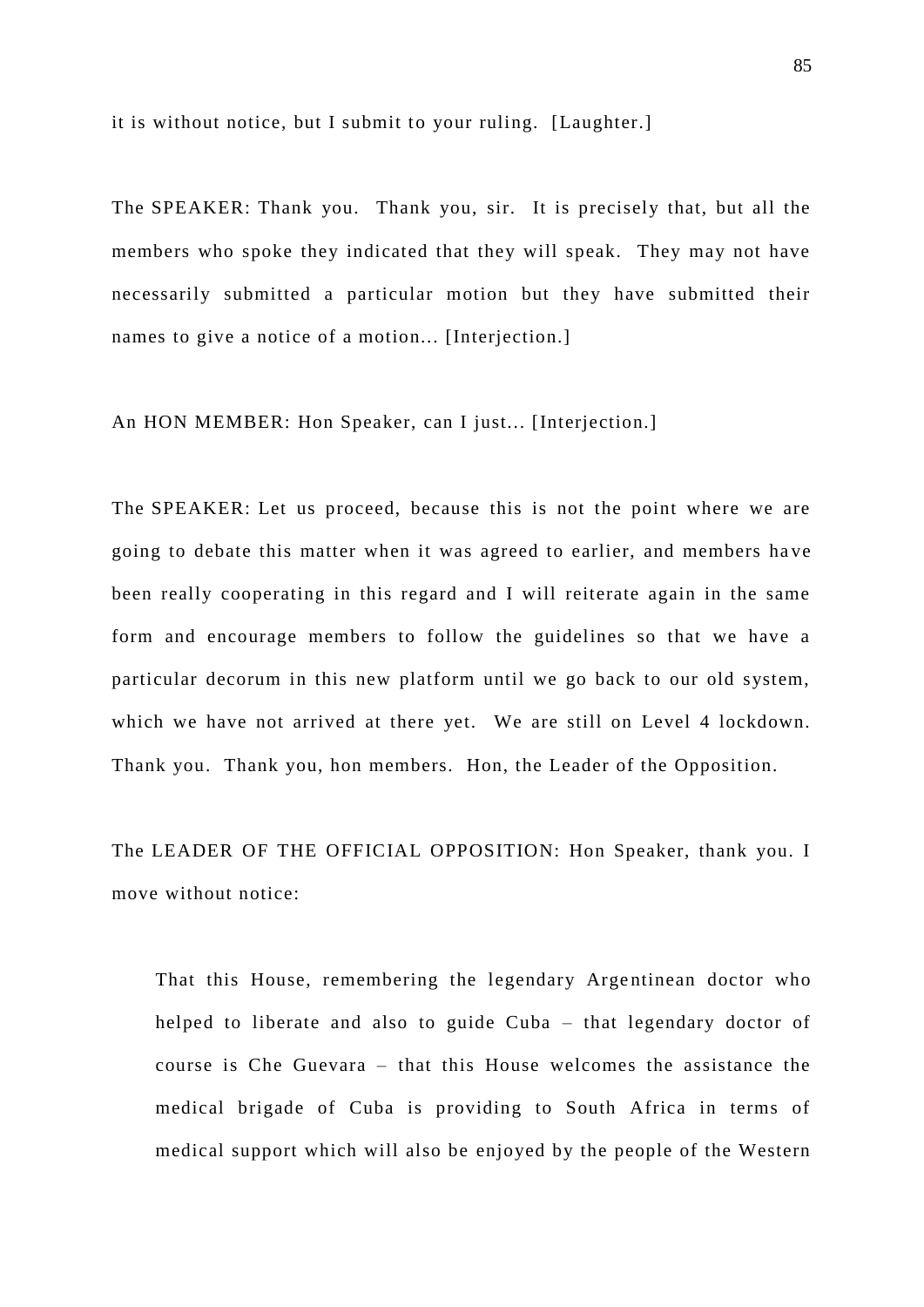Cape, who need, as do many other provinces, additional doctors to assist with the fight of the pandemic... [Interjection.]

*[Motion as moved by Member.]* 

An HON MEMBER: Objection, in advance.

The SPEAKER: Thank you hon, the Leader of the Opposition. Hon members, may I please get an indication whether the House is in agreement with the motion being submitted without notice? Are there any objections? No objections?

The LEADER OF THE OFFICIAL OPPOSITION: I would like to table my motion. It is on my phone here.

The SPEAKER: No, that is fine, hon member.

Mr R D MACKENZIE: Hon Speaker, hon Speaker [Interjection.]

The SPEAKER: You followed the process. That is perfectly fine.

An HON MEMBER: On the phone?

An HON MEMBER: On the phone, yes.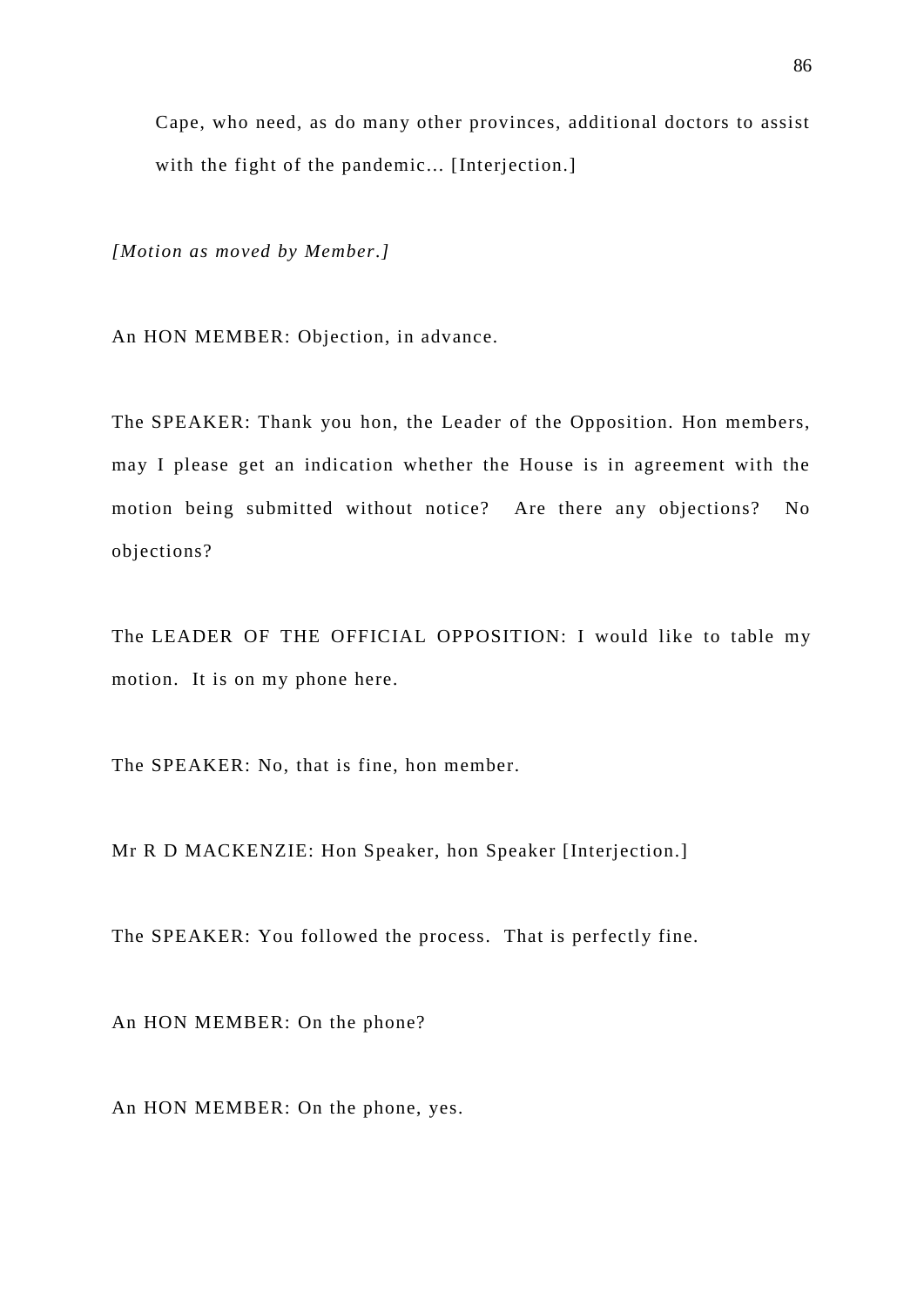The SPEAKER: Hon members, I am on record that I will investigate these matters and let us allow the Speaker, with the help of the administration, to do just that and I will report in the next sitting. Are there any objections to the motion by hon member Dugmore, being moved without notice?

Mr R D MACKENZIE: Hon Speaker, can we please hear the first part of that motion?

Mr P MARRAN: No, but you cannot again go back and back and back here, this part and this part.

Mr R D MACKENZIE: I am addressing you, hon Speaker.

The SPEAKER: You are not hon member Dugmore, hon Marran; you are not hon member Dugmore. I am saying... [Interjection.]

Mr R D MACKENZIE: Because the last part is about medical health but the first part I think he was a bit political. Can we just hear the first part please?

The SPEAKER: Thank you. Let us not debate the motion. It is not a debate now. Hon member Dugmore, will you please read your motion for the second time?

The LEADER OF THE OFFICIAL OPPOSITION: Okay. I move without notice: